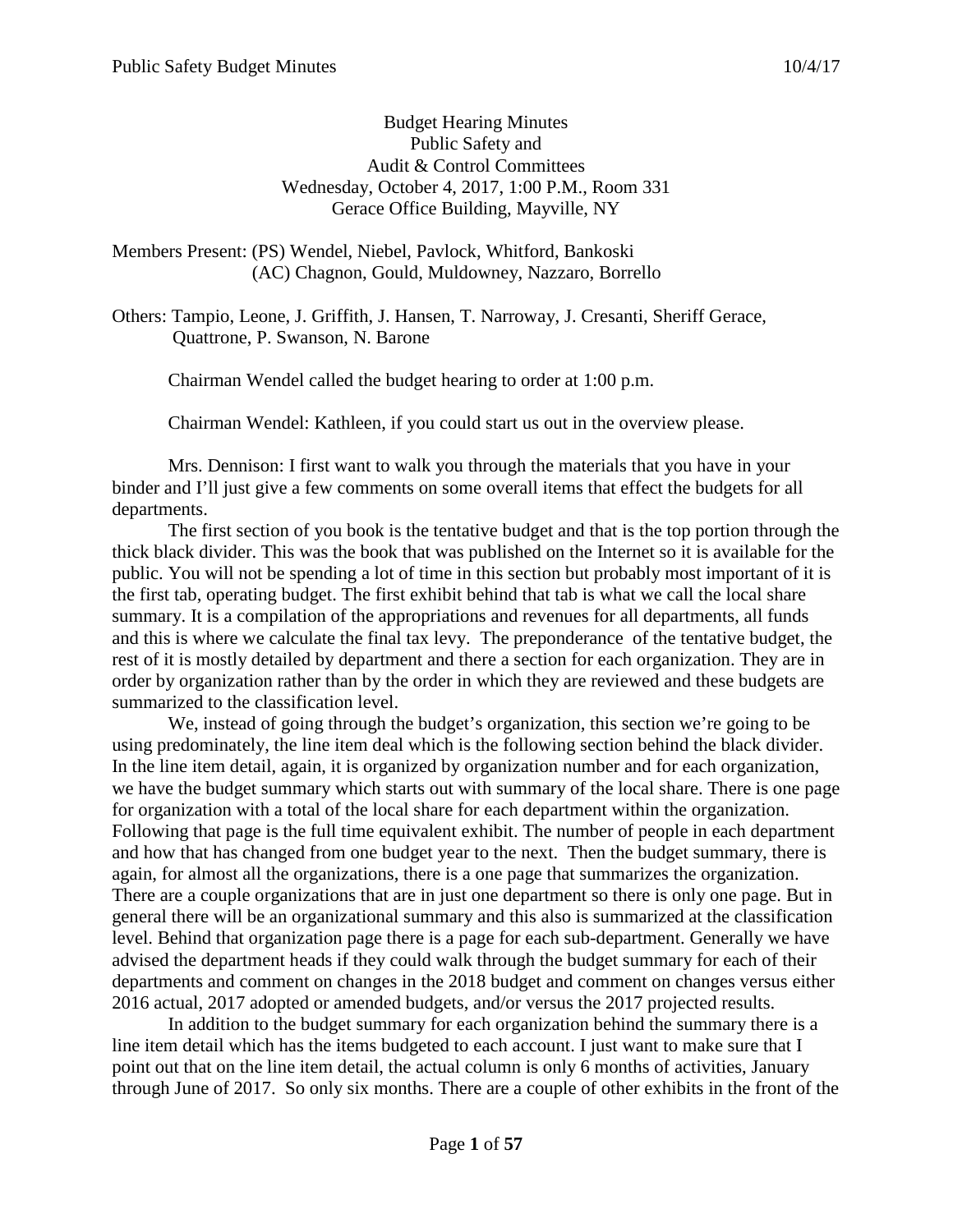binder. We have the projections for the County through 2022, so it will be a projection of fund balance as well as projections of appropriations and revenues and those would be in the front pocket of all the binders. You also have in the front an exhibit that shows you 12 months actual. It would be the last 12 months, July of 2016 through June of 2017. Twelve months of actual versus the 17'/18' budgets. Any questions on the exhibits?

Then overall highlights. The base pay in this budget includes a 3% increase for managers. It includes step increments that are due employees and it includes wage increase for settled contracts. The Sheriff Deputies contract, DSAC, has been settled so there is a 1.5% increase in DSAC wages. There is a 2% increase for CSEA 6322 which would be part time deputies. There is a 2% increase for CCSSA, for the Sheriff's Lieutenants. There is no increase for CSEA Unit 6300, no increase for 6323, Correction officers and Dispatch unit. Again, no settled contracts, no increase. The budget does include health insurance rate increase of 10% which was the average increase across all departments so that increase is contributing to approximately \$1 million dollar increase in local share across all departments.

I just want to make a couple comments about shared services. The Information Technology Department does recommend budgets for computers, landline phones, printing, office supplies, and postage. The departments can modify those budgets as they see fit but in most cases those items are the budgets from I.T.. Any cell phone charge are recorded in a separate account and those at the discretion of the department.

Finally occupancy costs is determined by the Buildings and Grounds Department and allocated to each department so those budgets are based on the advisement of the Buildings & Grounds Department. That's my overview.

Chairman Wendel: Any questions for Kathleen?

Legislator Chagnon: Mr. Chairman, if I could make a comment. As you are probably aware the tentative budget presented to us by the County Executive has a 2.7% increase in appropriations which results in a 2% increase in the local share. Because of consultation with the Chairman of the Legislature, he's put out a request to the committee chairs that we try and cut that in half and we're looking for a 1% reduction in the local share in each of the departments. So we'd be appreciative of any advice that you or the departments might have today as to how we could reduce that local share. I will take the opportunity to point out to you that the first department that we're looking at today, Emergency Services is already projecting a 16 ½% decrease in their local share so they are doing their part and then some. Thank you.

### **Emergency Management**

Chairman Wendel: Congratulations on your retirement.

Mr. Leone: Thank you very much, I appreciate that and speaking of such, if you haven't met John Griffith, he's my replacement. He started on Monday and we're very happy that he showed up on Tuesday so it's a move in the right direction. So John will be taking over at the end of the month as my last day is the  $27<sup>th</sup>$ . I'm sure you all know Valerie Hayes from our office so anyway, I said to John, I said, we'll make this easy. You can certainly jump in when you want but this is relatively new to him.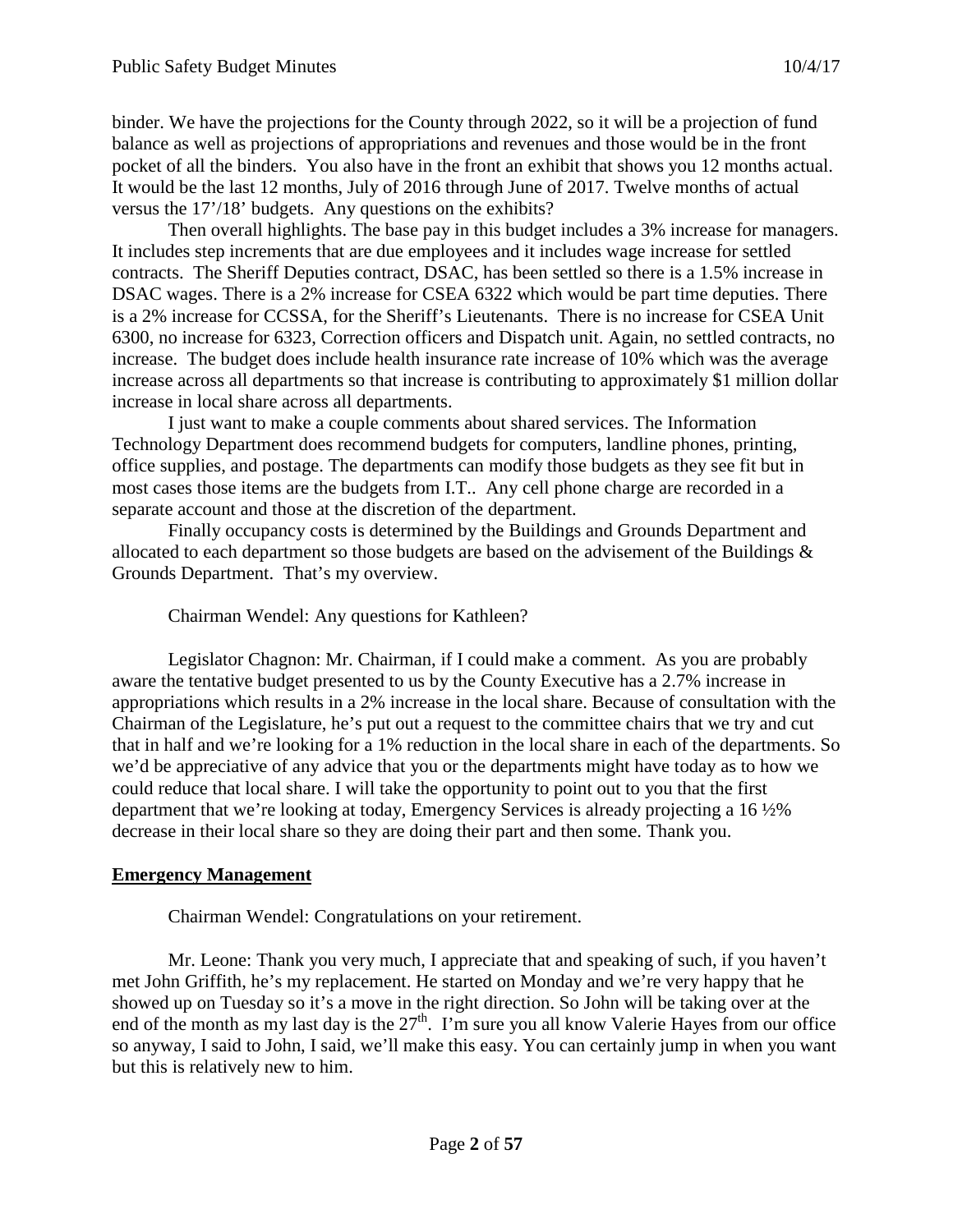As you have already pointed out, we have – the dynamics of our budget is obviously the Fly Car. We have a lot of changes going on in our department with the Fly Car and I'll just make a comment. Half way through the year, with Kathleen's assistance we actually separated the Fly Car program out of our EMS budget to really make it clear as to what the revenue and the expenses were going to be so we tried to do that to the best of our ability. Valerie and Kathleen worked very hard to do that and Janelle so now it's a separate stand-alone budget. It's pretty clear that when we start receiving revenue and what the expenses are going to be, it's going to be relatively easy to get a good picture of what that is. So, as we look at this, we're going to see in 2017, EMS was really high and then we chopped it down for more than half, actually, we ended up doing that so we made those changes earlier on realizing they should be stand-alone. That being said, I just wanted to clear that up. We do have a local share decrease of 16 ½% and and you are probably wondering why how that all occurred. Our budget revenue projections for the Fly Car were obviously based solely on MMA, the consultant that we hired to put those numbers together. So when we did the original 17' estimate for revenue, we took a very conservative approach to it. Now that we've got  $7\frac{1}{2}$  weeks of wheels rolling and actually delivering the service, we think that that may produce more and obviously it's a guess but we want to be a little bit optimistic. I'll tell you the good part of it is and the not optimistic part of it is, we've already made a difference in people's lives. People that needed a paramedic have gotten a paramedic on time and has really made a difference in outcomes already and to me, that is what we do. So, that's the difference. That is probably the biggest change in terms of why the local share has come down. Hopefully we'll be able to meet that and we'll see where that all goes. It's very difficult to say. Again, we're sort of – we have very little history in terms of being on the road but based on that, that's a decision that we made.

We're asking for, this year, coming up in 18', because of the Fly Car, we're actually looking to add 2 part time paramedics positions to our program. We have 3 full time medics, a Supervising Medic and 6 part time medics. What we found is that in order to complete the schedule, we're paying more overtime than we are really comfortable with. Our pool of part time paramedics and they are all full time employees someplace else, sometimes we can't fill those spots. So we're looking to add a few more part timers to decrease the amount of overtime that we have in 18'. It's pretty significant. If you look at the numbers and we're spending more in overtime than we really should be and I think that we could make a big difference so we're looking to add 2 part time paramedics, including salary and benefits, it's like \$40,000 and we think that will have a big impact in terms of ability to fill the schedule and the ability to minimize the amount of overtime relative to that. That is the big piece of it and the other piece of it is the Fly Car billing. We've had this discussion and we hired a company called Professional Ambulance Billing out of Williamsville and they only bill for *(inaudible)* fly cars and those kinds of things. We actually got the number in, the number for our Professional Billing service was higher than we anticipated. It did not reflect that in 17' but reflects it in 18'. Of course it's all relative, we don't know, we don't get charged for it but we put the whole number in there to cover all of the revenue. Hopefully that will happen so that made a little bit of difference.

We also because of the Fly Car, we're allocating positions from Emergency Services, EMS to the Fly Car so we can support that program. Now we're doing payroll and we're doing purchasing and doing all the things that are relative to keeping the Fly Car operation going so we have redistributed some of those numbers. The budget also includes brining some of our folks up from a 35 hour to a 40 hour work week. The reason for that is, rather than going to hire someone who we'd have to pay full benefits for over time, we can add a few hours to our staff and cover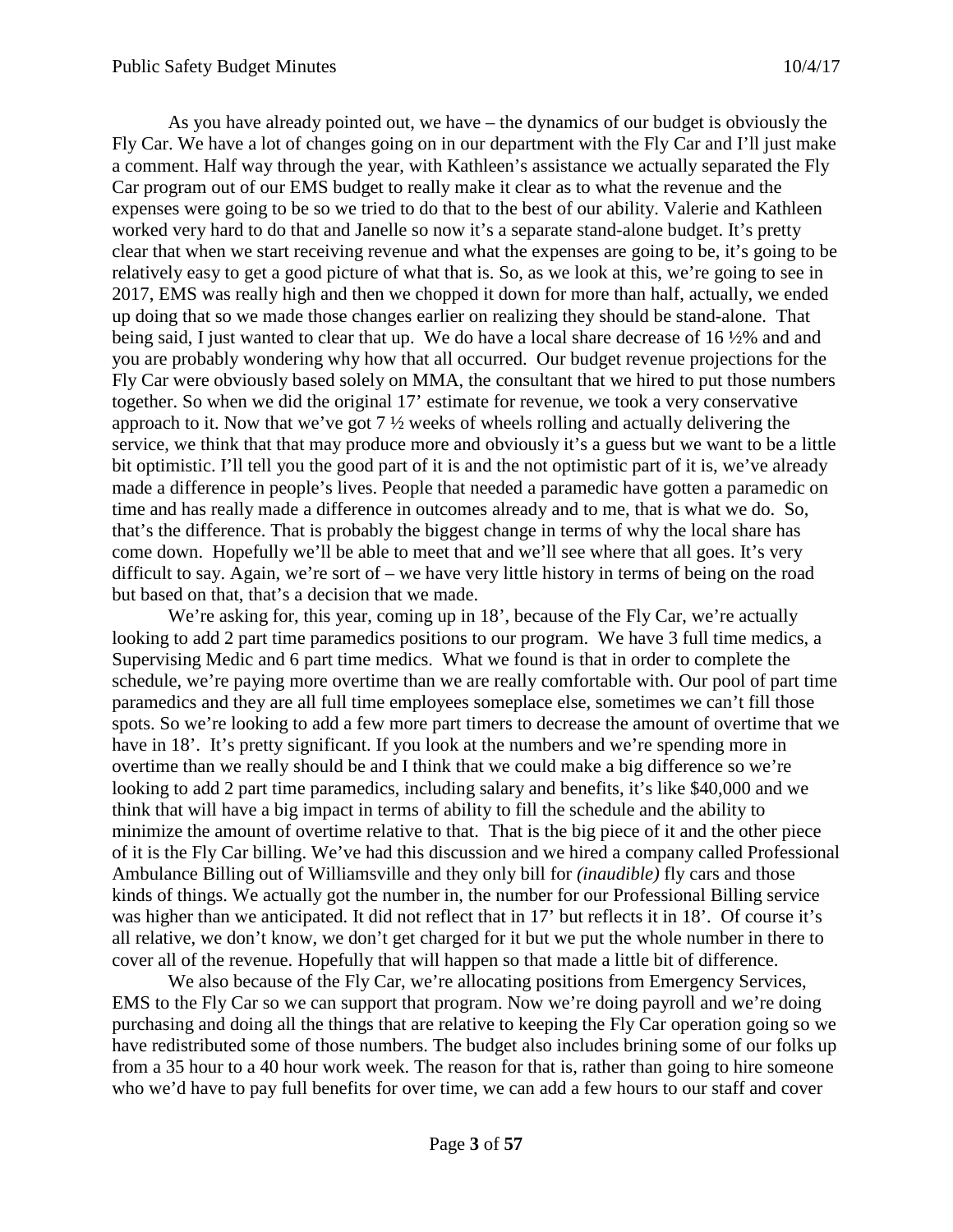those things without covering additional benefit costs so that is a significant savings. We think that that would work out better than hiring somebody to do that. So that is one of the things that we're looking to do. That is about \$32,000 for the year and that would not cover the cost of an employee in benefits by a long shot. We think that is the best approach to it. Are there any questions on that so far on any of that?

Just looking at the budget itself, primarily in Emergency Services there really isn't much change. Actually there is some decreases in some of the things that we're doing. As I said, some of the personnel costs have been reallocated to the Fly Car project because of the time we're devoting to that project. There isn't real significant increases or any increase in Emergency Services per say. Maybe a slight increase in a line or two but not much at all. The same thing – if you want me to go through them in detail, I can, but the same thing for Technical Rescue, the same thing for Hazardous Materials, the same thing for our other sub-departments, Emergency Medical Services, which is 3989, that is the one that shrunk significantly through half way of 17' because we took all the Fly Car stuff out of there. EMS/EMS, which is the Fly Car. Things like our defibulator lease and I have to tell you, I'm learning a lot about the cost of drugs. They are going up and every time you turn around to buy whatever the drug is, it's all over the place. So we're really learning a lot about the cost of drugs.

Legislator Nazzaro: Do you have any group purchasing?

Mr. Leone: We do. That I can talk to you a little more about but we do group purchasing.

Mrs. Hayes: *(Inaudible)*, we're going off of Livingston's County bid so we're getting their pricing.

Mr. Leone: For a while, we couldn't get some cardiac drugs. You know that better than I probably but trying to rustle those things up has been a real challenge. One time you go to buy the drug and it's x,y,z and the next time you go to buy it, it's way up here. So we're learning a lot of about the cost of those kinds of things. Our defibrillator lease, we opted to lease them rather than purchasing them outright. At the end of that week's period, we can turn them in and start that all over again. Our defibrillators are 12 v defibrillators and I call them the thumpers but CPR machines, we lease all those things so that is all built in here. Also to note to, our EMT training program, we because a core sponsor in 2015, our revenues continue to see an increase, we're delivering more EMT courses. So we think that we're going to continue along that pattern. As we continue to deliver EMT course to fire fighters and others and deliver other services to volunteers which we're talking about a new program now that CME's are going to play a part of that and we're probably going to administer that program. So, EMT's will have the option to going to sit in a class, they can do it through CME program. I'm not sure *(cross talk)*. That seems to be the trend and we're probably going to take that program on. There will be some additional revenue but there will also be some additional expense and that is not built in this budget. We haven't quite nailed all that down yet but you'll probably be hearing more about that as we move forward. Any questions? That is pretty much the snapshot. Again, most of it is under the Fly Car program, that is the *(inaudible)*. Everything else is pretty much the same.

Chairman Wendel: I'm not questioning negative, I'm just questioning why Haz Mat dropped considerably. What is the reason for that?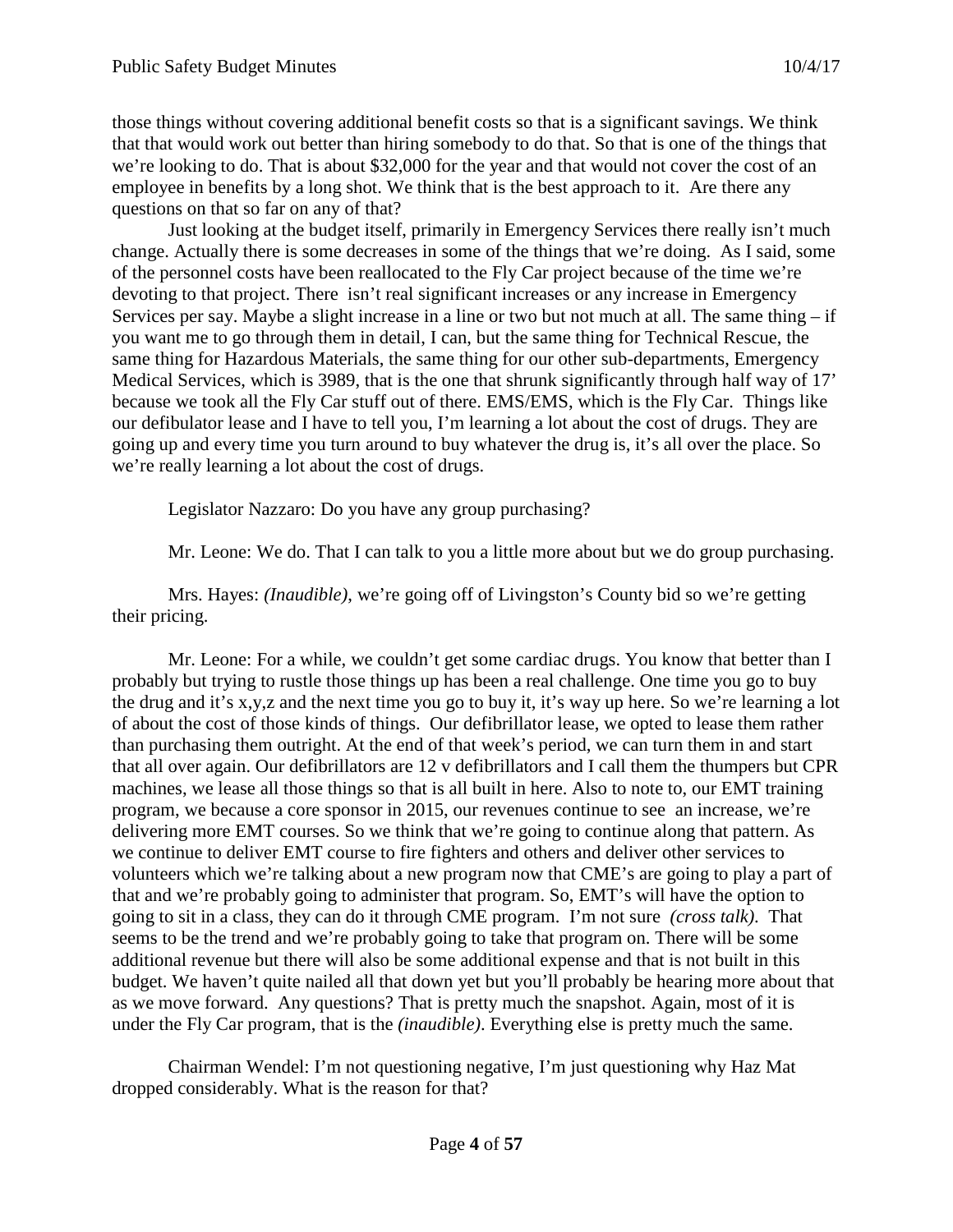Mr. Leone: It's all to do with grant. Dan is really good about bringing grants home so what you see on a every other month basis, we'll come before the committee and say, we received this grant, we need appropriation, we didn't do that this time. So the 17' reflected that and in 18' we're not quite sure yet. We don't know what those numbers are going to be yet so we didn't put them in. The same thing will probably happen with Technical Rescue. My guess is we'll probably going to get a Technical Rescue grant in 18' that we didn't get in 17' but that will come before you at some other time. Any questions?

Legislator Niebel: I have a couple of questions. Julius, thanks for coming out of retirement to answer these questions today. As far as the contractual and the defibrillators, it shows an increase of \$282,275 over the adopted budget. Now, 2017 the program wasn't really up and running, we amended that and we got a projection, like \$170,000, but still this is like \$112,000 over that. That is for the defibrillators and also the increase in Fly Car billing. Could you maybe explain a little bit more?

Mr. Leone: Sure. When we put the 17' budget together, we used a budget price, we have not gone to actual bid for the Fly Car billing service and when that came through, that number was higher than what we initially -

Legislator Niebel: By like \$60,000?

Mr. Leone: It was significant.

Legislator Niebel: Sixty thousand or there bouts. I think I saw that some place.

Mr. Leone: Yeah, the two companies were pretty comparable. To be honest with you, we went with the higher company because they had a reputation of not leaving much money on the table, they will really push it through to get every penny that we have coming to us. So we thought that that was probably going to be our best approach to try and receive all the revenue that we had coming to us.

Legislator Niebel: This is a pretty good size increase, \$112,000 over what we projected for 2017. Do you foresee any kind of savings in this line item here as far as the increase is \$112,000, can we reduce that at all?

Mr. Leone: The lease for the defibrillators it's fixed. So we can't change that and we're obligated to that.

Legislator Niebel: You have a contract for that?

Mr. Leone: We do and the Fly Car billing would be predicated on how many PCR's we're going to push through to the biller to perceive revenue so that's all sort of relative. It will have an effect on both revenue and appropriations.

Legislator Niebel: So you don't see any way to have any kind of savings there?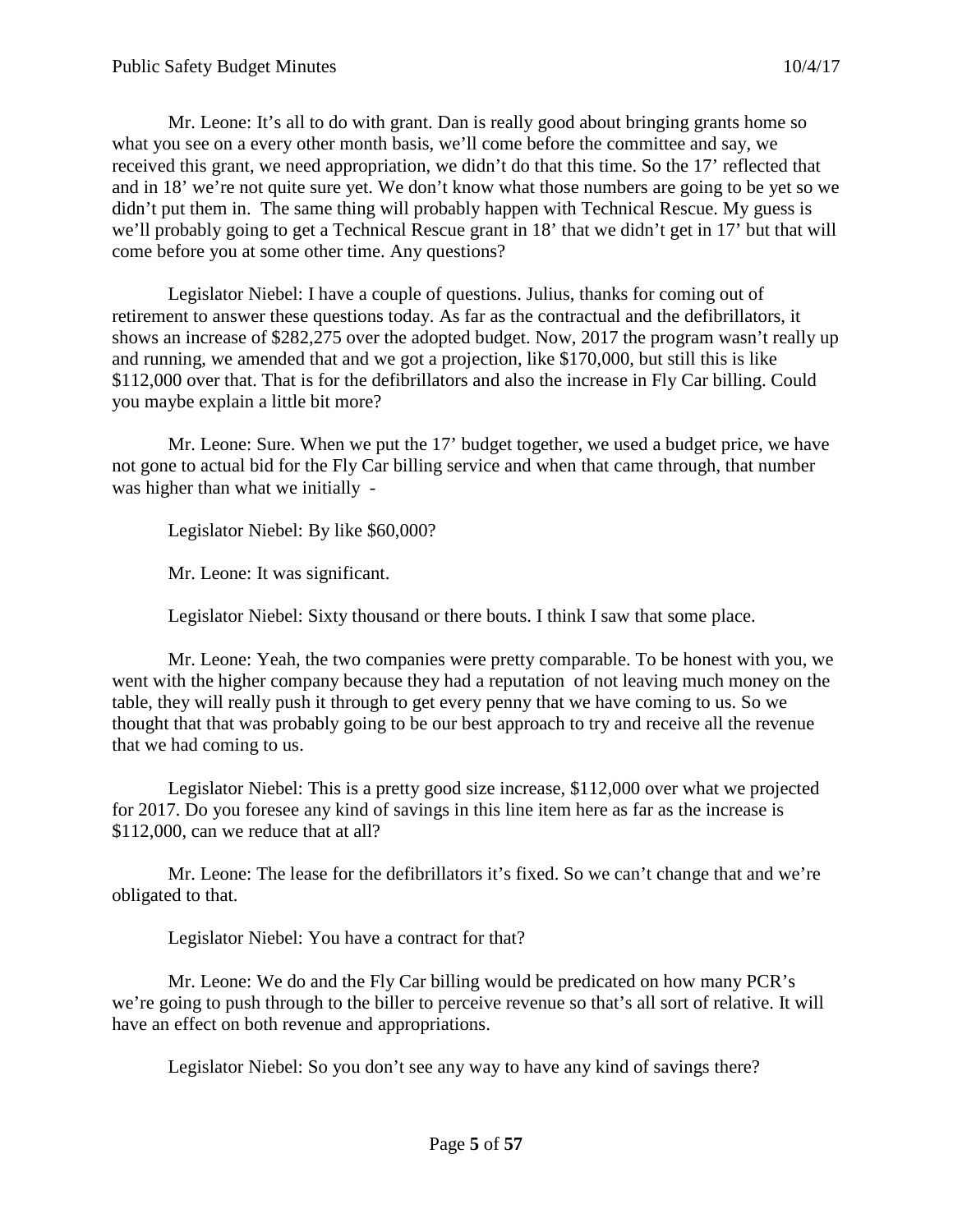Mr. Leone: Not on that line at all. The other thing that I should point out too is in the 17' budget, we didn't hire paramedics until July so we had no significant payroll from January to *(cross talk)*, that won't change –

Legislator Niebel: Or billing.

Mr. Leone: Or billing so it's all relative but we didn't spend a good portion of the payroll expense because there wasn't anybody to pay except for Mike and Kevin was already on payroll. So, we didn't spend that money and that money will be there at the end of the year. So, that's going to be money that was appropriated in 2017 but we're not going to spend that out except for the paramedics we've been paying since August.

Legislator Niebel: I have a couple of line items things here. Julius, page 3 of 14, account number 3010.4120, computer software supply. We've gone up about \$5,000. Is that something that was given to you by the I.T. Department? Can we decrease that at all?

Mr. Leone: You said 4120?

Legislator Niebel: Well, 3010, page 3 of 14.

Mrs. Hayes: In the detail it's "I am Responding" is \$30,500 under miscellaneous.

Legislator Niebel: It's gone up \$5,000.

Mr. Leone: Yeah, it's "I am Responding" right and we pay for that through grant money. It's 100% grant money that we use –

Legislator Niebel: *(Cross talk)* reimburse us.

Mr. Leone: It's 100% reimbursable.

Legislator Niebel: Page 4 of 14, Training/Registration/Tuition, bioterrorism, 3010.4700, \$1,500, that is a new amount. Is there any way to reduce that?

Mrs. Hayes: It's the same as last year.

Legislator Niebel: No, that's the tentative is for 2018, we didn't have anything for 2017.

Mr. Leone: Right, we did not.

Mrs. Hayes: I think some of that was just because we expected to send John to some training because he's new.

Legislator Niebel: How much is the training? Is it going to be close to \$1,500, can we reduce that at all to maybe a \$1,000 or \$500.00?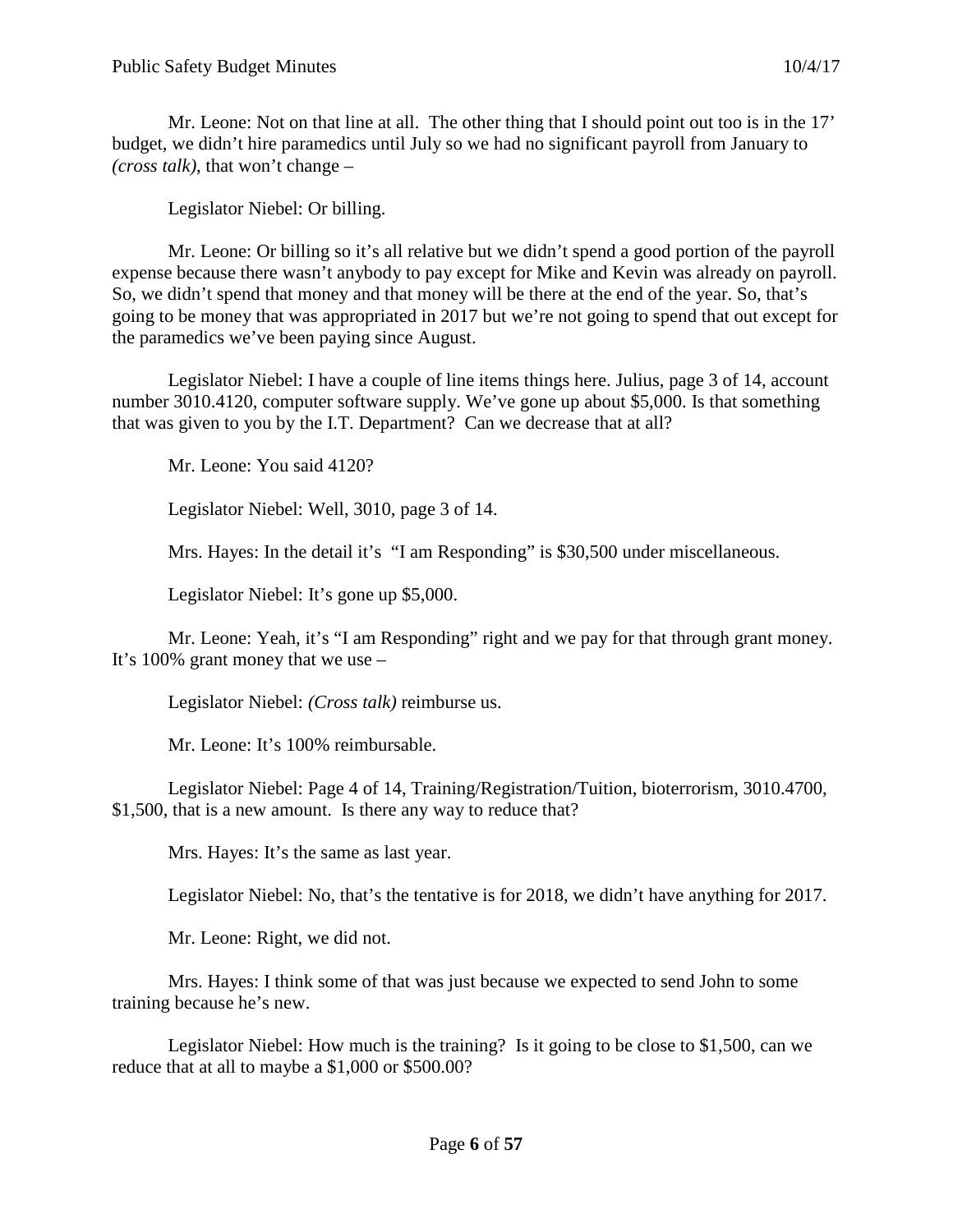Mr. Leone: We'll take a look at that Terry.

Legislator Niebel: Then also on that same page, employee payroll, we've got an increase of \$4,500. In 2016 we expended \$8,000 for the first six months of this year, \$4,700, you guys don't need to exceed those, no, I'm just kidding *(cross talk)..*

Mr. Leone: There is medic uniforms as well as we're going to be bringing a new  $4<sup>th</sup>$ Battalion Coordinator on and a set of turn out gear is too much money.

Mrs. Hayes: Over \$2,000.

Mr. Leone: That is where it is. So in anticipation of, I was going to retire, we put money in there to outfit the new person that is going to come along so it didn't happen to be John because John already has turnout gear but we're going to replace John so it's an obviously a significant expense. We try and reuse some of that gear but it doesn't always fit the next guy.

Legislator Niebel: But it is an increase of \$4,500, you think that is justified in that you are going to have to do that?

Mr. Leone: That might just get us there. That is how expensive the stuff is.

Legislator Niebel: Page 6, Vehicle Maintenance and subcontractors. We didn't have this in our adopted budget for 2017. We've had some expenses, \$434 in 2017, we have \$1,000, can we reduce that to \$500 at all?

Mr. Leone: I will tell you what that is. Vehicle maintenance subcontractor is our rescue truck is 1994. It's getting older and actually we budgeted and kept our request this year to replace it but that's probably not going to happen so we've had some mechanical issues with that truck so that is why we put a \$1,000 in thinking that we're going to have to put some work into that truck.

Legislator Niebel: Page 7, other supplies. We've got an increase of \$2,700. It's in 3640.4190.

Mrs. Hayes: I put small tools which is under \$1,000.

Mr. Leone: What that is, what we're trying to do is, as you know, we've been spending a lot of effort and money on the training centers and this is miscellaneous hand tools for the instructors. *(Inaudible)* lines and adaptors and ladders and things that we've - actually when we've remodeled some of the training center, we got rid of some of the stuff that, old wooden ladders and things like that so we can bring them up to speed and train our firefighters. So we put some money under miscellaneous to buy some of those pieces of equipment. They are small hand tools and things.

Legislator Niebel: Amounting to \$2,700?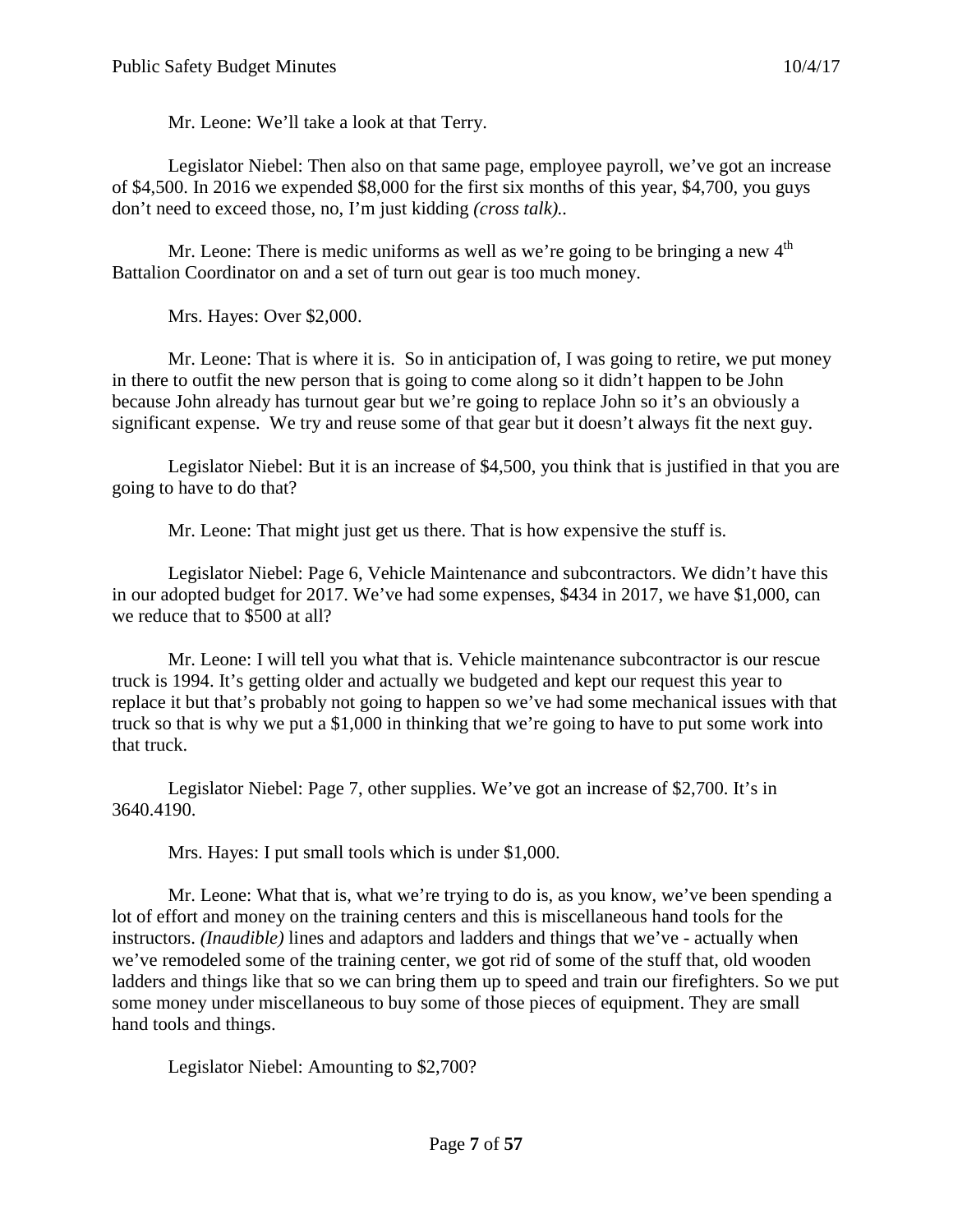Mr. Leone: I feel comfortable with that. It's a lot of money. Those tools are –

Legislator Niebel: You are the expert Julius, I'm just asking some questions. Page 8, equipment rental/lease. Look, we're going from \$600 from the adopted budget up to \$6,000 a 10% increase. Actual dollar increase of \$5,400. It's account 3640.4310. Is there anything that we can do there? We actually didn't have any expenditures so far for six months of this year but we do have an adopted budget of \$600.

Mr. Leone: You are looking under Haz Mat, right?

Legislator Niebel: Yeah.

Mr. Leone: Most likely, this is a Dan thing. I would have to take a closer look at it and see why he wanted that amount of money because I can't tell you that right now.

Legislator Niebel: Off the top of my head, I'm thinking that we could have a reduction there.

Mr. Leone: I'll find that out and I will tell you why. He'll say yeah, a lot of things that Dan does for hazardous materials relative to analytical equipment so whether we're leasing a piece of equipment or we're doing something that he needs to do, I can't comment on it because I don't know but I will find out.

Legislator Niebel: My last question is on page 13 of 14. It's 3989.EMT.4840, it's under books. We've actually budgeted nothing for 2017. We don't have any expenditures for 2017 for the first six months. We have a budget of \$8,325.

Mr. Leone: What that is, is we purchase the text books for the students and we turn around and resell them to the student. We had a nice inventory from 16', we didn't have any in 17', and we need to buy another inventory of books so that is what that is.

Legislator Niebel: Eighty three hundred dollars for that?

Mr. Leone: Well, a text book is like \$250 so we buy them, we keep them, and we turn around and sell them back to the student. We actually get the money back so it's nothing that we expend or give to the student. We actually charge the student for that text book.

Mrs. Hayes: It's in the revenue line.

Mr. Leone: There is a revenue line for it.

Legislator Niebel: There is an offset?

Mr. Leone: Right.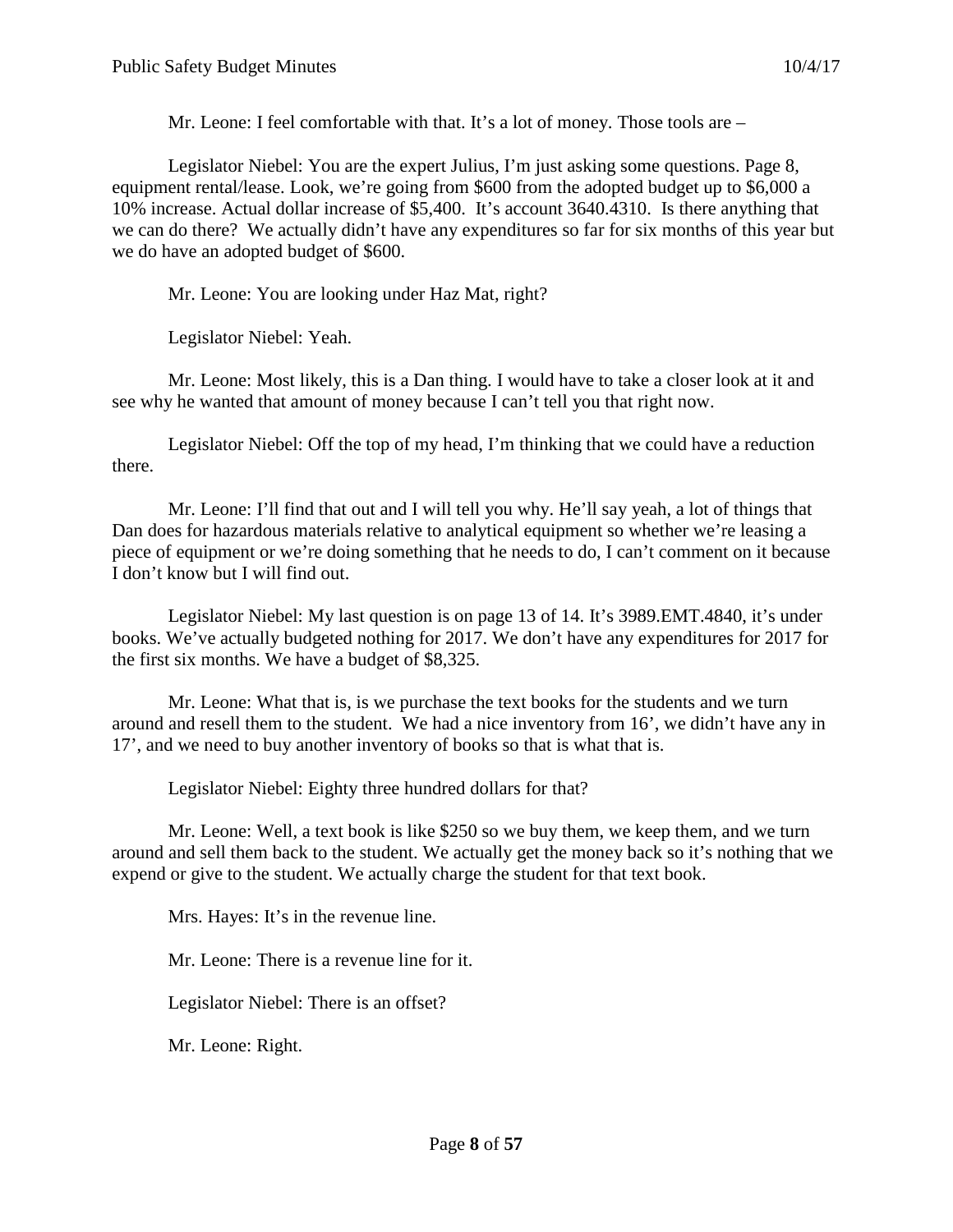Legislator Niebel: Alright and then Mr. Chairman the only other comment that I have is, I'm just concerned about the billing as far as the Fly Car Julius because look this is a three quarters of a million dollar program as far as our appropriations. I just want to make sure that we're getting the \$750,000 of revenue to offset that. So, with the increase in the billing charge of \$60,000 or whatever, do you feel confident that this is going to be a wash, whatever we expend for the Fly Car we're going to be able to collect from either Medicaid, Medicare, private insurance, or private pay?

Mr. Leone: I can say this. We're going to give it our best shot. I mean, there is no guarantees in anything obviously.

Legislator Niebel: I understand that.

Mr. Leone: So we're going to give it our best shot. Based on the MMA projected, those are the numbers we're going by. Once we see what it looks like in the next 6 months or so, I think that we'll have a much better picture. I mean, we're billing now but we have absolutely no revenue in our account yet at all. It takes a while to do that.

Legislator Niebel: There's a lag.

Mr. Leone: There is a lag so we'll get a better picture and I think that is a very good question for six months to a year from now and see exactly where we are.

Legislator Niebel: I intend to ask at six months.

Mr. Griffith: All we have to go by is the historical numbers from the MMA study *(cross talk)…*

Legislator Niebel: I know John, you really don't have enough information but this is a significant increase to Emergency Services as far as the program and I just want to make sure that we have a mechanism I guess in place for the revenue because we're going to expend the money with appropriations that weren't expended and I realize that you can't put a dollar figure on the lives of people that we save but still in all, we have to be concerned about the revenues.

Mr. Leone: We think every day, when the wheels are rolling, it is a billable call, it's not a billable call and I will be honest with you, we're talking about it, we're running calls right now that are BLS calls that we're putting a paramedic in the back of basic life support ambulance because they can't get an EMT and that was part of our discussion when we talked about this program. Whether it's an ALS call or a BLS call, we're going to go. If they need us and they can't get an EMT, we're going and we're doing that now. We'll put a paramedic in the back of rig and we're in Erie on a four hour call. I understand all of that, the revenues has to be there and we're going to do our best to make sure that it is.

Chairman Wendel: I will say, from a personal standpoint, I've been there where the paramedic has been dispatched and they haven't been used. Twice now we've said that we don't need you which again is mindful. The downsize of that is, you do have to take into consideration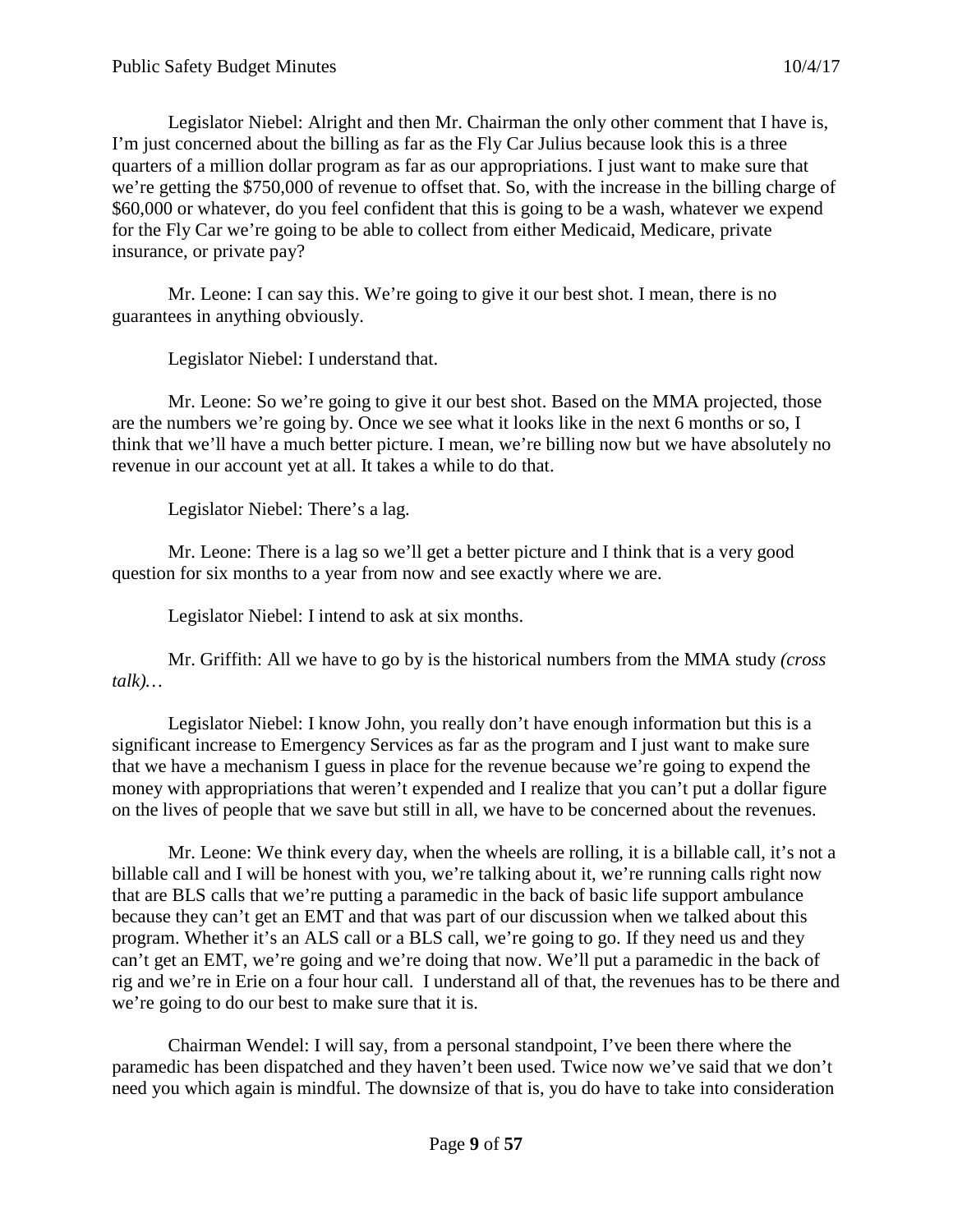the fuel that was spent and the time and we understand that but, I will say from the field experience I've seen, the paramedics are very diligent as to what is a billable call and what is not a billable call when they get there. The question that I have is, our Medical Directors are phenomenal in their efforts to assist. Can they bill or are their services billable through the Fly Car program? For example, the Fly Car is there, could there be an additional bill if by chance the doctor is there?

Mr. Leone: That is a good question. I don't know the answer to that. It's certainly wellworth asking.

Legislator Nazzaro: *(Cross talk)*

Mr. Leone: It's probably not.

Legislator Nazzaro: *(Inaudible)* Medical Director unless he actually preforms some kind of billable procedure that would have the corresponding pix code to match what they were doing.

Chairman Wendel: See that's what they – I mean, they respond for example, you have a case, a fire with Dr. Faulk, he brought equipment on, it was actually *(inaudible)* of wounds so there may be that chance that, you know –

Legislator Nazzaro: It's all documentation making sure you have the right codes but also what I was going to follow up was, isn't the risk where somebody – we have a lot of Medicaid and Medicare stuff, but insurance companies, when you are early into this and using a billing company, *(inaudible)* commercial pays, like Blue Cross or United Health Care, are they covering these?

Mr. Leone: Are they covering the Fly Car?

Legislator Nazzaro: Yeah.

Mr. Leone: Yes.

Legislator Nazzaro: Do you have contracts with them? Or any kind of contractual *(cross talk).*

Mr. Leone: Professional Billing is doing all the credentials.

Legislator Nazzaro: So to P.J.'s comment, the billing company should look into *(inaudible)* medical services. They just there to observe and not doing anything, no. *(Inaudible….)*

Chairman Wendel: That's what I'm saying, sometimes there might be a case where they've *(inaudible)*, for example, if one of the Medical Directors will respond, if he is there without the paramedics, the Fly Car, then that is something different but not to say that it's not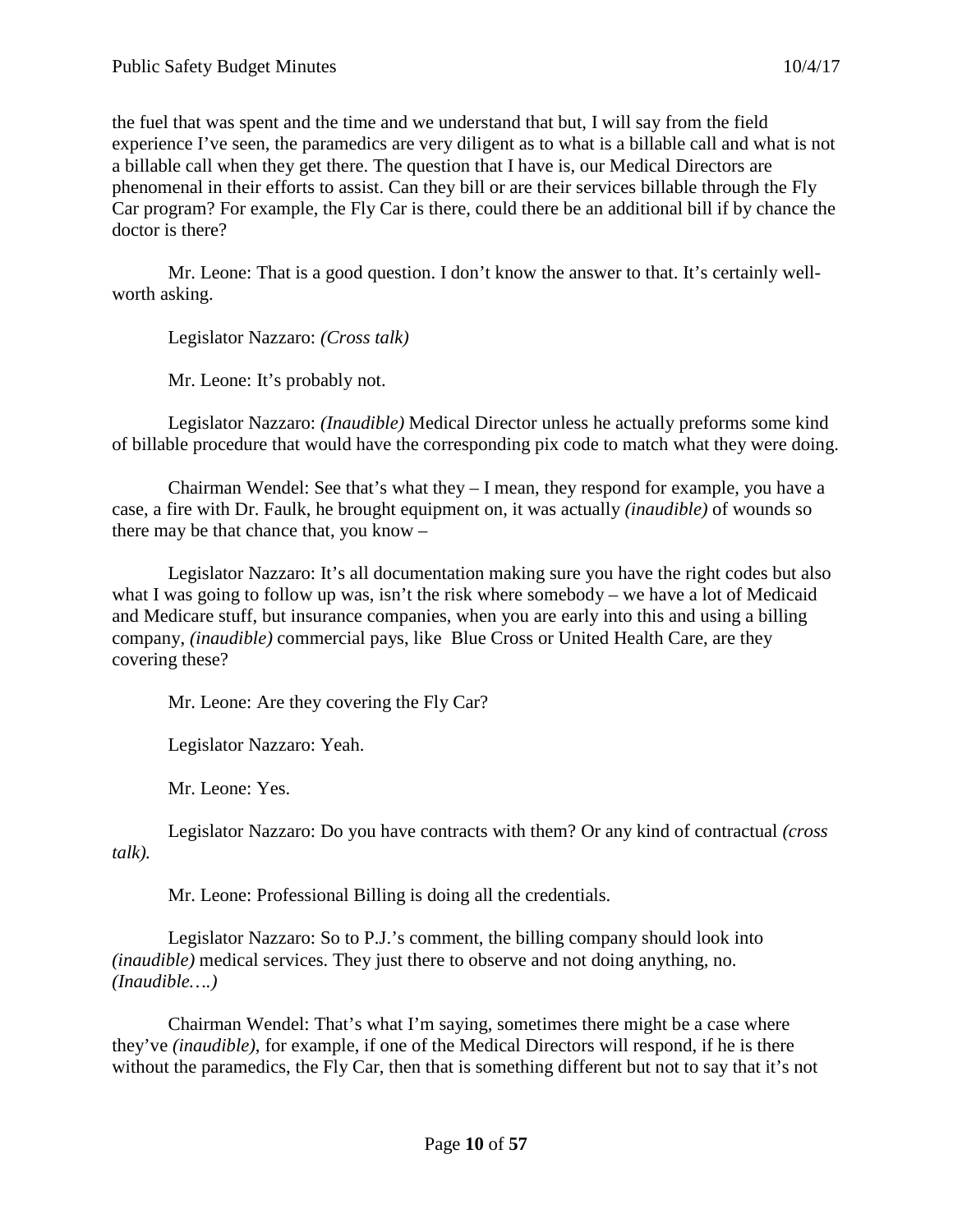something that could be billed for or we could bill themselves or the Fly Car system, I think it's something having the company look into. Not that they are going to be out there –

Mr. Leone: We've had the docs out there pushing meds and doing things in the field where we didn't have that a year or so ago and now we have that but that's a good question.

Legislator Nazzaro: Are those docs independent or are they part of the – are you compensating them?

Mr. Leone: We contract through WCA Services to receive their –

Legislator Nazzaro: They do their own billing.

Mr. Leone: Dave Thomas and that organization handles that. We actually contract for the *(inaudible)* service but not as medical directors.

Legislator Nazzaro: It's like an emergency department our *(inaudible)* are independent so *(inaudible……).*

Legislator Whitford: I would like to comment. I think that I can speak for the Legislature and at least my constituency, how wonderful it's been having you for 16 years and as you go into retirement, the energy, excitement, and enthusiasm that you've always had when you come here *(inaudible).*

Mr. Leone: I appreciate that. In fact, I want to thank you for your support. It's a great committee to come to and a lot of great discussion and I want to thank you for everything that you have done for Emergency Services and the support for Emergency Services. Taking the *(inaudible)* Fly Car, that is a huge step and it's not an easy step. Recognizing the fact that we needed to do something so thank you for that. We're going to work hard to make this as successful as we can but thank you for that huge initial step, thank you very much. Thanks for all of your support.

Legislator Niebel: Thank you Julius for your dedication to Chautauqua County.

Chairman Wendel: I've taken advantage I guess because, I keep throwing this out, the new old guy as somebody has now called me, when you have a system that has worked fluidly for 16 years and never a question as to your dedication and the dedication of the department, how it's evolved, how it *(inaudible)*, like I said, we've all taken it for granted and we appreciate it. When you are in the business sometimes it's hard and you forget just how good of a job it is but we appreciate it immensely what you do.

Mr. Leone: Thank you, appreciate it.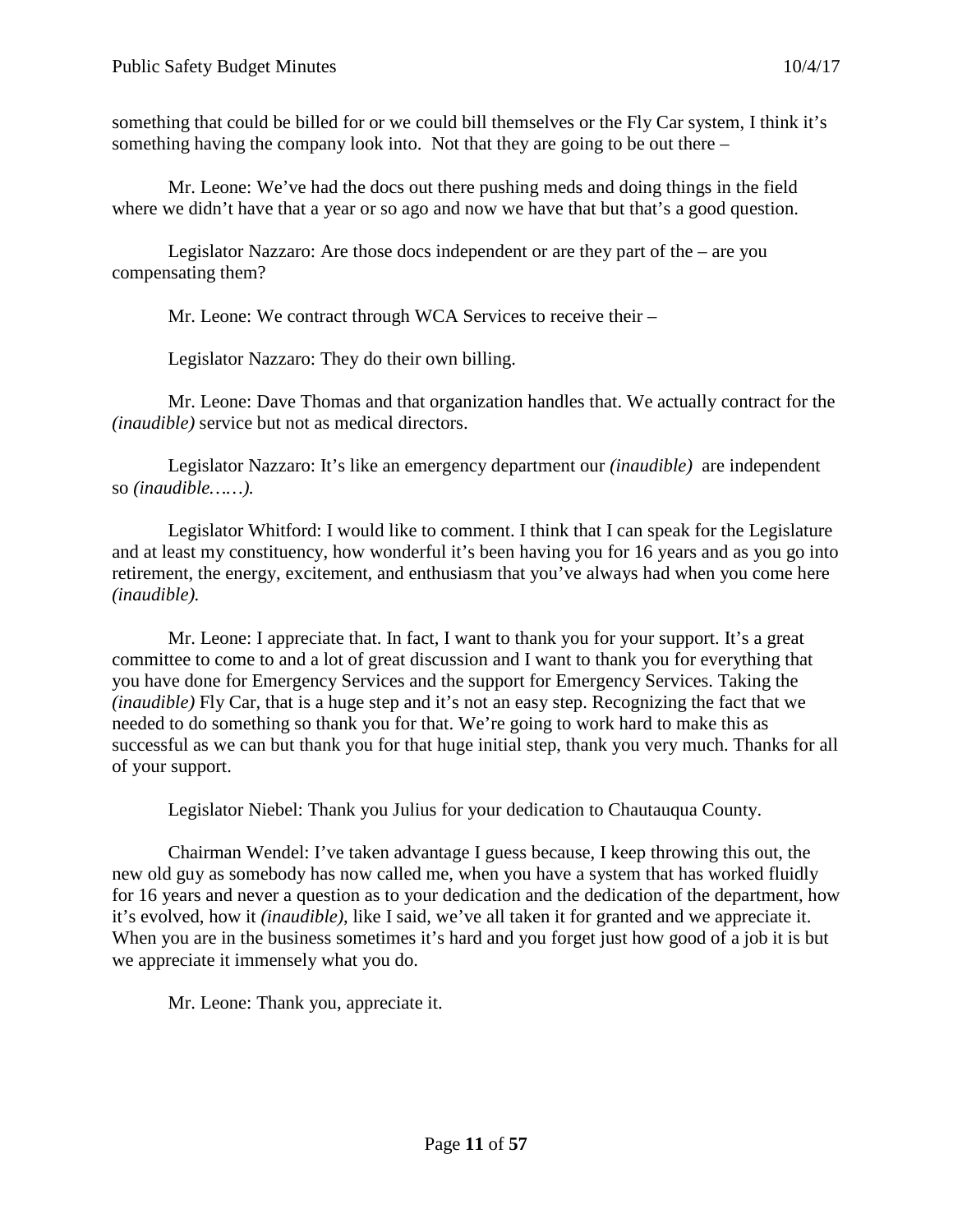# **Unified Courts**

Mrs. Dennison: I will be presenting Unified Courts. Tab number 2. Unified Courts has no personnel so I'm going to skip over to local share summary and the personal and if you turn one more page to Assigned Counsel, A1162.1120. As I am sure you are aware, expenses for Public Defender cases assigned to outside counsel if there is a conflict of interest within the Public Defender's office or also if that office does not have enough attorneys to represent everyone that needs the Public Defender's on those cases are outsourced. It's always been a difficult item to budget and to keep in control. However, I will say that the expenses so far this year are \$440,000. If we annualize that that would be an expense of \$586,000 so there is potential to come in at or under budget. Because we can't really predict the volume of these cases, we are electing at this point to leave the budget the same as last year even though the 2016 actuals obviously were quite a bit above \$605,000. That is the rationale that we're using at this time.

I also just offer a note of caution though that these cases, there can be a significant lag in recording the expenses. A lot of times we don't know what expenses there are until the cases are completed. So, annualizing the current results is not necessarily a fool proof prediction of the annual expense.

The next category, 1162.1125. Indigent Services, Child Custody. These are cases again assigned to outside counsel which is typically assigned by Family Court. Legal Assistance of Western New York is the primary provider of these services. We are budgeting for 2% increase next year. As you can see, the 2016 actuals are \$140,000 so a budget of \$140,000 is in line with last year's experiences. Any questions on those?

Moving onto the Supreme Court and these next departments are all almost identical. Supreme Court, Family Court, Surrogate Court, Court Library, all of those departments, the charges there are all occupancy charges and insurance charges. So those are the costs to operate those court facilities as estimated by the Buildings & Grounds Department and similarly the insurance portion of our property and liability or liability insurance allocated to those court facilities.

Moving onto Justices and Constables, 1162.1180, the the small expense, that is a charge from New York State. Once a quarter we get a charge from New York State for felony fees paid. They are paid to towns and villages but there is a revenue component to this in the miscellaneous category. There is an offset here so that is awash with the revenue, it's just in a different department.

Then the final department is 1162.9999, that is a revenue department. That is a standard revenue that we receive from New York State for operating all these court facilities. It's a little bit cumbersome because the expenses for the courts are all in different departments and then there is just the one revenue. We're expecting that revenue to remain constant or relatively equal to last year. Any questions on those departments?

Chairman Wendel: I know the one that we're going to and I'm sure you all are going to jump in on this is Assigned Counsel. If you are looking at numbers across the board, we have vendors making – I'm not sure but, you are looking at \$60,000, \$87,000 and then we have people making nothing, I don't understand how we could say we're arbitrarily choosing when you have such a disproportion – you've got 12 people out of roughly 16, only *(inaudible)* counselors that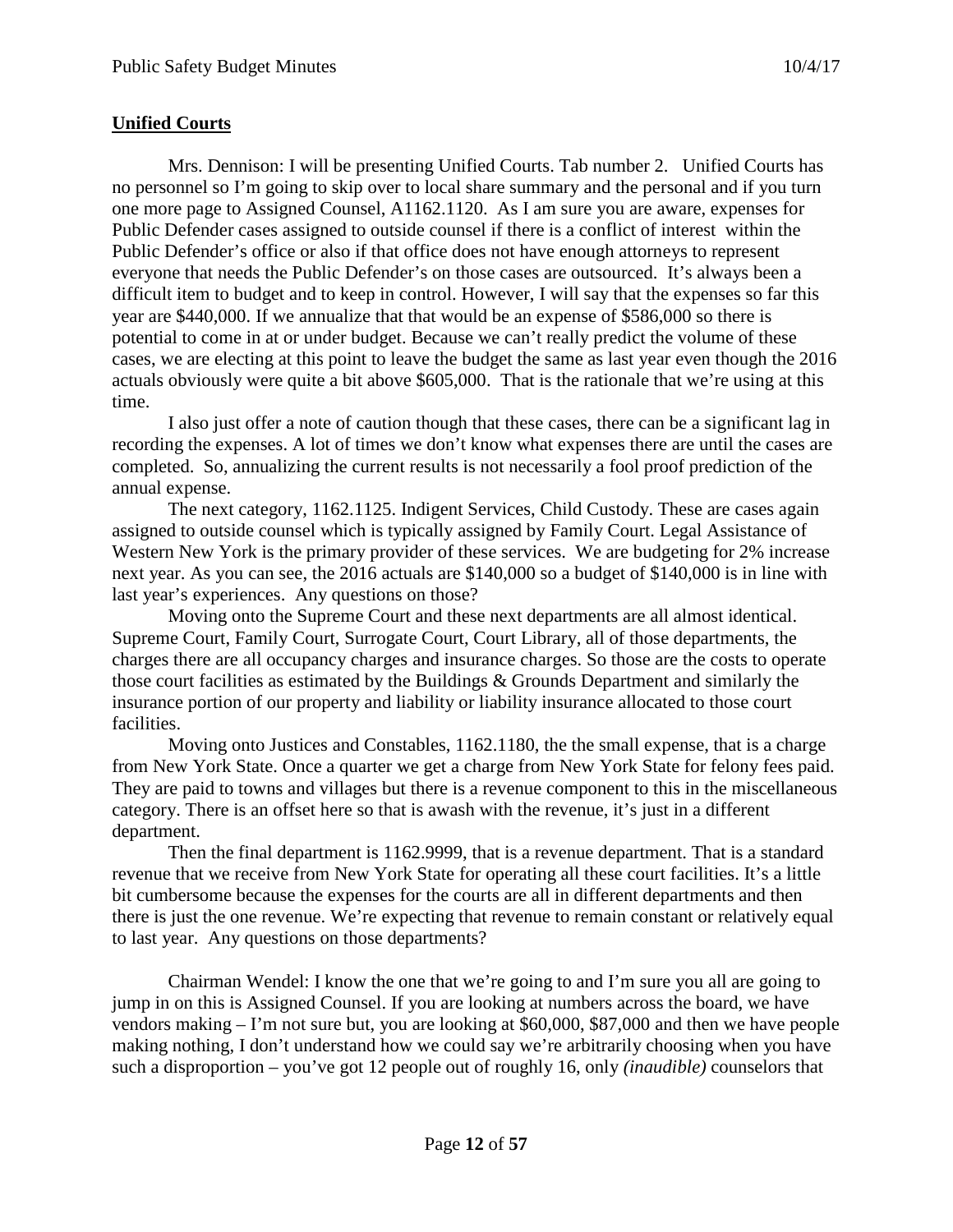are making excess of \$20,000 on top of a private practice. This whole cost we have to - this has skyrocketed since I've been on this Legislature.

Mrs. Dennison: Unfortunately, I am not able to speak to you how those cases that are assigned.

Legislator Gould: We don't assign them. Judges do.

Chairman Wendel: We do have someone coming in October to Public Safety that does have a software program that will manage this a little bit better, is what I am told. Until then, there is nothing that we can do but it's been a thorn in our side because the numbers keep going up and up.

Mrs. Dennison: We need further discussion balancing this with Cattaraugus County. Wasn't there a proposal that passed that *(inaudible)..*

Chairman Wendel: There was talking that started and we can bring that up with the Public Defender as it usually falls on indigent services. I guess that is just a statement that I made. It's kind of frustrating. If you look at numbers, I mean, these numbers are assigned to a name and I'm sure most people would like a part time job making \$87,000 a year, up thirty some thousand from the year before. Counselor, \$31,833, was at \$44,505 and now they are at \$87,820 and I'm sorry, they are only at \$20,000 this year. Do we have any way to set a rate, a billing rate?

Mrs. Hansen: *(Inaudible)…,* but I believe they are at the standard rate.

Chairman Wendel: But they are not charged as the standard rate.

Mrs. Hansen: There is an hourly rate depending on if it's a criminal case or  $-$  it's been a couple of years since I've done it but there is a standard rate as far as I remember.

Legislator Niebel: I think that they can add to that standard rate.

Mrs. Hansen: Right there is always *(cross talk)…*

Legislator Niebel: Expert witnesses and whatever.

Mrs. Hansen: Right, paperwork, copies, I mean, there are always additional items on there but there is a standard base rate.

Chairman Wendel: It should be an encumbered expense.

Legislator Niebel: I guess the only question that I have for this is, Kathleen under contractual, we are increasing it by \$13,052 and that is in the increase, you think, in Assigned Counsel.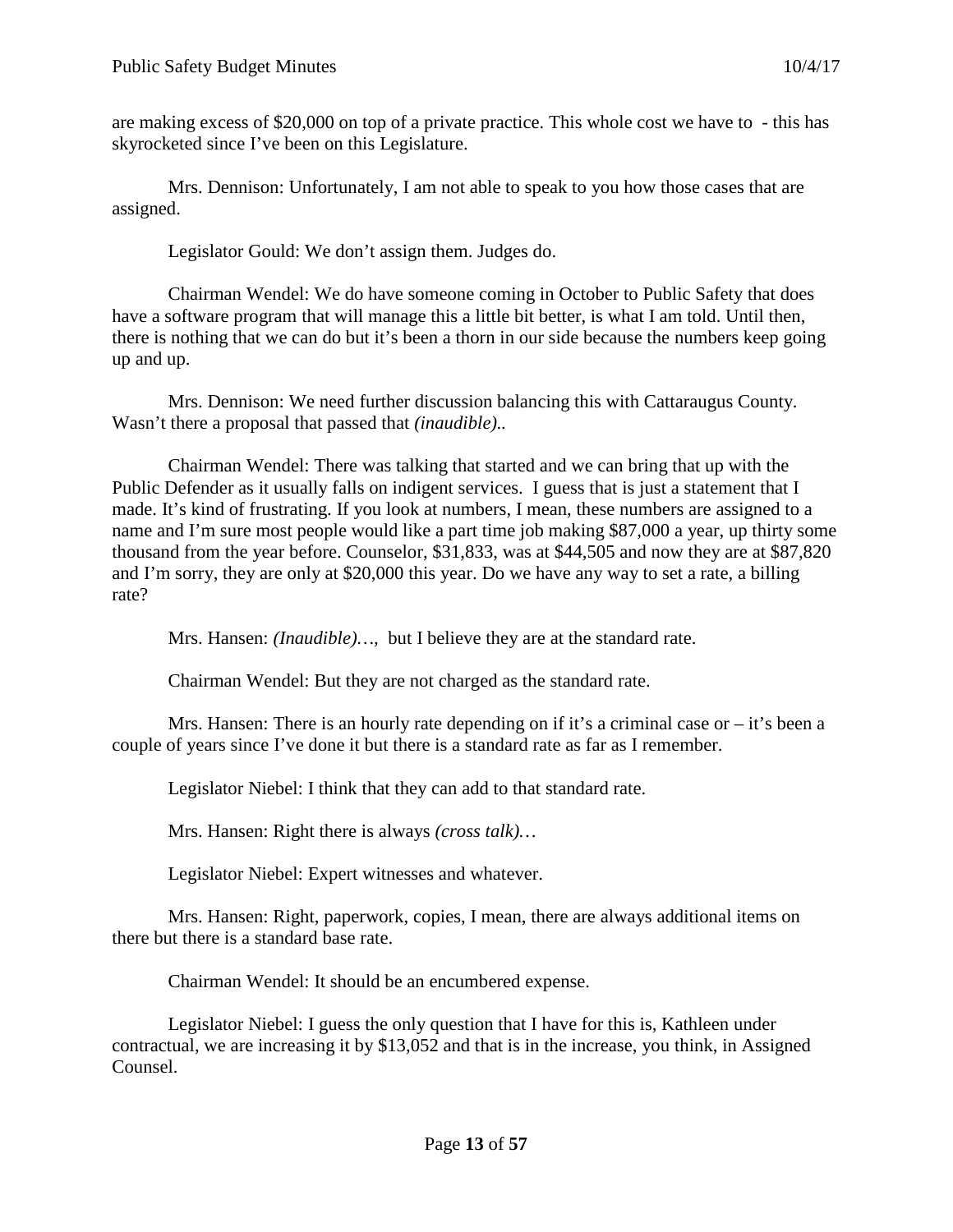Mrs. Dennison: The overall increase, I mean, there is a small increase that is the sum of all departments. There is small increase in Indigent Services, basically it's the occupancy charges. Two percent increase in operating the buildings that house *(cross talk)…*

Legislator Niebel: That is the only thing I could find. Do you think that is justified, \$13,000?

Mrs. Dennison: I think that is is justified because we're using that increase Countywide for the buildings and facilities so I think that it is a reasonable number.

Chairman Wendel: Any other questions for Unified Courts? If not, thank you very much Kathleen. Moving forward.

### **Probation**

Mr. Narraway: So the Probation budget for this year represents a 2.2% reduction in the local share. Although that sounds great there are some complicated factors to that, that I'll get to in a little bit. We have increased our staff by a one part time person for next year. Actually I increased starting on July 1<sup>st</sup> with the resolution that you approved Wednesday night for the part time Alternatives to Incarceration program. It's entirely grant funded and that's the only increase. Just as a way of keeping you up to speed with all things Probation - for those of you that aren't aware that the New York State Legislature passed the Raise the Age bill. That bill will likely cost a significant increase in our work process. That's *(inaudible)* in October 1<sup>st</sup> of next year and the 17 year olds will come in the following year on October 1<sup>st</sup>. We didn't budget anything relating to that, well, I shouldn't say that, we made a minor adjustment relating to that but we didn't add any personnel or anything related to that yet just because at this point and time things are very unclear as to how this whole process is going to proceed and how it's all going to shake out once they are done with the rule making for this process. Very likely, when I'm here at this time next year, I will be asking for at least an additional personnel just to cover that. The potential good news is that the State has promised that they are going to pay for all the costs attached to this but we all know how that goes but that's the promise. I'll do my best to hold them to that.

As far as personnel services, the primary increase there is related to steps and increase in the part time position. In anticipation of the Raise the Age, we increased some spending relating to electronic home monitoring. I anticipate that the Judges are going to look for an alternative to locking these kids up and most likely the alternative to locking the youth up would be to put them on an ankle bracelet and have them stay at home. It's not a fool proof method but it's a good fallback for them and it is much cheaper than detention. So we added in some money in for that. The other increases there are for computers as recommended by the I.T. Department and we added a couple of thousand dollars to have some smart phones to our equipment list. They have the ability with GPS so it's going to enhance our officer safety for our Probation officers who are working in the field as well as it will allow them to work a little smarter instead of harder by being able to do some access to data base that are available on smart phones and do some case notes as well while they are in the field instead of waiting until they return back to the office.

On the revenue side, there was a court decision this past year that determined that we are not allowed to charge for certain things we do. For example, electronic home monitoring, the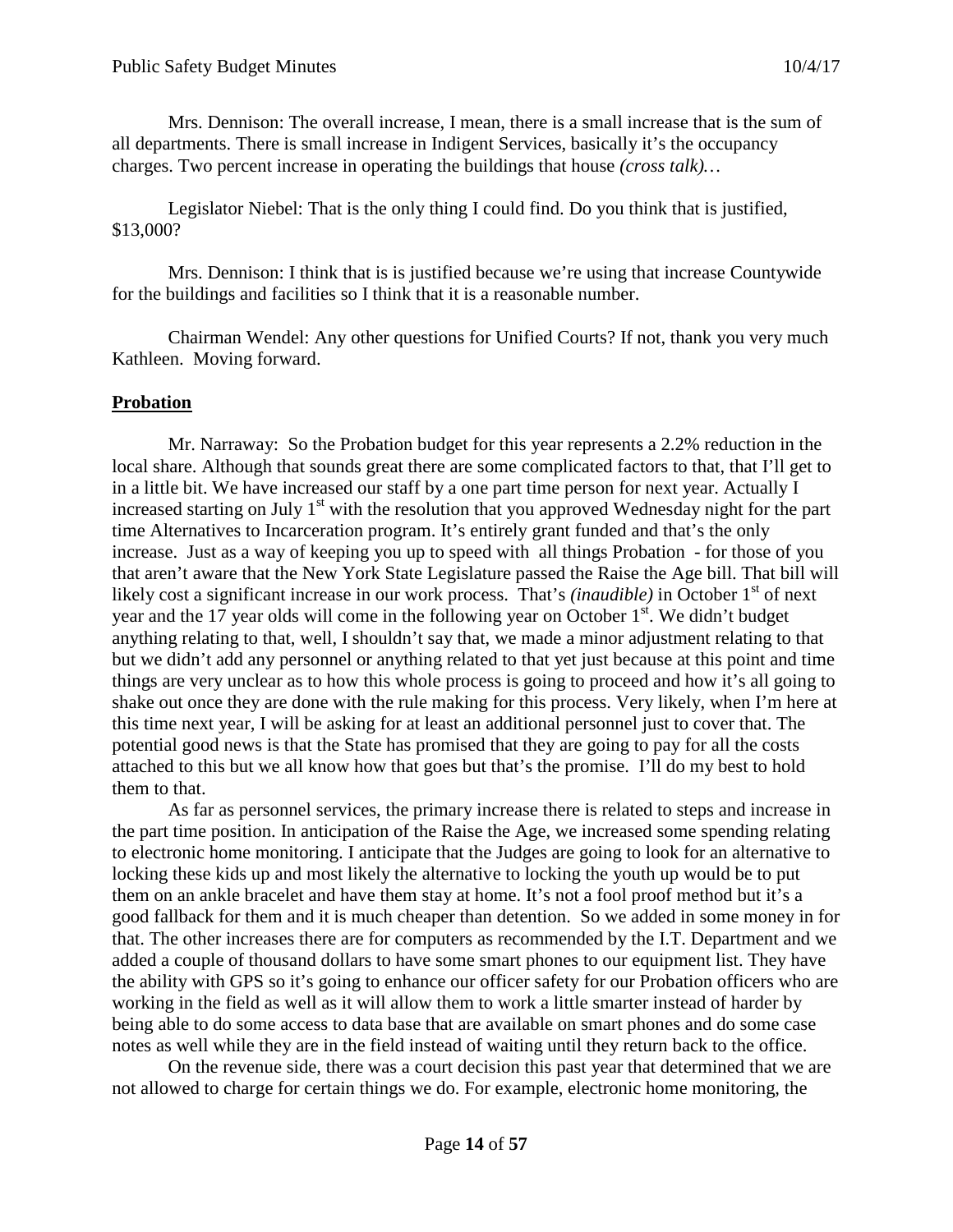court decision said that that was part of the cost that we should bear and it shouldn't be borne by the defendant. So, that's a revenue line that essentially has gone away for us. There is a little bit of a downward trend in our income related to adjustment on our revenue collection in supervision fees just as it's trended over the last year. Our population has kind of flattened out thankfully, we have just a little chance to catch our breath but attached to that is a flattening of revenue.

As I mentioned at the beginning, we went from essentially a 2% increase in local share to a 2% reduction. For the most part that is attached to \$100,000 in revenue from shared services. The Department of Health & Human Services believes that there is an opportunity to gain some reimbursement from New York State for the work that Probation officers do. I have a number of concerns attached to that. It's going to mean probably an increase in workload for my officers and it will come with as part of a cooperative agreement between Probation and Social Services. Bottom line is, it's better for the County as a whole that we do this and we'll have to bite the bullet and do our best to get the reimbursement as best we can.

Legislator Niebel: Tom, for that \$100,000 increase in revenue, you are referring to revenue 14 Shared Services, \$100,000 OCFS Funds to DHS for work done by the Probation staff?

Mr. Narraway: Yes.

Chairman Wendel: Any other questions for Tom? Local share you came in 2.2% lower than last year so you've met our requirement, thank you very much and then some.

Legislator Niebel: First of all I would like to compliment Tom and his staff, 2.2% decrease in local share, very good. I do have a couple of questions and these are just minor questions Tom. I'm thinking of three line items on page four. Operating supplies, we're going from \$7,000 up to \$9,000, a \$2,000 increase yet our actual expenditures are only \$2,597 for the first six months of this year. That's account number 3140.4110, operating supplies. Because we're only at \$2,500 right now, could we decrease the operating supplies?

Mr. Narraway: That account is essentially larger purchases. It's not \$100 here or \$100 there. For example, we purchase ammunition for the officers in their training out of that account so if it's not in the first half of the year it would be in the second half of the year and the actual expense would, over the course of the year, increase. Anybody that is a hunter or shooter knows what, couple *(inaudible)* we've been in, the price of ammunition is essentially what that reflects.

Legislator Niebel: O.k, but in 2016 we only expended \$3,600 so even if we double that for 2018, that would be like \$3,720. Do you think that we could decrease that at all? Say by a \$1,000 or \$1,500?

Mr. Narraway: I guess my point would be to look at 2015 and we almost spent \$10,000 that year.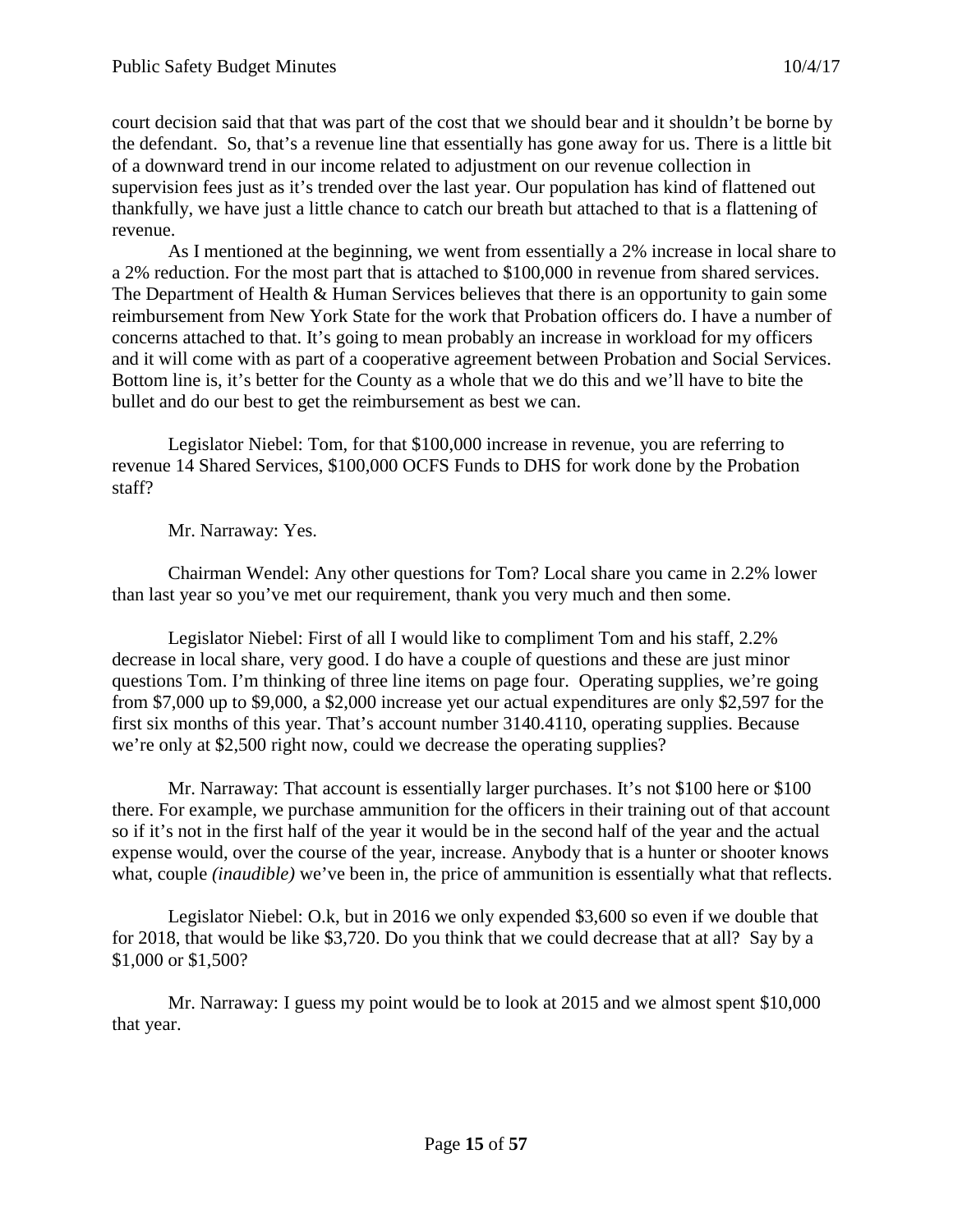Legislator Niebel: It's not a bad point. Let's drop down a couple of line items to other supplies. In 2016, \$7,395, we're going up to \$14,100 and increase of \$11,100 over our adopted budget. Can we decrease that at all?

Mr. Narraway: That number is based on recognition of the I.T. Department to replace computers.

Legislator Niebel: Other supplies?

Mr. Narraway: Yes.

Legislator Niebel: Alright.

Mr. Narraway: It hasn't flattened out we're trying to have a little bit of a cycle and next year just a little bit of spike in the numbers of computers we did swap out.

Chairman Wendel: Now are those capable of handling the monitoring system potentially, the ETI program if need be?

Mr. Narraway: The ETI data for the ETI program is built into our Probation data base kind of which is automatically *(inaudible).*

Legislator Niebel: As far as communications, that shows a \$2,000 increase. Is that something that was given to you by Finance?

Mr. Narraway: The \$2,000 increase is the increase in smart phones that I spoke of earlier that it's more of a matter of safety being able to have a better idea of where officers are, having the ability to put some alarms on that. If they are in distress they can *(inaudible)* switch and we would be alerted and the software we can put on there is just going to really increase the safety to our officers.

Chairman Wendel: Any other questions for Probation? If not, thank you very much.

### **Sheriff**

Sheriff Gerace: I believe that everyone has met Jennifer Cresanti. She's the fiscal supervisor for the Sheriff's office. We stole her from the Gebbie Foundation. She's just coming up to speed on everything.

Chairman Wendel: She's taking Kathleen's place?

Sheriff Gerace: Yes. Jennifer did come in after the budget. Kathleen was kind enough to assist us and Jenelle Hansen also helped us with the budget preparation which was - we were in between because you stole Kathleen from me.

Chairman Wendel: O.k., the floor is yours.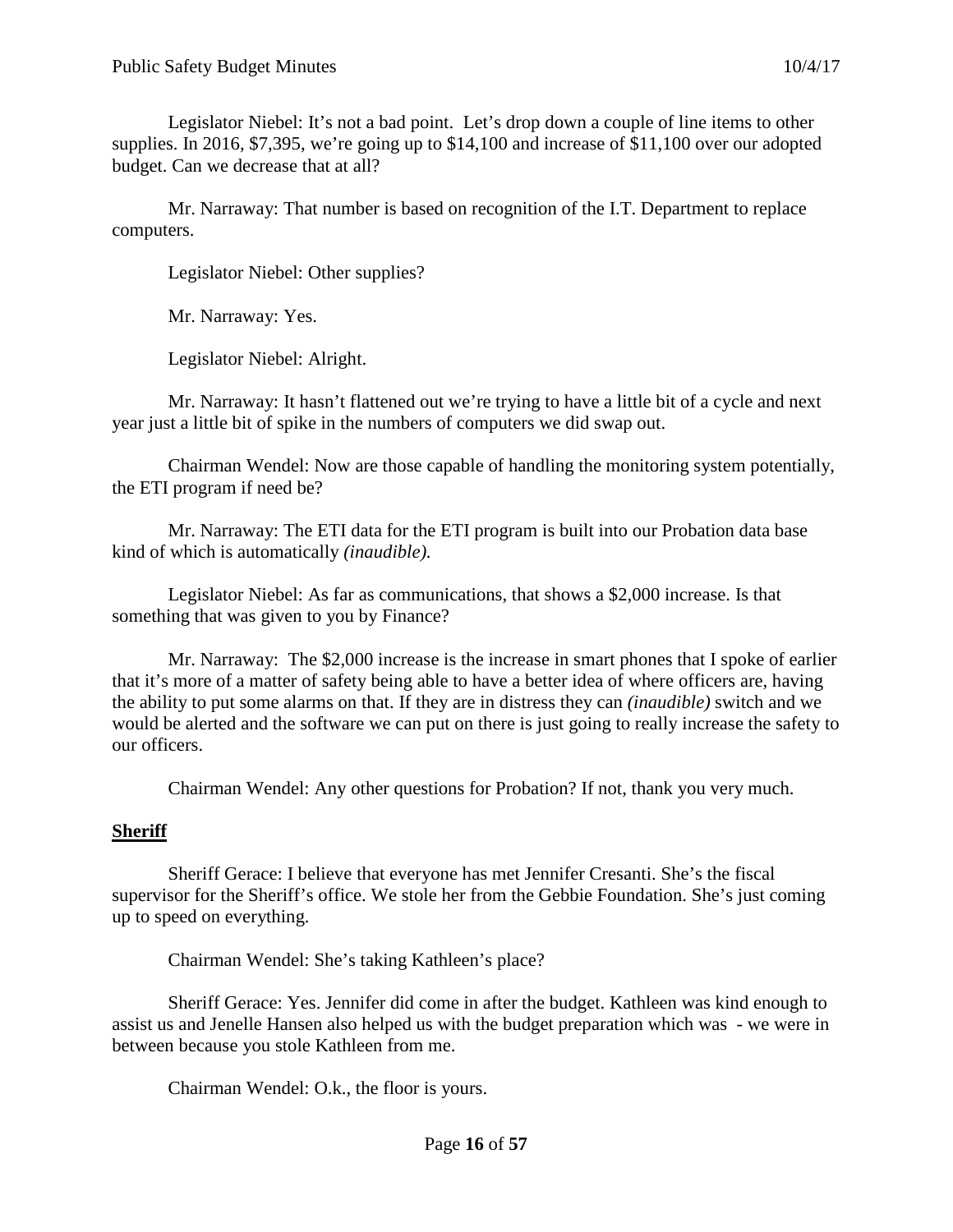Sheriff Gerace: I assume the process that you want us to follow is similar to previous years. We can start with – do you want to start with FTE's Mr. Chairman?

Chairman Wendel: Yeah.

Sheriff Gerace: Or you want to go right to local share? We're .01% local share increase. FTE's we have reduced by a part time Clerk, we added a position at Starflight due to a military deployment but that is cost neutral to us. Obviously the Starflight program is reimbursed by the corporation. We reduced allocation to the District Attorney's office and we'll talk about that, in the STOP DWI area. We did remove - .9% was in the budget for funding for a STOP DWI coordinator and then we had a change of nursing staff that went to Health & Human Services when they took over medical of the Jail. We had added a part time to full time in Pistol Permit and that was since removed. It's not reflected in there.

Mrs. Dennison: That is correct. You had originally proposed adding another part time position so instead of that, the Pistol Permit office is currently one full time and 2 part time and the suggestion for 18' proposal to go to 2 full time people and no part timers.

Sheriff Gerace: I am requesting that we move a part time emergency 9-1-1 dispatcher to full time. That is here and reflect a .64 FTE. Our 9-1-1 center continues to be – it's a critical element in the system and we're dispatching for every fire department in the Chautauqua County and seven police agencies, including the New York State Police. I just feel that we are adequately staffed. I would like to have at least one more. I probably would like to have four but we put one in the budget so it's a change from half time person to full time. Again, I apologize to Audit & Control members that I've kind of back sided to you. Mr. Chair, I can go through budget by budget if you like that.

Chairman Wendel: I have some significant questions compared to when we sat here last year and things that have transpired. If you look going back to 2015, we started with an overage of \$843,000 which we found within our budget to maintain. Last year we found an overage of \$913,000 which we found within the budget. It's pretty significant numbers to find inside of a budget as reported as bare bones. Coming back to this year of looking at our Sheriff's organization, one of the discussions that was made and I know you don't control this but, the contract they were given, we were assured as a Legislature, it would bring significant savings and at this point, those savings haven't been reflected. That's a challenge for people who were asked to do this in good faith. I personally did not vote in favor of it because, I mean, I'll go out on the limb, go on record, I was very questionable about this because to tell us you are doing to do something and we don't do it. We can't hold anybody to that –

Legislator Niebel: You are talking about the retirements?

Chairman Wendel: Retirements and we aren't seeing that reflective and this year we had given up \$1.2 million dollars in our Jail costs for health care but yet there is not a \$1.2 million dollar reduction in our Jail costs, if I see that correctly. I guess the point is, why? I guess plain and simple. When you are talking in two years we have expended, over exceeded a budget by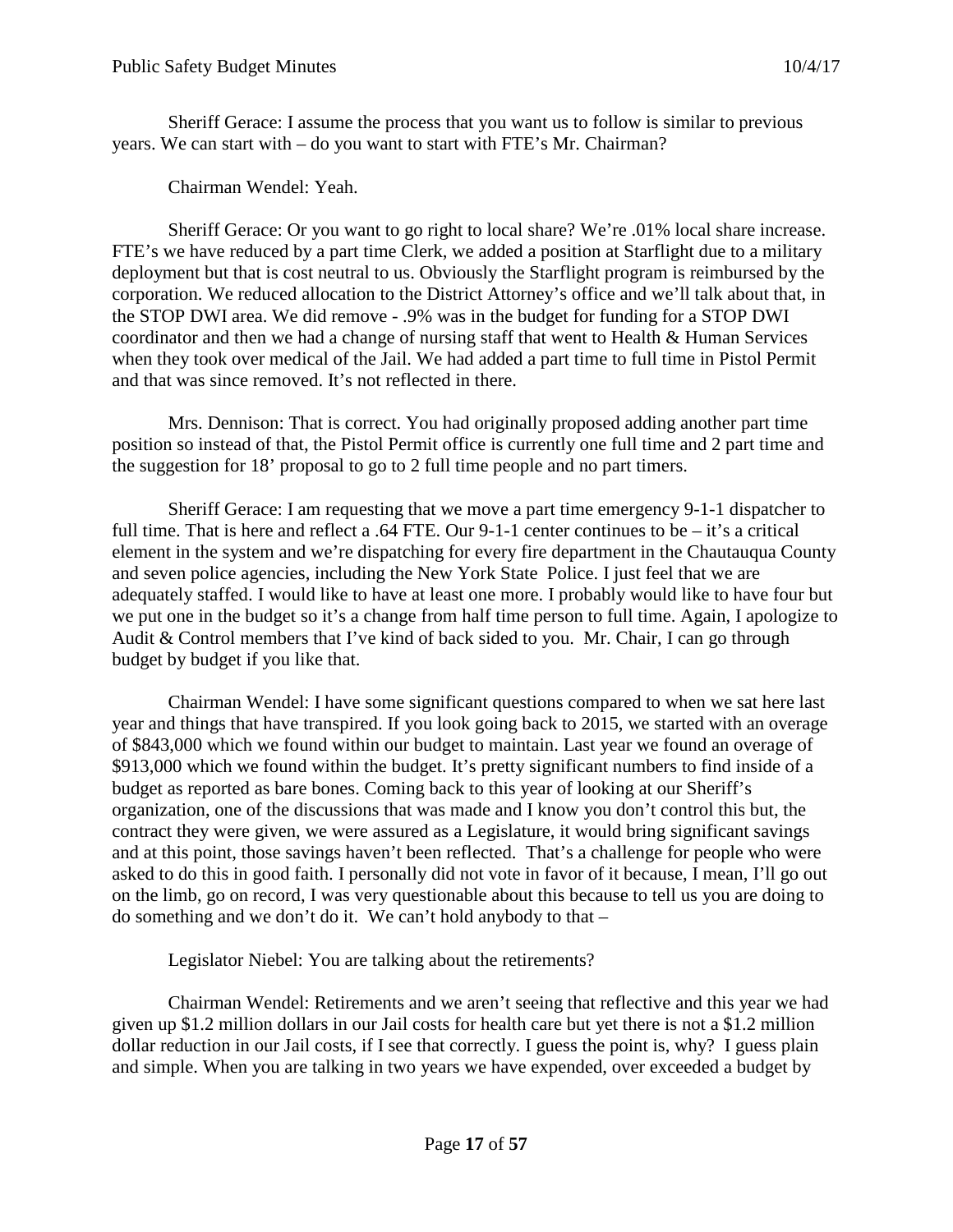\$1.7 million dollars but it's been found within our budget, that is pretty difficult to people who are –

Sheriff Gerace: I don't know that that is accurate Mr. Chairman.

Mrs. Dennison: I would suggest maybe we walk through the details because there are a lot of building leases and the comments do explain what has changed from year over year. As I said, I would suggest that maybe we go through the details to see what has changed and that will shed some light on why there is not a \$1.2 million dollar drop in the Jail budget. We do have some projections from the Director of Finance on the effects of the change in the retirement program. The other thing to keep in mind and we are seeing and she is projecting lower wages in the deputy sector but short term there are charges and that is included in this budget. The \$343,000 annual charge for the buyout or buy in, whatever you want to call it, moving to that new retirement program. So that budget request, that buy out payment. So there are a lot of variables that are changing in addition to taking the jail out of the budget.

Chairman Wendel: I guess first of all, do we have a projected number of what is the anticipated, what are the factual numbers of retirements?

Mrs. Dennison: We do have that. There have been so far this year, there are 8. The projection was based on 11 and Sheriff, I believe you expect to see those 3 additional retirements by the end of the year.

Sheriff Gerace: Yeah, I have received notice of at least one more that is leaving within two weeks or so. I don't have a firm date yet so that would make 10 and then there are two others that have indicated that they may be leaving as well.

Mrs. Dennison: So the projection was based on 12 retirements in 17' and as I said, so far there have been 8 and there are expected three more by the end of the year. So, it's look like there will be 11 retirements by the end of this year. Now, I did not have a hand in the projections for retirement change over so I can't speak to all of that. I'm not sure if the projections assume that 12 people would retire on January  $1<sup>st</sup>$ . I don't know that but as I say, the retirements this year are – we're stepping through it so we have or expect to have 11 retirements by the end of the year but not all those people will retire for the whole year. The other thing that I should bring to light is when Kitty was looking at these projections the retirement projection assumed additional 10 people retire in 2018. This budget does not include those 10 retirements. That is one potential change that we can make that would definitely *(cross talk)..*

Chairman Wendel: Significant. Ten people retiring is a lot different than budgeting 10 people and then all of a sudden at the end of the year now we're looking to reconcile the budget and we've gone over when in essence if these 10 have retired, that's the budget –

Legislator Niebel: The difference in the wage and step increase.

Sheriff Gerace: And their tier of retirement. Wages and fringes.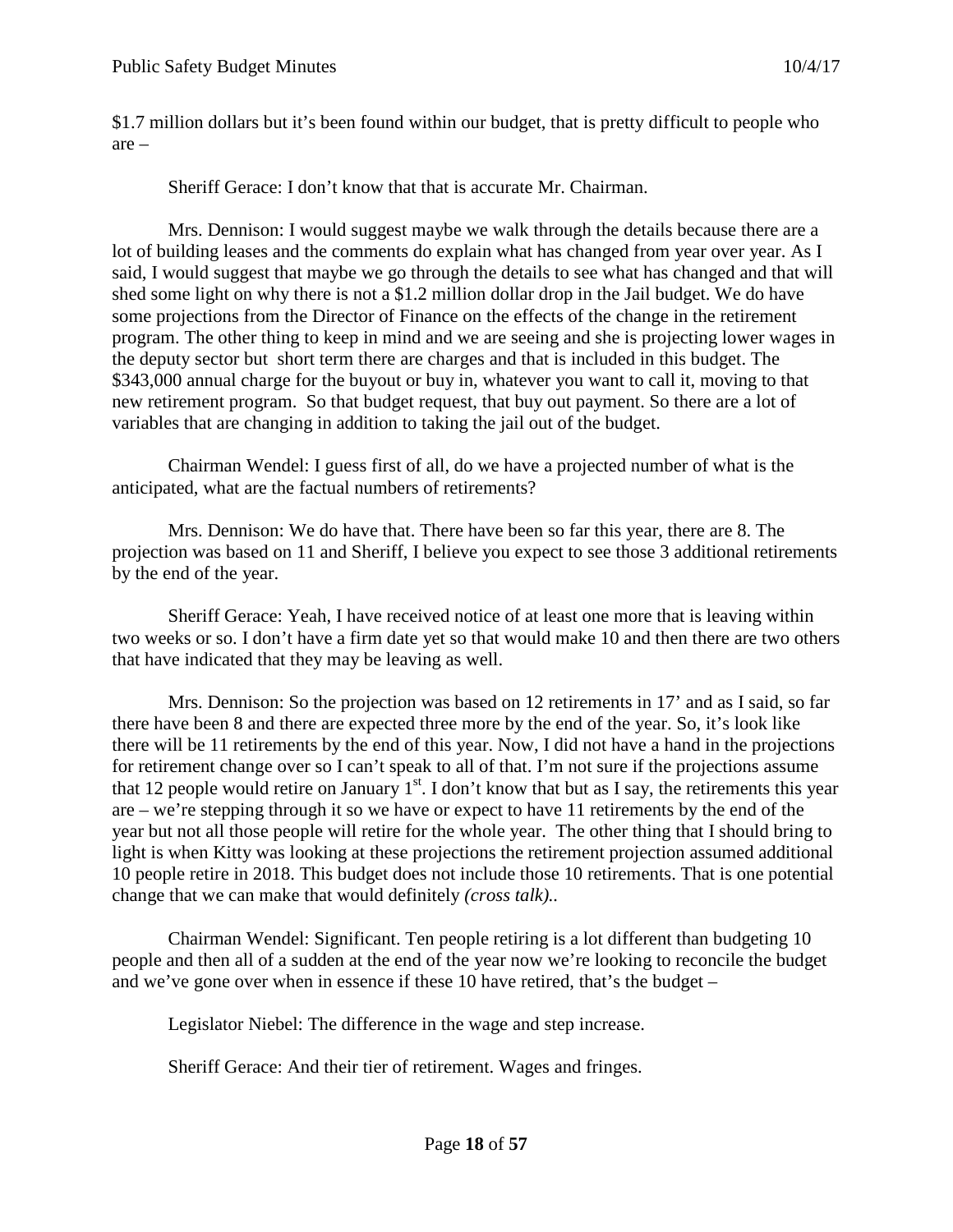Mrs. Dennison: If we take those 10 people, the wage differential between a top step deputy and Step One deputy in 2018, the differential is \$8.99 an hour. So, \$9.00 an hour so we take that times the number of hours they work in a year and 10 deputies you have about \$186,000 in wages. Then we would attach the fringes to that, we factor in those 10 additional retirements, wages and fringe benefit would be approximately \$250,000.

Sheriff Gerace: But that's assuming they are gone for the entire year which they could – like we're saying now, retirement coming up, we're talking mid-October and that wouldn't have the same impact annually.

Mrs. Dennison: The reason why it's not in the budget is that those people haven't given us their retirement notice. I mean, we have the 11 people that have given notice in 2017, the budget does reflect the changes for those people. The additional 10, it does not so I would suggest your posture is that you have an option do you want us to include those to add them, we can, but as the Sheriff pointed out, not knowing when they are actually going to retire and it's a little bit of an aggressive posture , the option would be to not include that and then that would be a potential savings by year end.

Legislator Niebel: Kathleen, I think the suggestion from the Chairman here was that we do have a significant transfer from the Sheriff's budget to the Health Department. As I went through it real quick, \$200,000 for Medical Health Services, another \$200,000 for drugs and pharmaceuticals, not to mention, \$548,000 as far as the five nurses so whether we're talking about a million or a million point two, that is being transferred to the Health Department. If it were not for that, actually we'd be looking at, instead of a .1% decrease in the local share, we'd be looking closer to a 5% increase. I mean we can go through the budget line item but I think we're going to have to take a careful look and see if we can't have some sort of decreases there.

Chairman Wendel: If you would go through line items, I guess that is what we'll look at next to try and figure out how we can make sense of this.

Mrs. Dennison: Or the another option is, if you refer we start with the overall organization tab with the comments because that does summarize any changes.

Chairman Wendel: Yeah, we could do that.

Mrs. Dennison: Do you want me to run through those?

Sheriff Gerace: Yeah, go ahead Kathleen. That would be great.

Mrs. Dennison: So personal services, Jail overtime, there is an increase in the budget for Jail overtime.

Legislator Niebel: Three hundred thousand dollars, Kathleen?

Mrs. Dennison: I'm checking that because -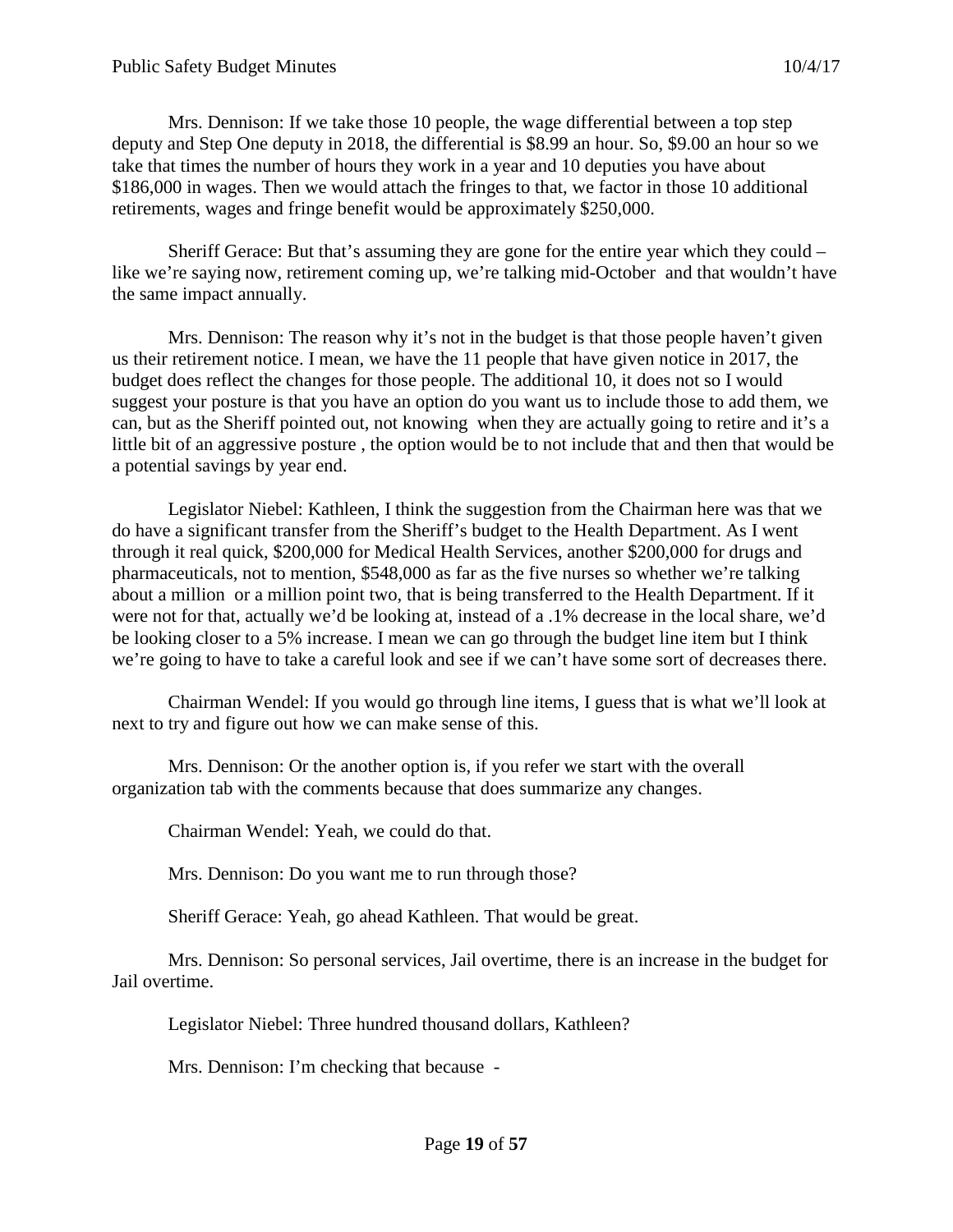Legislator Niebel: It doesn't have a page number but it's like the second page in from the actual breakdown here for the department. It's on the second page at the top.

Mrs. Dennison: It's on page 26 of 41. The Sheriff had originally proposed a \$300,000 increase through conversations with the County Executive, that increase was reduced to \$150,000. But there is an increase in Jail account of \$150,000. *(Cross talk)* comment is out of date. Jail overtime has been an ongoing problem for us for a few years and we have been attempting to make that a more realistic budget every year. The budget does now include contractual overtime, that's for the Jail, *(inaudible)*. The overtime for the Jail, the contract pays them for holidays. They have holiday time but they don't take holidays. So for every Correction, every Sheriff, there is \$96,000 in overtime which is essentially guaranteed to the private contractor. So, for the Jail overtime budget for years has been barely equal to the contractual overtime and it has not included anything for anything extra. So if somebody gets sick, you have to fill their shift and if you fill it on 2 hour's notice, you are billing on overtime. So we've been trying to make that a more realistic budget. This year's budget is a contractual overtime, it does include some additional funds this year for the first time. There is a contractual component *(inaudible)*, the additional \$150,000 is the non-contractual overtime.

So, going back to personal services on the first page that is there affect and then also as I mentioned in the overview for the Committee about having contractual rate increases for Deputy Sheriff's Association and for the part time Deputies.

The equipment purchases. There is a big increase in the equipment but those are being funded. You'll see in the contractual, there is a \$549,000 decrease throughout the whole organization and largely that is because of transferring the Jail Medical costs. Pharmaceuticals and also the medical treatment costs.

Moving onto employee benefits. The same story as other departments, there is a big increase in the medical insurance rates. Also for the first time this year, the Sheriff has included in the budget health insurance costs for part time CO's that are eligible for Health insurance. Any Correction Officer that works over 1,040 hours in the course of the year or averages more than 20 hours a week, they become eligible for health insurance. In the past, we had not budgeted for that because *(inaudible)* to predict what is going to happen but this year we also have the additional factor that part time CO's, if they work over 1,560 hours in a year and their averaging more than 30 hours a week, based on the Affordable Care Act, those employees, they get health insurance for all of the next year. So any Correction Officers that exuded 1,560 hours in 2016, they get health care this year and if they go over that number this year, they will get it for next year. So we did factor into the budget, Jenelle did an outstanding analysis on how many CO's we have and whether we expect them to have, part time CO's, whether we expect them to have health insurance next year so we have included that cost. I have to apologize that I don't have an exact number for that but that's certainly been the source of budget overage in the past because it was not included in the past.

Just a snapshot on the revenue side. The other property taxes. The first one is going down because we have lower expenses in the 9-1-1 area. So 9-1-1 departments are self-balancing so if there is lower expense, any extra revenue goes to the reserve account. So essentially those departments were not allowed to make a profit. Even if the Sheriff makes a profit, he doesn't get to keep it. It goes to the reserve. So there is less revenue because there is less expense there.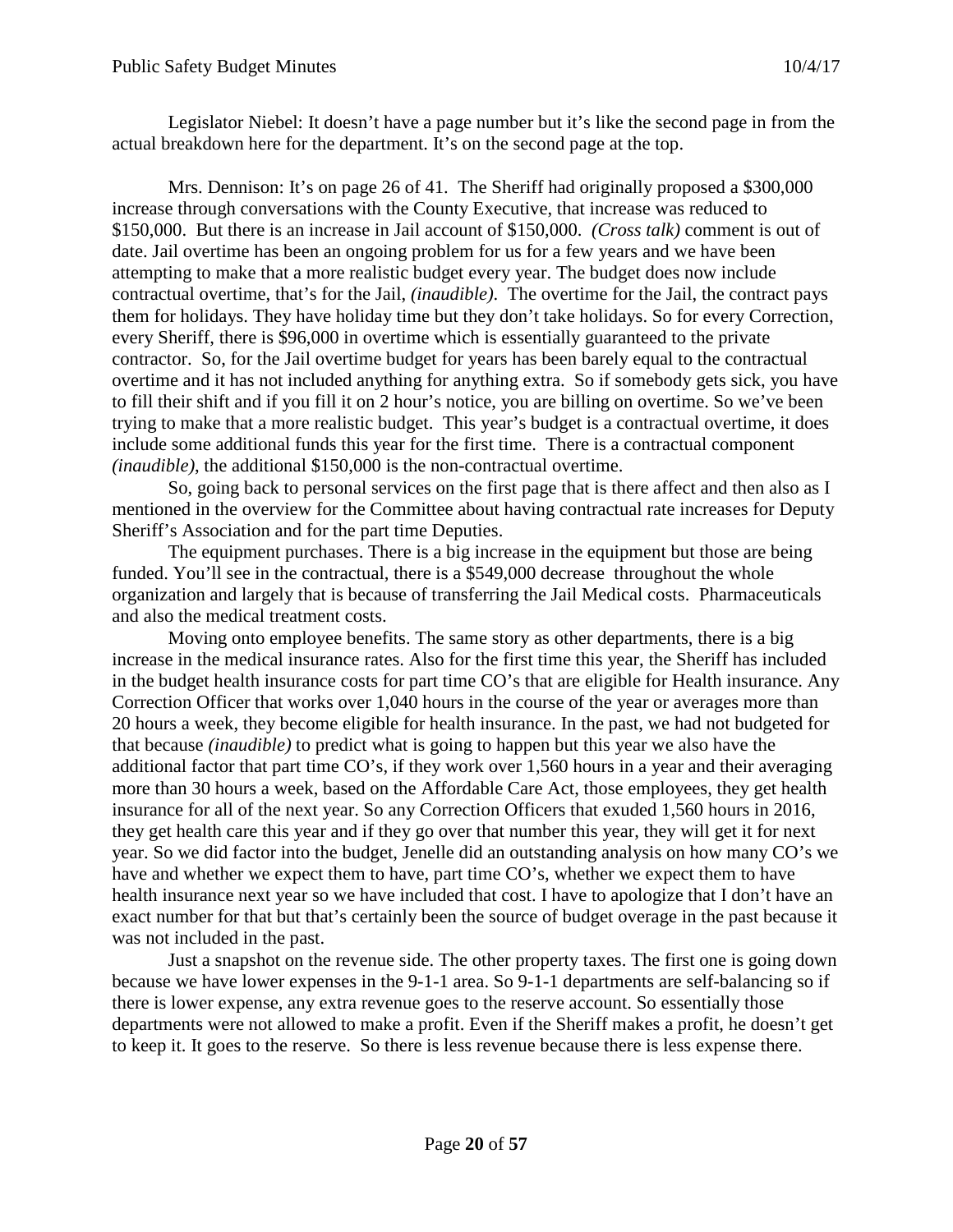Legislator Niebel: Kathleen dropping down a couple of line items here, Pistol Permit/Finger Printing, no longer collected by Chautauqua County. Could somebody expand on that?

Sheriff Gerace: As you saw, I asked for another full time Pistol Permit Clerk. We retracted that. What we're going to do the first of the year is utilize a civilian finger printing company called Identogo it's part of *(inaudible)* Trust which is a parent company. They do all the finger printing for civilian finger prints. So for instance, is someone who's a bus driver, school teacher, has to be finger printed. There are two sites in the County. I feel that we can process them more rapidly that way and it will save us time. It's not going to save us money but what you are seeing is an adjustment to the escrow account that we will no longer need. Prior to this move, even today, the State requires us to keep money in escrow and then when someone is finger printed for a pistol permit purposes, it deducts from our escrow account. We will no longer have to maintain an escrow account because they will be paying the vendor directly when they are finger printed for pistol permits. They won't be coming to Mayville and be finger printed. They will be using a private vendor and then DCJS, the Division of Criminal Justice Services, will send us the record checks and we wouldn't physically get the finger print, we get the criminal history. So that eliminates a piece of the process. It's going to speed up our turnaround and give our Clerk a little more time to focus on moving the permits. They are still 6 months out for a turn around on a permit, on average, and that's too long.

Legislator Niebel: O.k. Joe, those this revenue of 16', license and permits, where we show an actual decrease of \$94,000 for the pistol permit finger printing?

Sheriff Gerace: No, because we are still going charge a processing fee as we are allowed to do, so our fees won't change. What will change is the escrow account.

Legislator Niebel: Will we have \$94,000 less in revenue then?

Sheriff Gerace: I don't know if we caught that up or not Kathleen.

Ms. Cresanti: I think that might actually be a wash. If you look at the expenses in the .4's contractual, there is a note in the comments. Reduce pistol permit finger printing expense. There is a correlation between that expense decrease and the revenue decrease.

Sheriff Gerace: We are limited by law on what we can charge for fees in the Pistol Permit office so there won't be any change in fees. The difference to the pistol permit applicant will be that it will be easier for them to get finger printed. It will be that they do charge, where we were charging \$10.00 for finger printing, the Identogo charges \$12.00. But instead of driving to Mayville, they could either go to Dunkirk or Jamestown or any place in the State or actually the nation where there is an Identogo finger printing facility. So they could do it in Erie County, I don't think that there is one in Erie, Pennsylvania, but for people that are – they don't have to go through the single point entry and they don't have to drive to Mayville, so I think that it's going to be a win/win in the long run. We intend to start that the first of January.

Legislator Niebel: I have a pistol permit, I'd rather pay the \$10.00 than the \$12.00.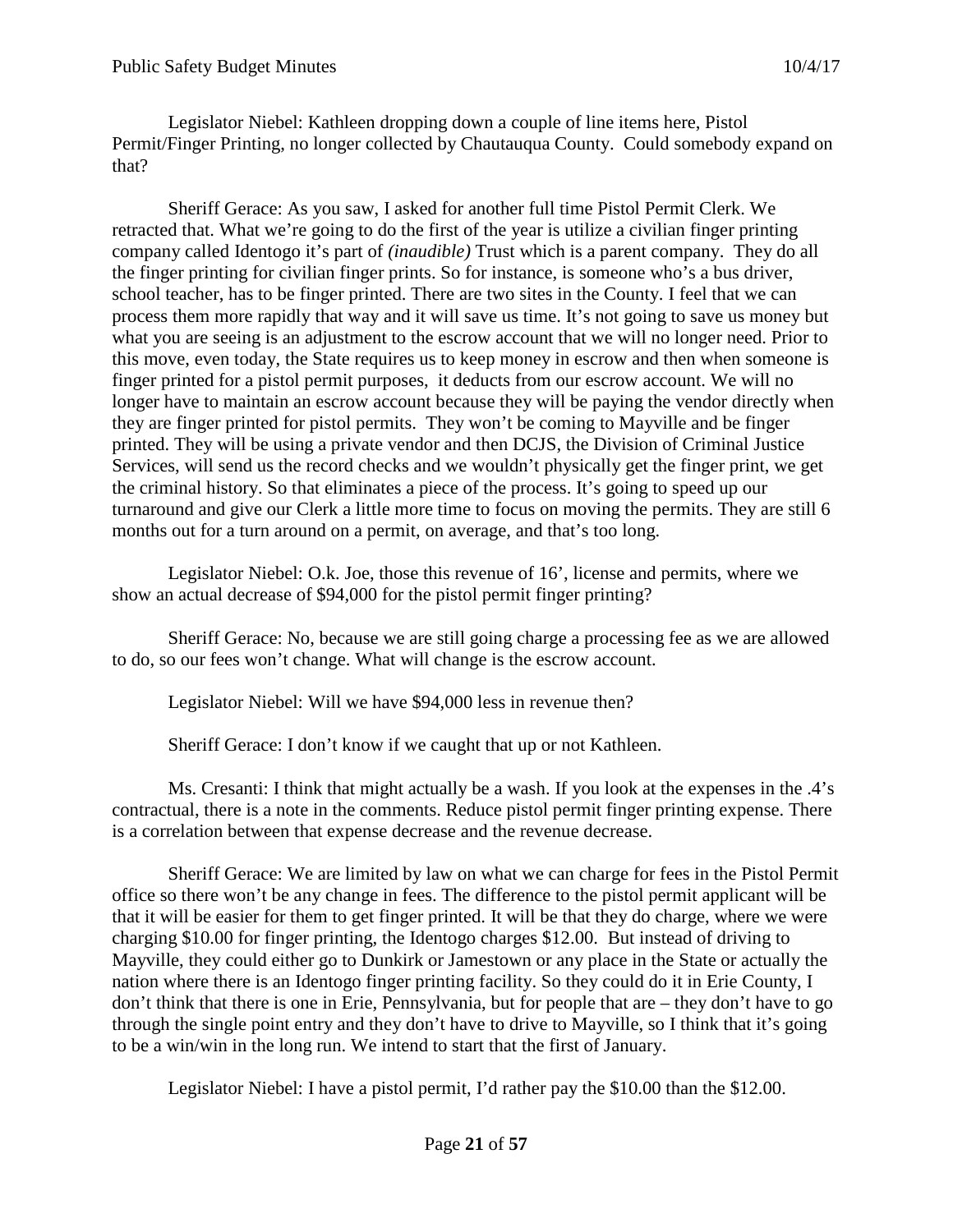Sheriff Gerace: I understand that Mr. Niebel, but you save gas money not having to drive to Mayville.

Legislator Niebel: That's true.

Sheriff Gerace: And your time is worth something and we're *(cross talk)* pretty much. The delay and people coming here to get finger printed and it does tie up our Clerk tremendously. They will have a day that they just finger print people, no other processing can be done.

Chairman Wendel: I have a question under revenue, under Federal aid. The adopted budget was two twenty one, we jumped to nine fifty and then we projected at eight seventy five. Why are we jumping so much in those numbers. You are increasing \$700,000.

Mrs. Dennison: It's grants. When the budget is prepared a lot of the grants have been awarded so we do add revenue for grants but in most cases also add expense with the grants. So the amended budget for the expenditures is not jumping as much of other factors that are *(inaudible)* but in general revenues go up before they get *(inaudible).*

Chairman Wendel: So you are looking at an increase grants of like \$400,000 but again, that's just estimated.

Mrs. Dennison: It is an estimate, yes. We when we get the grant awards, we get a specific amount awarded but the grants are typically for performance period of three years. So we know what the award is but we do have to guess or estimate how of the grant is going to be *(cross talk)*..*,* yes, estimated timing. Then we do the amendments to the budget, we do our best to estimate how much of that grant is going to be expended.

Let's move onto the summaries of the individual departments.

Chairman Wendel: O.k., we're looking at Court Officers.

Sheriff Gerace: This is the majority of the court security detail which is funded by the Office of Court Administration. There are non-reimbursable's which includes things like ammunition, longevity. In the contract, they will not reimburse us for that and also fire arms if we have to purchase those. The State will not reimburse us but all the other salaries are reimbursed. You will see that we've had a slight increase in reimbursement for court security but that's pretty much at our costs. Many of those town courts are now requesting that we provide court security to them through contract which we bring to committee. They are asking for a court officer be it, town or village court. This is a budget that's pretty close to being cost neutral when you look at the total amount of money that's utilized to run court security. Most of that is paid for by OCA.

Chairman Wendel: Any questions about court officers? O.k., now dispatch.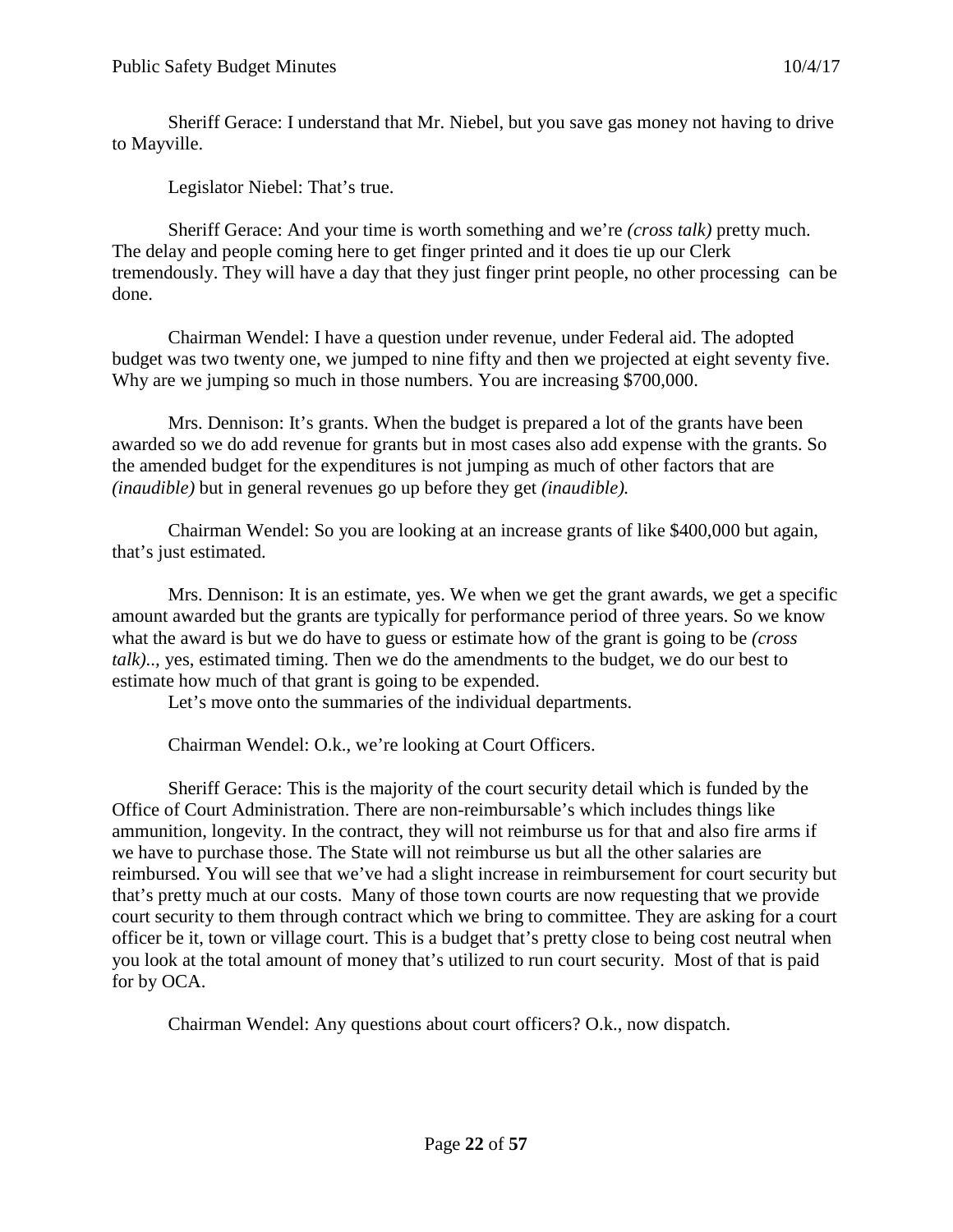Sheriff Gerace: Dispatch, we have some step increases there. They are not members of DSAC so they have a contract in place. There are some step increases and wage increases in dispatch, correct?

Mrs. Dennison: Not yet. The 6323 –

Sheriff Gerace: That's right. I forgot. Their contract expires at the end of this year. So really the only thing, I would say the Alarm's Law, we adjusted revenues there, downward by \$1,500 because history isn't there for collection, so we made a minor adjustment in that budget on the revenue. My request to move a part time to full time will result in health insurance which was included in this budget. 3020.E9-1-1, this is just a reminder, this is the surcharge that is placed on wire line phones. Yes, we still have some of those that have a cord that go onto the wall and this is zero local match. The one thing that you will see that we try to do is, where possible, is move expenses from this account to the wireless account because the wireless is one that's growing. More people are getting cell phones and there are only certain things that are acceptable to use under wireless so what I had asked Kathleen to do is find every expense that we are paying for, out of E 9-1-1 that could be allowed in wireless 9-1-1 which will get to in a second and shift them because we have a little bit more – fewer restrictions on the 9-1-1 account than we do on the wireless 9-1-1 account, if that makes sense. I hope I spelled that out properly. Any questions on E-91-1?

The next would be 3020, Public Safety Communication Network. This is where we moved expenses for the radio system which is, obviously, a shared system. We house the cost for it in our budget but it's all public safety, CARTS, is all on our system. There is no personal in this budget. This is the budget that maintains the tower sites and the radio system –

Mrs. Dennison: Matt Trusso is in there.

Sheriff Gerace: Yeah, that's right, a portion of his budget is in there. Matt's salary, I misspoke. I forgot that we had moved him.

Mrs. Dennison: If I could clarify the comments a little bit. The State Inoperable Communications grant, that is the equipment expense, the \$295,000 equipment. On the revenue side, that Federal Aid actually included two grants. There is the grant that pays your equipment and then there is a grant that pays for Matt Trusso's salary for communication systems. The comment only suggest it's only one revenue stream or one grant but there are two grants in the revenue line.

Sheriff Gerace: Did we not split this one in half too and we're expending half of it in 17' and half of it in 18'?

Mrs. Dennison: Correct.

Sheriff Gerace: Because of timing. There is no way that we can get that technology off the ground that quickly.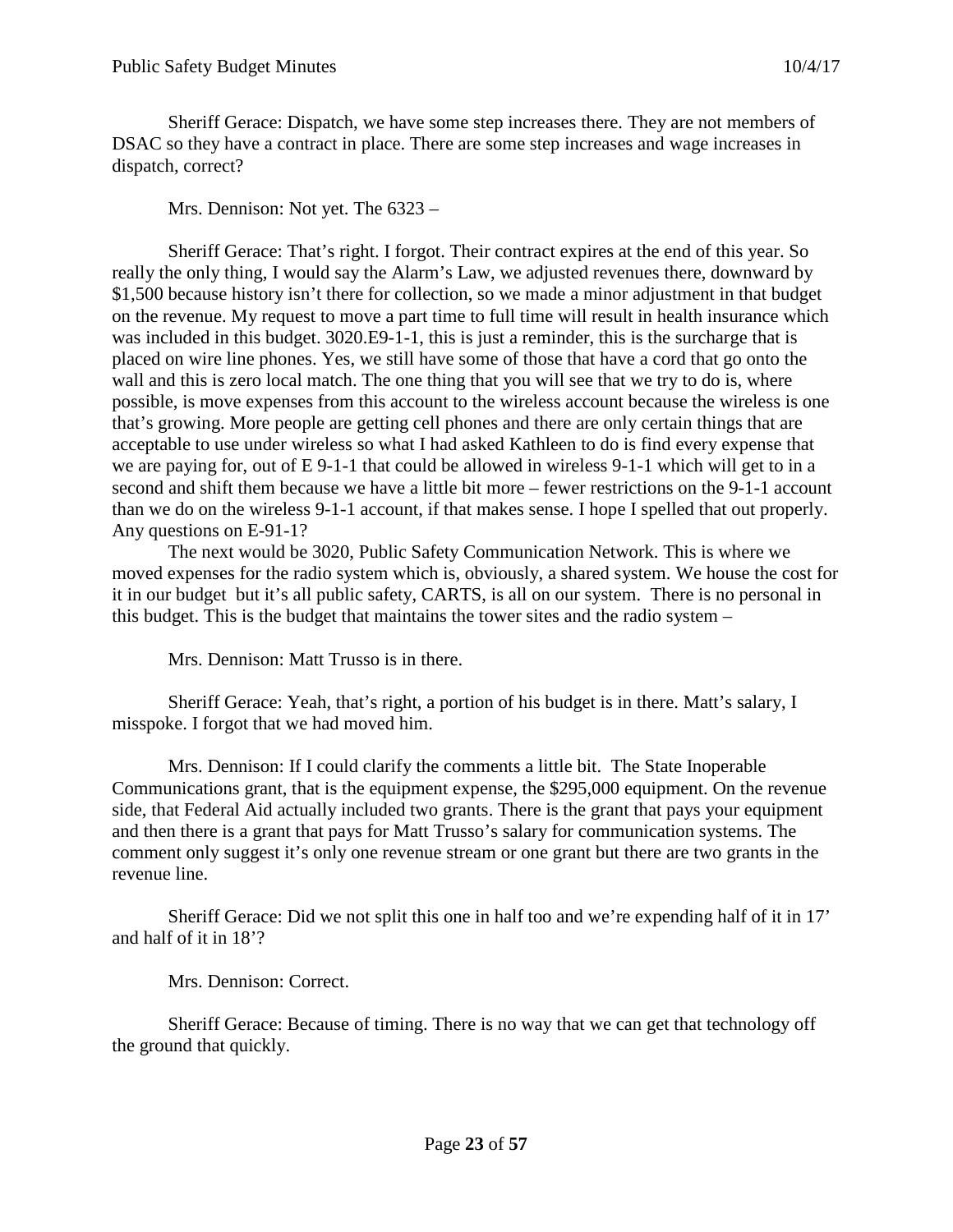Mrs. Dennison: Yeah, so there is the two ninety five in 18' and then I believe the 2017 portion, I think it's \$362,000, so that it part of the amendments in 2017.

Sheriff Gerace: Any questions on that?

Chairman Wendel: So we are budgeted \$379 for that revenue and that offset is picked up by part of that salary then?

Mrs. Dennison: Yes, that is correct.

Sheriff Gerace: Tech Services. The notes here are, we've provided upgrades to these folks that work in tech services. So, they are not completely implemented. They will be finished in 18'. Then we did cut down the revenue line under E 9-1-1 system maintenance. That was higher than we could actually obtain so we did reduce that by \$15,000. What we're allowed to do with the expense from 9-1-1 is to charge ourselves, if you will. The tech people are going to be doing maintenance on the 9-1-1 system that is allowable for them to bill us for that, even though it's internal. So we can book those expenses against ourselves and use 9-1-1 funds to pay for it. So we just think that the estimation on how much time that they were actually spending was overstated so we reduced that by \$15,000.

3020, Wireless 9-1-1. Did you see the note there that we transferred funding from – expenses from E 9-1-1 to the wireless account and that is done again in order for us to – this area there is growth in revenue enough to cover expenses but these two budgets are pretty much cost neutral. This is where we have to carefully monitor our reserve. Obviously we need reserve funds to keep the program running, 9-1-1 running. If you recall, we replaced our 9-1-1 *(inaudible)* this past year and completely changed our network to a, what's called Next Generation 9-1-1 and that was done because we had a reserve. Now if that reserve got to be monumental then we have to take a real close look at what we're charging monthly for our wireless users but, right now the history has been that it's necessary to keep the system afloat. We can't use wireless fees to pay for personal. So it can only be used for equipment, leases, software maintenance, that kind of stuff. So we try to move it out of 9-1-1, other expenses that could be paid for out of wireless 9-1-1. I'm kind of repeating myself with this.

3110, our operations. There are a couple of significant changes. The retirement system is one of them. I do not feel that Kathleen or Kitty Crow should be the ones that answer any high level questions about the formula or cost versus or the retirement system versus reduction. We do anticipate and this has been a very chaotic year for us because of the number of retirements that have taken place. I count people that Kathleen might not be counting. We had one leave at the end of last year because of the new retirement system coming and then we had one leave, didn't have enough time to retire but I still would count that person and ask that we look at the cost because they went in at a higher step and a higher grade and step than the person that we hired to replace them, would benefit us in the less replacement cost. So you we took out – I'm going to just say for the sake of discussion, a Grade 16, Step 5 or 6 that left employment here to go to the New York State Police and he's going to be refilled by a Step 14, Grade 1, so that person I would count. Having said that, we've had, I count 10 people that have left and replacing them, training, and we're in that process continuously right now. We're starting to see supervisory level people leaving and it's disruptive. No question about it.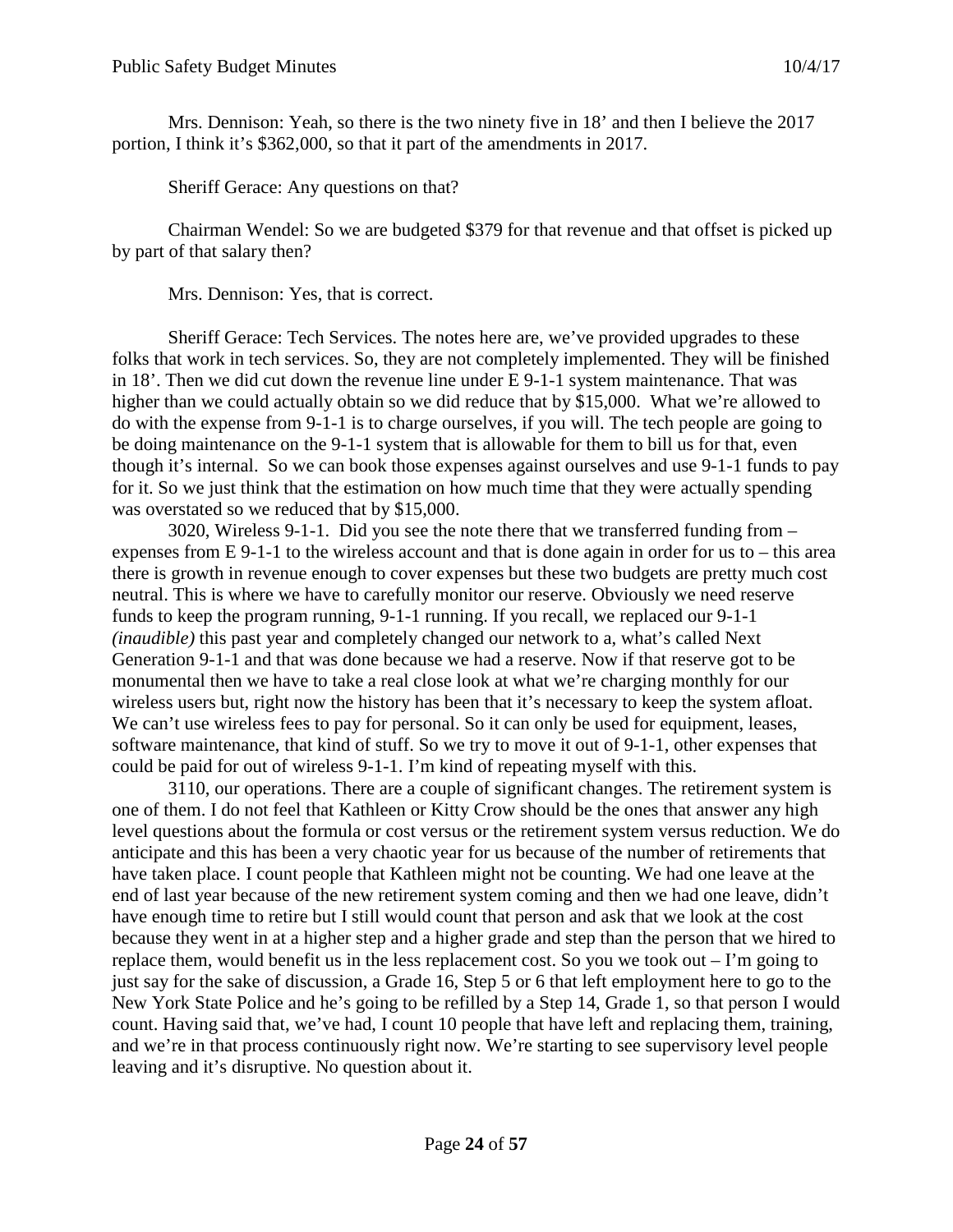Mrs. Dennison: I would just like a comment. Just looking at the personnel services, you will see that the projection is that 2017 personnel services would be \$160,000 less than budget so that shows the effects of the retirements and then also in the budget, the 2018 budget, is lower than 2017. That is the effects of the retirements because we have more lower step people. I should also note here that this category includes other positions in addition to the deputies but, we are starting to see the positive effects *(inaudible)* due to retirements.

Legislator Niebel: But Kathleen, this figure here reflects the retirements that we know about, it doesn't reflect the possible 10 extra retirements?

Mrs. Dennison: That is correct.

Legislator Niebel: In 2018 and again, I realize they are all not going to retire January 1, 2018, it's going to be staggered but if we do have 10 retirements it will be a cost savings in the wages and in the – well, the fact that the new hires will be at a lesser wage then the retirees.

Sheriff Gerace: Yeah, and they come into Tier 6.

Legislator Niebel: Exactly and the employee benefits and step will be less for the new hires.

Sheriff Gerace: The other part of that contract or agreement is what they are all in the high deductible health insurance. Every one of them. They have no other option anymore.

Legislator Niebel: And that is a savings too.

Sheriff Gerace: Absolutely.

Mrs. Dennison: And the wages too, the wage decrease is not used, that \$68,000, so keep in mind that *(inaudible)* the effect of a 1.5% wage increase.

Chairman Wendel: EX04, somebody described the EMT Medical Director?

Sheriff Gerace: We were asked by Emergency Services to include a small amount of money to help offset the cost of a Medical Director because they are directing our EMT's as well as the paramedic program. So we added, I believe a \$10,000 line item to that. Good observation.

We had a little bit in the revenue side of the operation in this 3110. The Civil fees were down a little bit and those fees are obviously from serving civil papers and also fees associated with garnishments and evictions etc.

Then we had a grant with the City of Jamestown through the Office of Court Administration and that had been mistakenly over budgeted so that had to be corrected which results in an impact of the 2018 number. The grant issues, we started a new account where we put all the grants under one account to help better manage that so that shows \$130,000 that was actually moved into another account.

Pistol Permit, there is note that a part time position upgraded to full time, that has been retracted. We are not going to do that and the remaining things deal with the finger printing fees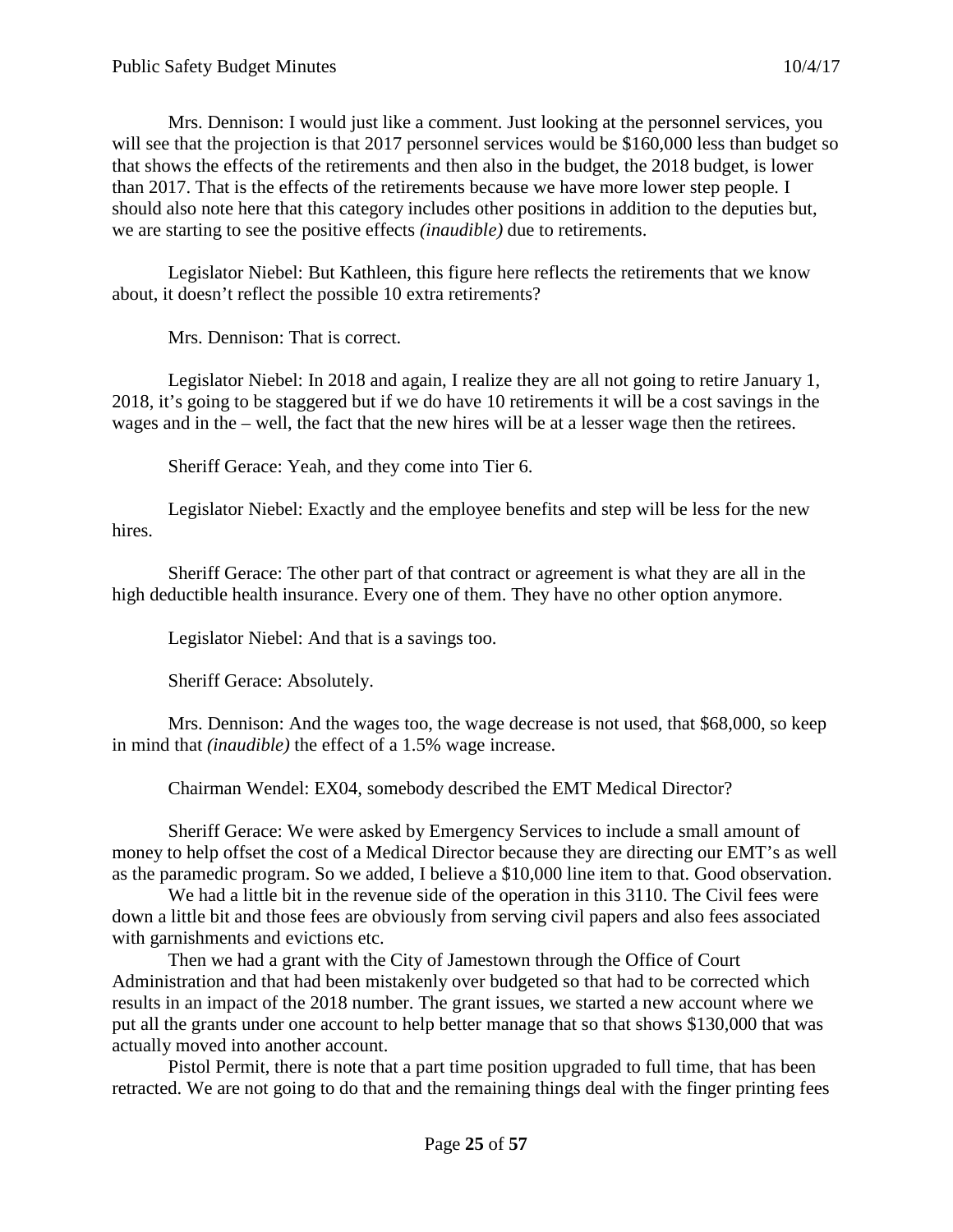that I had explained. We had some discussion in our meetings and also our presentation to the County Executive about fees but fees are set by law and even addendum fees when you transfer them or add a gun registration or deleted on, that is set by New York State law. We have no authorize to supersede that. So the big thing is the change in the finger printing process which will really have no impact on our revenue. It will have a positive impact on both consumers and our staff. Unless you have questions, I won't beat that any further.

Legislator Chagnon: Will that to the budget prevent creating a part time to a full time?

Sheriff Gerace: I believe that was the *(inaudible)*, was it not?

Mrs. Dennison: The comment is correct. We took two part time positions, took them out and put in a full time. So the two part timers essentially *(inaudible)* to one full timer. Does that make sense.

Mrs. Cresanti: Originally there was an additional part time person that we put in there –

Sheriff Gerace: But we should end up with one full time and two part timers.

Mrs. Dennison: The County Executive wanted to change it to full time in Pistol Permit.

Sheriff Gerace: It was my misunderstanding. My understanding was that he didn't want us to have the second full time person.

Mrs. Dennison: No, he did not think we needed the – I think it was originally one full time and three part timers for a total of 2 ½ , he thought two is sufficient. So it would be two full time positions.

Sheriff Gerace: My apologies. I misunderstood the email. I thought we were losing the full time position. That is why I was wondering why it was still showing up.

Mrs. Dennison: Gaining the full time but losing the two part timers.

Sheriff Gerace: The basic academy is not even worth discussing, that's just where we work with JCC and it's a wash of fees from those that are attending the basic school and then we get that revenue back. It's a zero.

The grants is where we are booking all the different various grants. Obviously there is no local share to that. Then we move onto the Jail.

As Kathleen mentioned earlier, the difficult part for me and Mr. Chair you mentioned the end of year budgets, the Jail has been killing us and it's killing us because we've been under staffed and underfunded. It's not easy coming coming to you for money.

Legislator Niebel: It's not easy giving it.

Sheriff Gerace: I understand that and that's where we're in a no win situation. But the Jail overtime which seems to be – we can't operate without it because we're 24/7, 365 minimum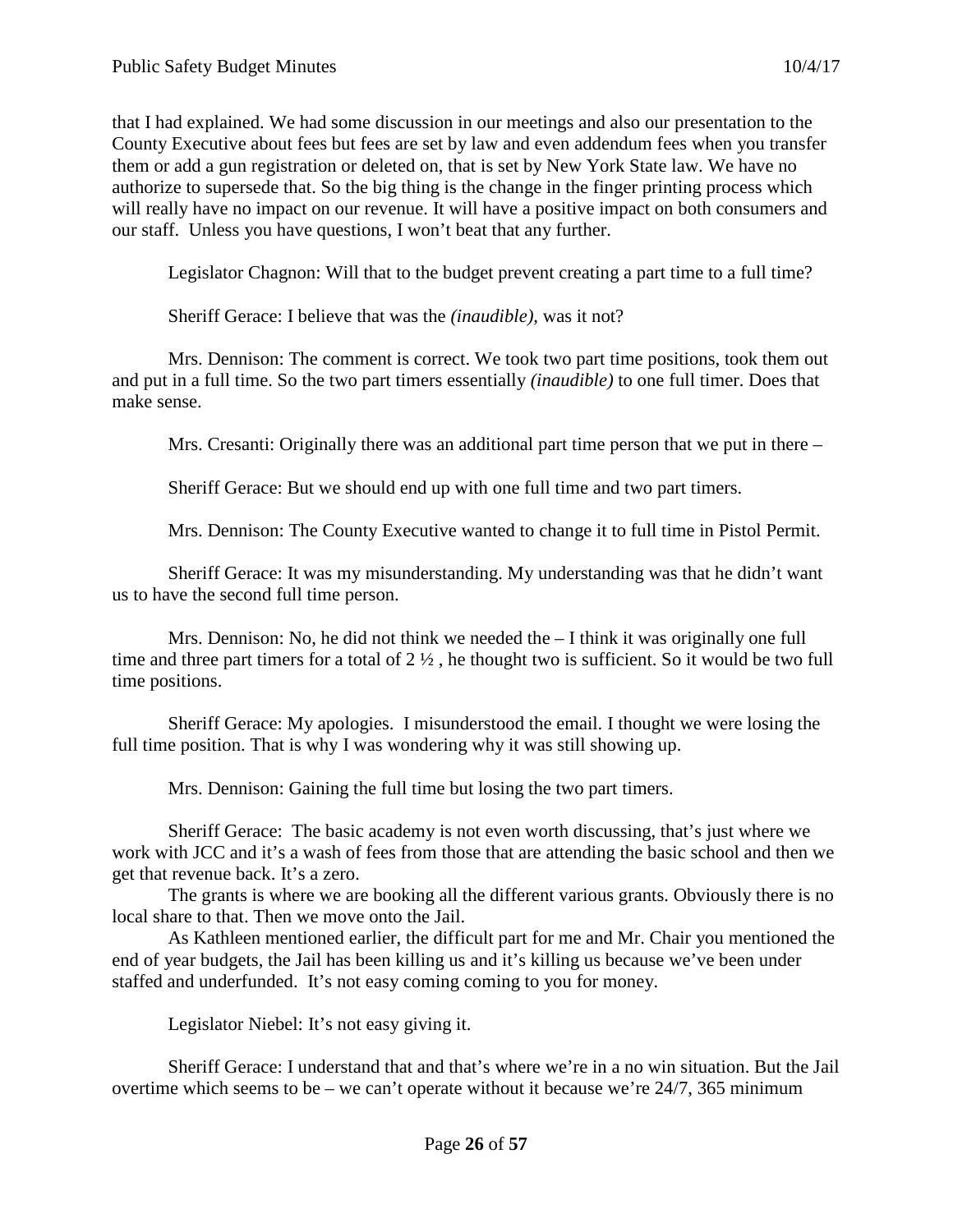staffing operation. When we had only enough money in overtime to cover contractual, stuff that we had to cover, then operational put us over budget. And the operational, I have no choice, I'm under regulations, State law, that every shift, every day has to have a minimum staffing set by the State of New York. They set the regulations, they set the staffing, they even tell us how many Sergeants and Lieutenants we have to have but they give us zero dollars. Not one penny to do that. So, we try to adjust the overtime so we don't over expend overtime. We constantly monitor the overtime. We've seen with the addition of part time people in last year's budget, you recall you improved an increase in a number of part timers, that has resulted in a reduction of overtime within our overtime. But, this is one of the areas that we see a need because we've been underfunded. We did transfer medical services to Health & Human Services, that's still a work in progress but I can say that I've fairly pleased with the way that it's been going. It's not going to be an overnight success. As Kathleen mentioned, there were several things, actually, we didn't talk about that additional correction officer in the FTE's?

Mrs. Dennison: We did not talk about that.

Sheriff Gerace: I can talk about that now. We get hit with – we call them 1040's. When they get to a 1,040 hours by contract, that part timer gets health benefits for the rest of the year. That was never budgeted in our budget. We just kind of absorbed it which is obviously not the proper way of doing business. So this year we tried to do a scientific process of looking at how many normally go over 1,040 and that depends on so many things. Some completely out of our control. Somebody gets hurt, somebody goes out on long term illness. Now I don't have a person and I have to fill that shift, I have to fill it, so either I keep someone on overtime or I work part timers more than budgeted for them. Or, I try to hire more part timers which is – it takes a long time and it's expensive. They can't work alone until they get field trained and within one year they have to go to the academy so adding part timers isn't a quick process. It takes us months to get them in there. We have to advertise, we have to interview, we have the psychological screening –

Legislator Nazzaro: So, to *(inaudible)* part timers, we had nine last year?

Sheriff Gerace: We added 9 and we have 39 part time positions. I can't tell you how many are filled right now but we are authorized I believe, for 39. We hire them and for instance, this last group, a guy quit before his first day and we've used up the list so we're now hiring off the streets here meaning we don't have a valid solution so that's a challenge. So we have 39 part time positions, if they are all filled, we can reduce overtime because we can use the part time staff. When they are not available or not filled, then we have to use overtime to fill our shifts. I hate to say this and you think about it as an administrator, we force our people to work overtime on a regular basis which means at the end of their shift, they are not going to home and we do that by seniority so that *(cross talk)* stays over. So you just work 3 to 11 in the jail, you are ready to go home and see your wife and kids and you just get told you have to stay until 7 a.m. and you are locked up for 8 hours more.

Legislator Whitford: Unless someone senior volunteers.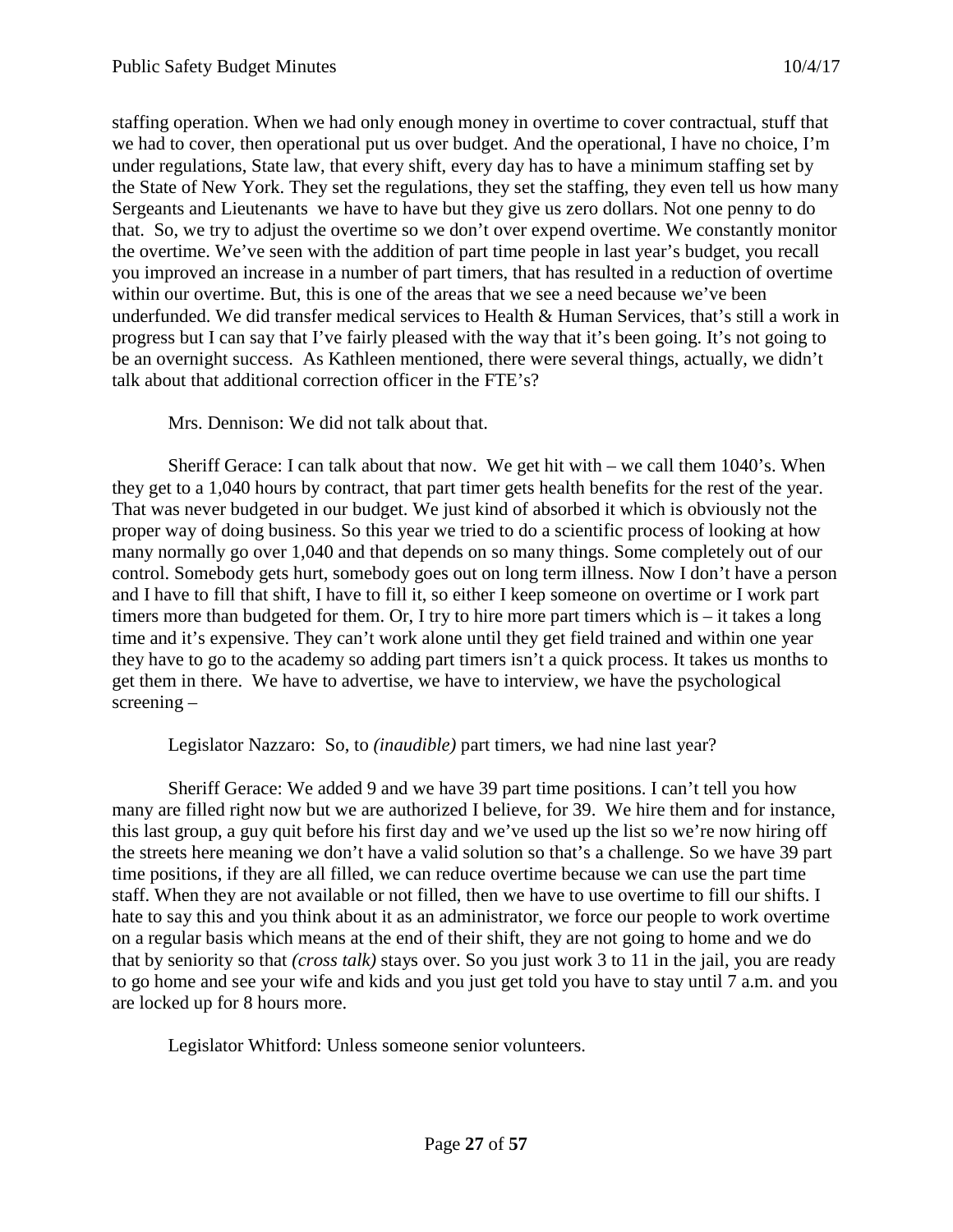Sheriff Gerace: They can and when we've allowed – we've made all kinds of adjustments. We let them try and split that up with somebody or they can switch shifts but usually somebody calls in sick at the last minute, you have to fill that shift. You start to call out, nobody wants it and then the person that you thought was going home, isn't. They are staying for that shift. So we've looked at it, we've done the math, Kathleen did a pretty significant study into the cost benefit or full versus part and no matter how we cut it, we couldn't show that adding more full timers was going to save us money. It's not. We just have this constant battle filling those gaps. The part timers, they go through the same screening process, they go through the same training, same civil service test but they are looking for full time jobs with benefits, most of them. So we're going to have turnover.

Legislator Niebel: So the part timers are under 1,040 hours?

Sheriff Gerace: If they go over 1,040, then we have to give them health insurance for the remainder of the year and we have to give them accrued sick time or vacation time?

Mrs. Dennison: Vacation time.

Sheriff Gerace: They get vacation time, they accrue that. Once they hit the next calendar year, that resets and they don't get the health insurance anymore unless as Kathleen explained, if they get to 1,560 hours under the Affordable Care Act, they get health insurance for the remaining part of that year and the entire year coming up. So, you talk about supervisors, watch overtime, don't ever use the part timers and make sure we're never understaffed and they will just look at me like I have two hats. Because it's pretty difficult to do.

Mrs. Dennison: If I could throw one bit of positive news, for this year – so, as the Sheriff mentioned last year he did add the 9 part timers so the 17' budget includes – if you look at the numbers that the Jail is mandated to have, so the 2017 budget includes 21,767 shifts that part time and full time CO's. Looking at this year and extrapolating out the current experience so far this year, we estimate the number of shifts just in 2017 would be 21,853 so it's different by 100. What that means is, the budget, we think now is right sized with the number of mandated shifts and we're just talking about straight time shifts. One of the problems in the past budget is that there really was not an adequate allocation or factor for time off because the full time CO's, we are obligated to give them time quite a few time off *(inaudible).* In 2017, we're looking at – their time off shifts are totally about 3,000 shifts between vacation, sick time, workers compensation. But my point is that the number of shifts that will be worked this year appears to be very close to the number budgeting. Unfortunately the number of overtimes shifts this year is running over budget. It's not running over budget as much as last year. If we annualize the expenses that we have this year, it looks like the overtime would be \$200,000 less than last year.

Chairman Wendel: Two hundred thousand less than \$672,000?

Mrs. Dennison: Yes.

Chairman Wendel: You know, we sat here in 15' and said we were going to correct this, we sat in 16' and it was going to be corrected, forgive me if I'm wrong, and now you are telling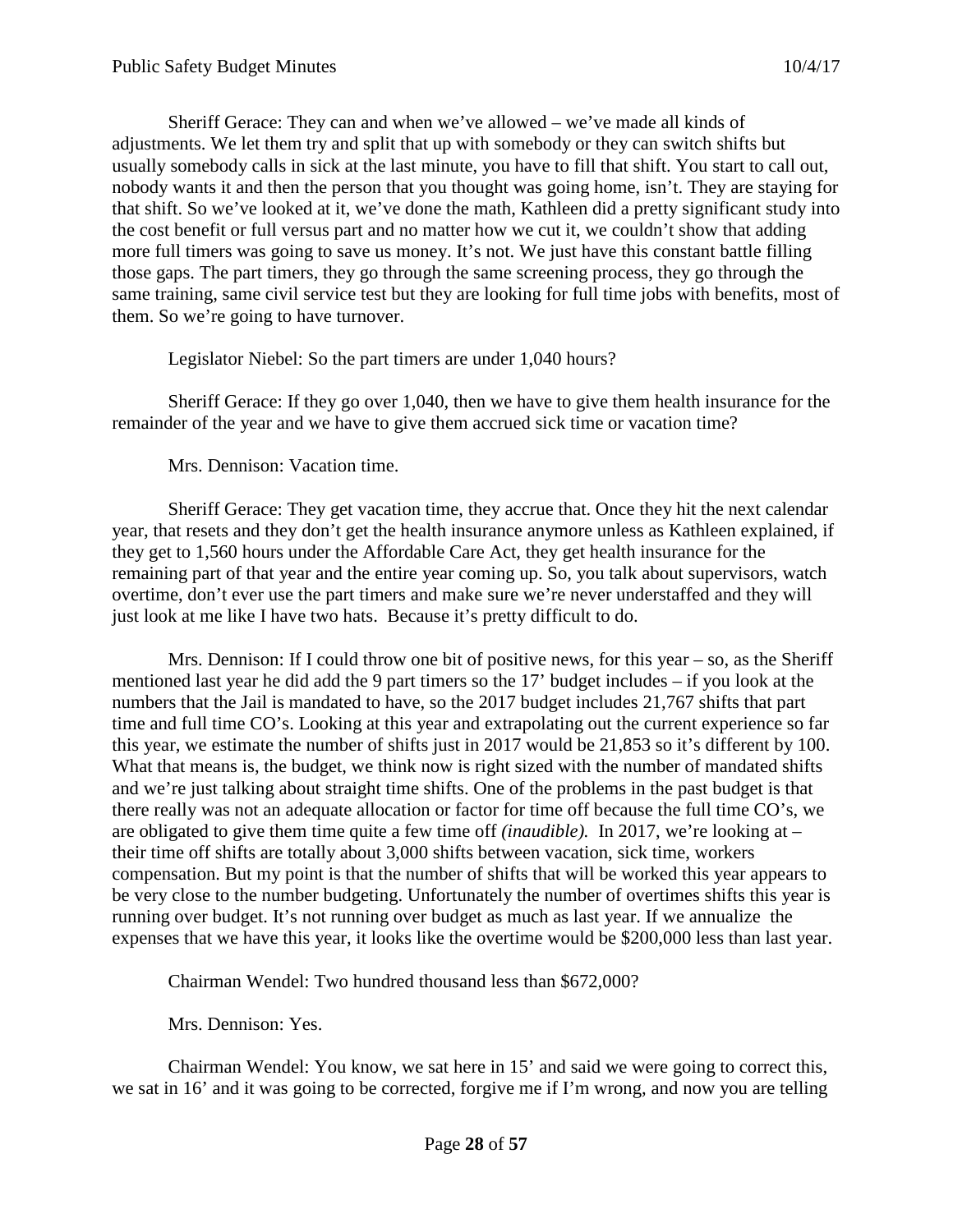us that we're looking at a minimum of \$400,000 overage over what we were told for two years is going to be taken care of? It's very difficult to swallow when every year this budget has gone over and we have no other choice, *(inaudible)* getting back to, we didn't change the local share, we didn't change any transfers but within this budget, we covered those expenses. I think that is the basis of all of this right. So you are telling me if we're going to be \$470,000 over, we know that we have \$470,000 in this budget that we're going to cover.

Mrs. Dennison: Just in the overtime, right. That doesn't mean that there are not savings in other areas.

Chairman Wendel: That is the bottom line. If we're given a budget and saying this is the bare bones this is all we can do and then all of a sudden now, at the end of last year, we're handed a resolution that needs to be taken care to the tune of \$913,754 and that is found within either cuts, reductions, what have you, that is where the concern lies for everyone at this table. We were told last that we would not have this problem at the end of 2017 and now we're told today that we will have this problem in 2017. Unfortunately to me, that's very difficult to swallow. We are told it's not going to happen and yet it does. I don't know what everybody else's feelings are.

Legislator Niebel: If we're talking about a half a million dollars in overtime, well look, this is going to result in the budget being higher than what it is and it's going to mean that we're going to have to have a tax rate higher than what it is. So, look to the extent that we can reduce the overtime or any of these other charges, that is going to enable us to reduce the tax rate which I think is what all of us are here for.

Chairman Wendel: Audit & Control, any discussion or any input? Again, this will now be three consecutive years that you've exceeded the budget.

Legislator Pavlock: What is the solution for fixing the overtime?

Sheriff Gerace: Let me just go over the overtime for a second. We can look and do a and probably should, to do a cost evaluation of adding full timers to prevent overtime. Some of it is unpreventable because it's contractual. They work Christmas night. You are not going to close the Jail and say, make sure you are all o.k. in the morning while we go home for Christmas. That is contractual. We don't have it. I think sometimes people have the impression that overtime is some gift. Nobody wants to work their Christmas eve and Christmas day or New Year's Eve, on those holidays. We have to operate. That is what we would call contractual overtime. Stuff that we have to have. The other overtime, the solution to eliminating overtime is adding people. There is a breakeven point where you say, wait a minute, now we're going to pay more full timers, we're going to blow the FTE's, the health insurance is going up, our costs go up so we don't have overtime. So, that, as I'm told for the private sector, you get past about the 12% mark and now you are working against yourself. We are nowhere near 12% of the total.

Legislator Niebel: You are talking about FTE's, what about part time?

Sheriff Gerace: It's problematic.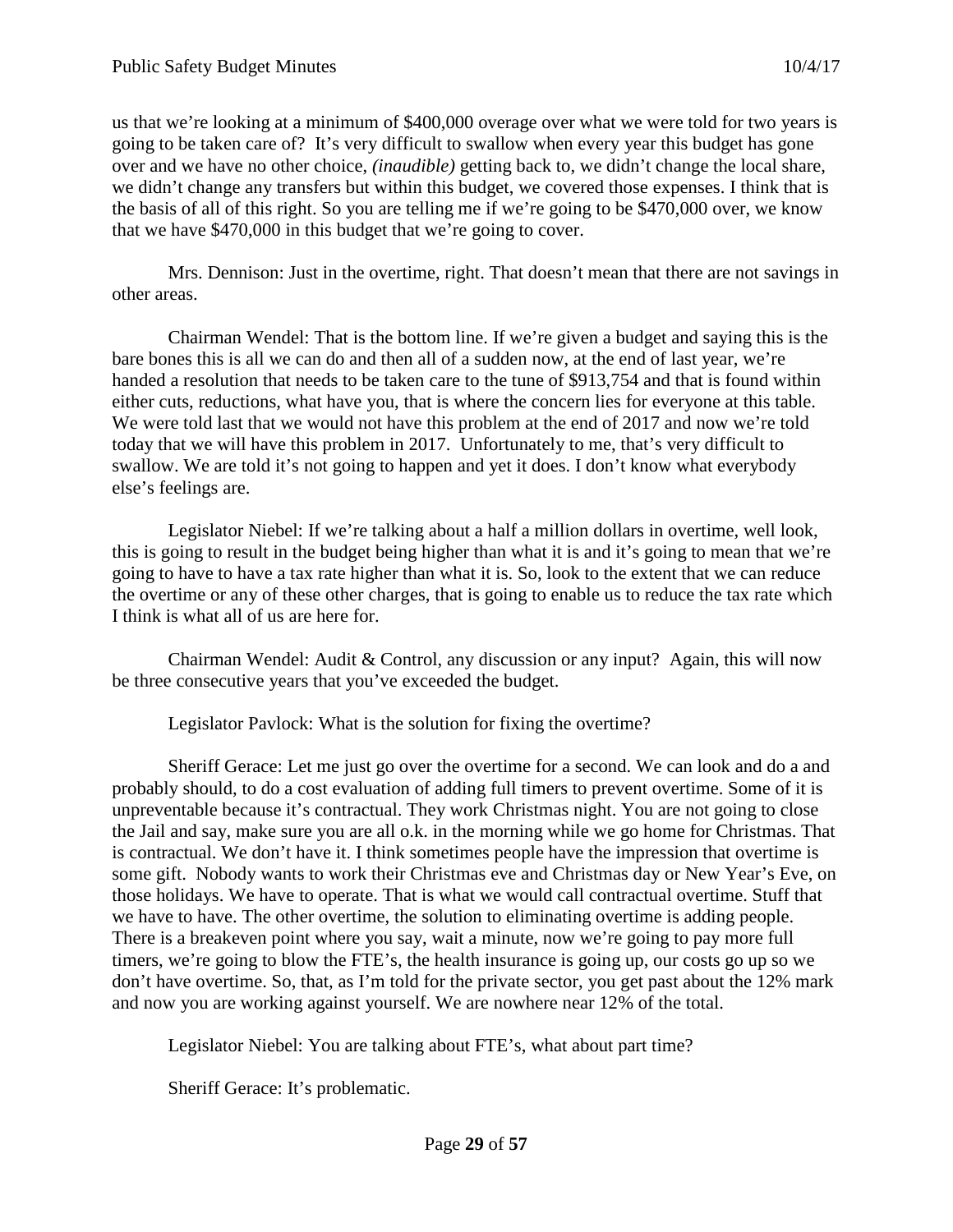Legislator Niebel: We added 9 last year.

Sheriff Gerace: It's not that simple. Because we number one can't find these folks, we only had 30 to take the test. Well, 30 were used up instantly because we'd already hired people that weren't on the list but they took the test so the minute the list came out, they were appointed and that left less than half of the people on the list to choose from. Then you get into this whole, we can't keep them coming in quick enough to keep us at our consistent level of 39 and it still doesn't give us –

Legislator Niebel: What you need.

Sheriff Gerace: To give you one other example. I meant to talk about this in FTE's and I skipped it. We had a Correction Officer get injured. Went out on 207C which is a section of the general municipal law which if they are hurt on duty, correction officers, fire fighters, police officers, they get full pay while they are out. This had happened some years ago and the person was terminated. But, the law says, you still pay them. Well the budget was never adjusted for her salary so she was receiving full pay that wasn't in our budget but we had to cover that as her pay was taken out of our budget. She had no budget line because she wasn't an employee. So, what happened was, we got that person back to work, believe it or not. I was stunned that we were able to do that. She's come back to work on a limited basis but she's back on the payroll so her additional - we were paying for her anyways, now budgeted and there is a budget line for her. We were already paying it, was just coming out of .1's unbudgeted. So it is a very difficult thing to keep people working in that facility, trained, best people, you want the best of the best. We're talking about people's lives here and overtime shouldn't be a sin. It's a necessity. Either you hire more people or you work people longer and when you've got such an investment in people for training and development, the turnover is counterproductive. It's hurtful. But, we looked at, can we add more full time people? There is that catch 22. It sounds good upfront but when they get to be senior and they get five weeks' vacation, personal leave and sick time, you still have to replace them when they are sick and on vacation.

Legislator Whitford: Wouldn't that be taken care of through attrition? I mean, if you are talking about full time, you have a rotation and you have –

Sheriff Gerace: To some degree but we're down twenty –

Legislator Whitford: Normally that is what happens.

Sheriff Gerace: Correct. According to the New York State Commissioner of Corrections, we should have 85 full time Correction Officers. We have 65, so we try and fill it with –

Legislator Whitford: Do you have to pay (*inaudible)*…, what is your minimum staffing?

Sheriff Gerace: Depends on the shift. We don't have an impact clause in our contract. Minimum staffing is different for each shift because of the programs available and the movement of inmates. So the State requires us to have more staff available on day shift and little less on 3 to 11.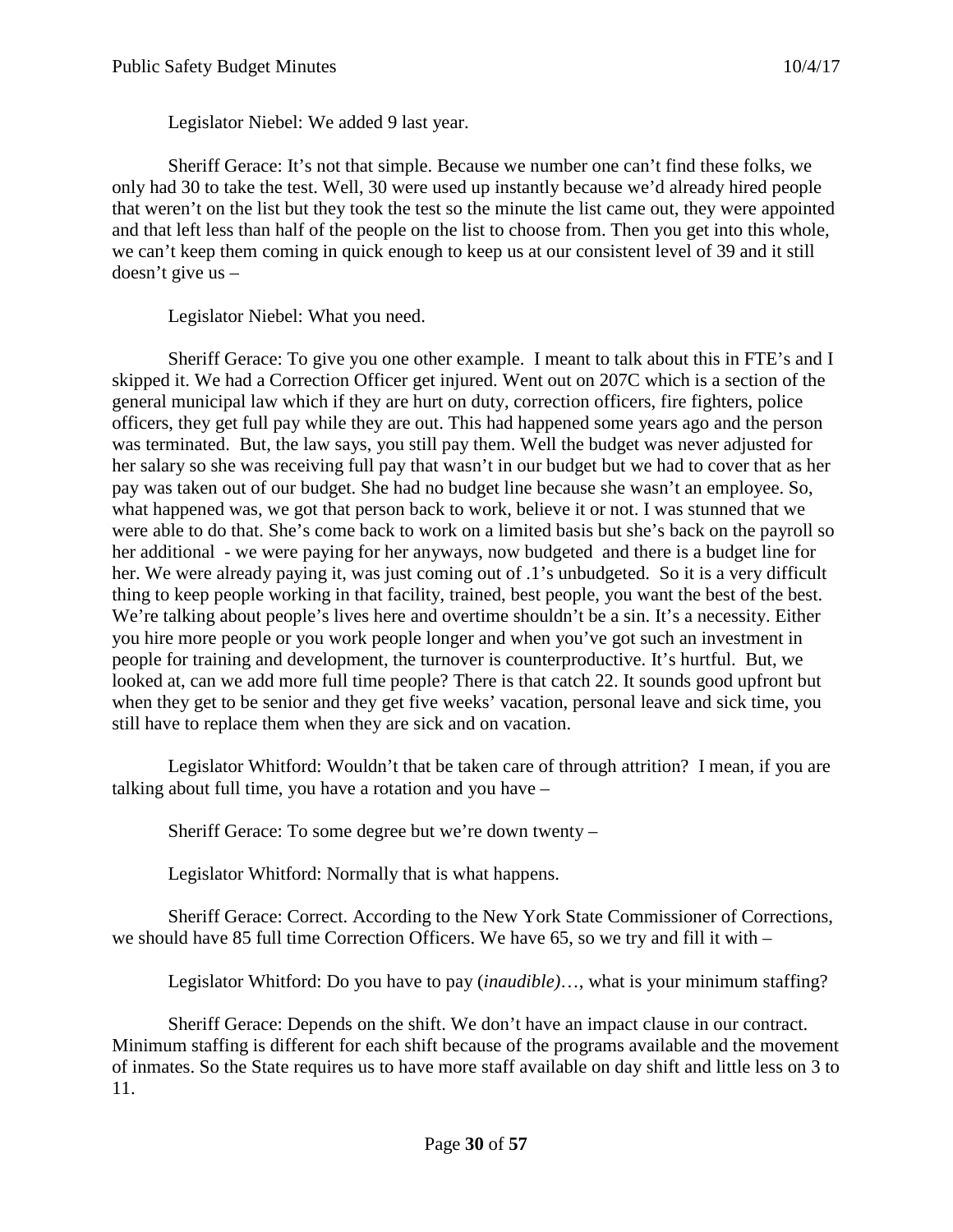## *Unknown speaker?*

Sheriff Gerace: Yes. We're moving prisoner transports in and out, internal classes, exercise, they go to exercise, so day shift is the highest number and then 3 to 11 and then 11 to 7.

Legislator Whitford: It used to be overtime, when you would equate that to a full time person with benefits, not straight time, it was 28% was the breakeven. Normally that's –

# Sheriff Gerace: *(Cross talk)*.

Legislator Whitford: So if you have 28% of overtime and you have a full time person, that's a breakeven point because the 28% you are not paying benefits but you are paying time and half or double time and the other one you aren't. So it's the benefit part of it that equates with the 28%.

Sheriff Gerace: The other thing with the part timers, retention is difficult because they want a job with benefits. A lot of them take the State test and will go to the State Department of Corrections or move onto other fields and some just aren't cut out to work in the corrections field. It just doesn't work out. We figure we have about 8 was the average, if I recall, 8 a year are attrition and part time correction officers. I think is what your, if I recall, your study was about 8. Other questions you might have Mr. Chair. We did reduce revenue for transport of Feds. Our Federal numbers right now are at where they are supposed to be. Our projections, although you know from my numerous correspondence that we're still overcrowded and that is not something that we plan for.

Chairman Wendel: Right now looking at this on page 5 of 41, with that said, we projected, budgeted eight hundred fifty seven and we're at two hundred ninety seven. How are we going to make – if it's six months, we brought in less than half of our projection, how are we going to make up more than that in the next 6?

Mrs. Dennison: You are looking at?

Chairman Wendel: Right here, A3150.R226.0MHS, Marshall Housing. I guess the point is, I don't understand – right now if we double this right now, we're looking at \$594,000. We've budgeted \$857,000 –

Mrs. Dennison: *(Cross talk)*, that's not six months. I can double check but it's at most five months. It lags a month time *(cross talk).*

Sheriff Gerace: If you are looking at Marshall and Immigration combined?

Chairman Wendel: No, just Marshall right here because it says, charges, other government, Marshall Housing. If I stand corrected, we budgeted \$857,000 and if we are a month behind even if you still - you are looking at – divide that by 5 we're still not coming close to what we budgeted.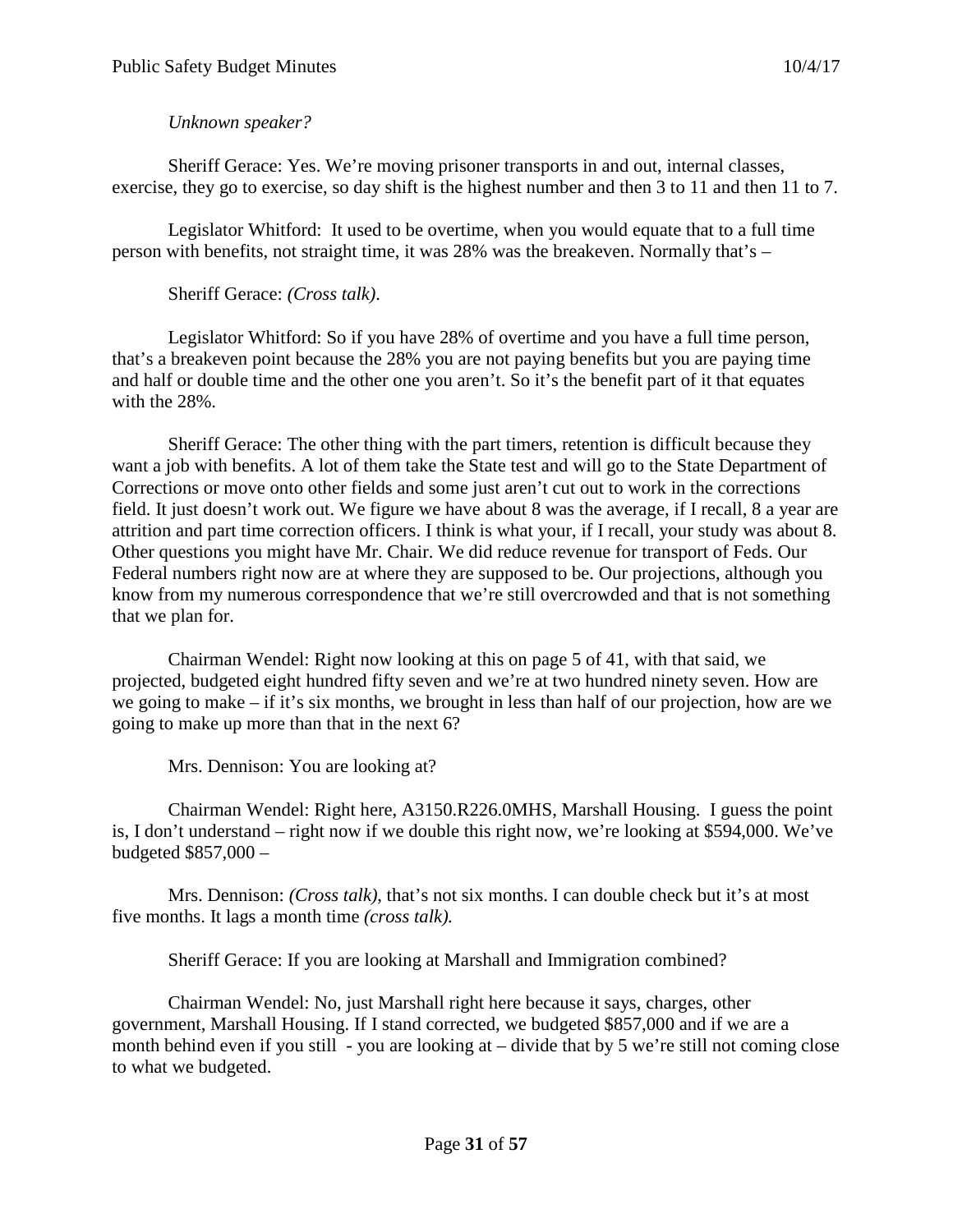Mrs. Dennison: Yeah, the budget is *(cross talk)…*

Chairman Wendel: I guess the point is, I can't  $-$  I don't know how we can budget something and show up potentially two to three hundred thousand or even a hundred thousand dollars less as an acceptable budgeting principal. That is very difficult. I would rather err on the low side and say great, we have extra Feds instead of saying, we're expecting almost a million dollars and we fell \$200,000, \$100,000 short.

Mrs. Dennison: I better put on my Budget Director hat because I'm a political. That has never been allowed. The Sheriff has come to these committees and said 30 Feds a day is not realistic. He's said it for years and everyone said, no, we want to budget that.

Chairman Wendel: So we said, you can't cut your budget? There is a committee that said that?

Mrs. Dennison: I think that we have shown documentation that 30 Feds *(cross talk)..*

Chairman Wendel: Then why are we budget 30 Feds a day? Here is the issue and I guess this is the big picture, maybe I'll put in one big happy package. We know that 30 is not realistic, but yet we come back at 30 every year. We know that these budgets for the Jail are not realistic but yet we come back, year one, we're going to take care of it, well, we're now in year two and we're going to take care of it and now you are telling me we're \$200,000 less than last year's projected overtime which will be \$543,000. So now we're looking at a minimum of \$543,000, and this is all put into one package and then we're saying that we never said you guys can cut your budget?

Mrs. Dennison: No, let me rephrase. Also, I should say obviously, I am here representing the County Executive, this is his tentative budget and as he would say, it's a plan.

Chairman Wendel: We need to change the plan.

Mrs. Dennison: Our plan, the objective is to have 30 Federal prisoners a day. The results this year are running quite close to that. I haven't looked at the figures in the last month but that is the objective. It's an aggressive objective.

Chairman Wendel: Then we need to have a conservative objective because a conservative objective is going to put us more in line to prevent this at the end of the year.

Sheriff Gerace: I couldn't agree with you more.

Chairman Wendel: Then why are we doing it? We don't control this side of the budget, we control what is presented to the County Executive. If you present 30, then he's expecting 30. If that is not realistic, that shouldn't be presented.

Legislator Nazzaro: PJ, I've sat through 10 of these and Jay has sat through more than I, but it think the philosophy in the past and I'm not disagreeing with you, you are really sort of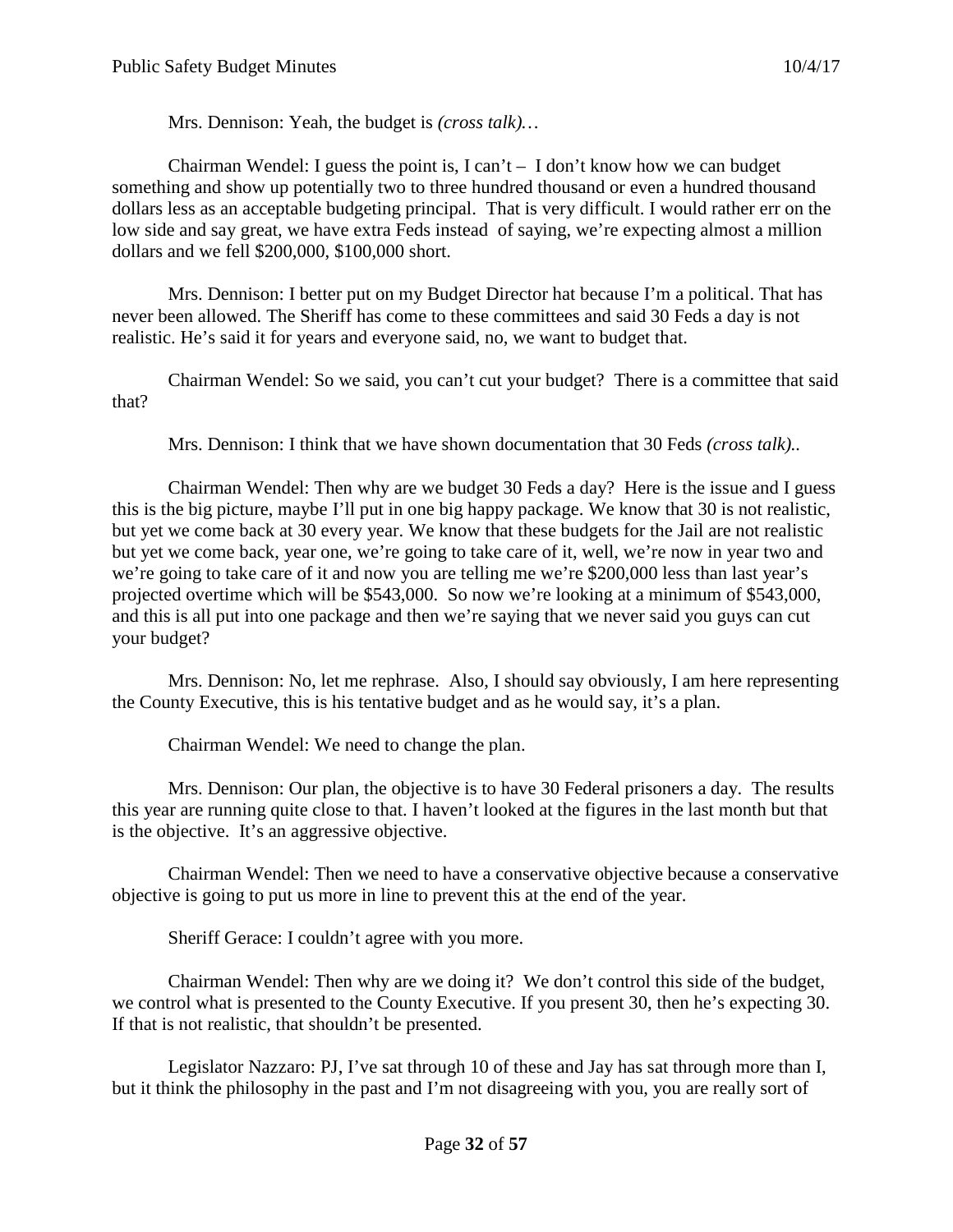spot on, the Sheriff – all the departments, they get a lot of pressure when they come here, some of it is, *(inaudible)* on the Legislature as well because they will give us a number and I go way back, the Sheriff and other department management will make their point but then we say, o.k., we need to budget this number, you don't shoot for the stars but, there has been times where we upped that number. Some of those Legislators are no longer here, most of them aren't here but I think you are right. *(Cross talk)* to keep that tax rate flat or down. So you are spot on when you put accurate number in there and since I have the floor for a second, it is very frustrating because a lot of this is out of the Sheriff's control but also I think we need to find a fix. I keep very accurate notes and have them going back and I thought by having part time correction officers, we added 9, that it would alleviate the problem. Obviously now we're hearing that maybe it's not part time we should have full time…

Sheriff Gerace: I'm not saying that.

Legislator Nazzaro: I think that we need to find a solution because everything we put in, something else like Alternatives to Incarceration, move the nurses over to the Health Department, put APD's into the Jail, there are so many moving parts, that you are right, every year we are off on this budget. But a lot of it is out of the Sheriff's control. Now we have to find what is the number? What do we need as far as Correction Officers?

Chairman Wendel: But I think it also reflects –

Legislator Nazzaro: Eliminate that over – to reduce, not eliminate.

Chairman Wendel: Right, that's an issue I understand but I guess the question that I'm asking and yet to find it is, how do we –

Legislator Nazzaro: How do we fix it?

Chairman Wendel: Well, we're fixing it every year, sorry, with our budget. We can't go over \$900,000 through cuts in other departments that are presented to us as necessary, now, \$900,000 is a lot to find in the budget. I don't know who or where and I'm sure *(inaudible)*, if you found that much money in your budget, there would be some issues or the County Executive. So that would in essence, I'm not sure what the percentage is. If that was floating extra in that budget, a lot of the constituents and taxpayers are going to be upset. I guess that is the bottom line. How do we get to where - I know what the argument is going to be but if we don't do that then we're going to be over. We need to find a solution as opposed to always going back and saying, this is our bare bones budget, oh, I found it. Because it sounds like I'm actually the fool because I've appropriated or approved what I thought was bare bones and obviously, I don't know if it's bare when you find \$900,000.

Sheriff Gerace: That overage didn't come from my budget. That overage came from fund balance.

Mrs. Dennison: Some of it came from other departments.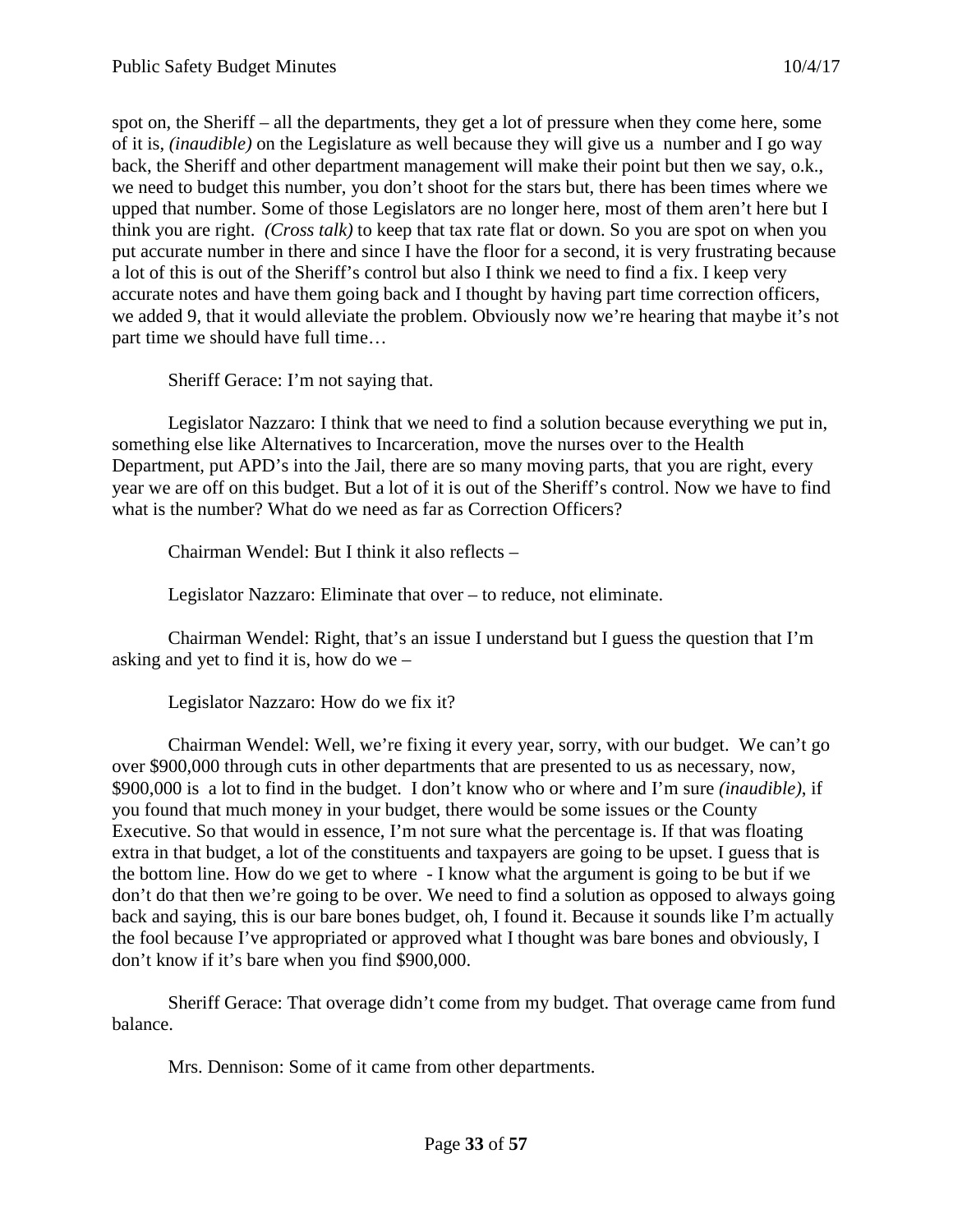Sheriff Gerace: Other *(inaudible)* agency.

Mrs. Dennison: No, other departments in the County.

Sheriff Gerace: In the County, not in the Sheriff's Department.

Mrs. Dennison: Some from within your budget, some of them outside.

Sheriff Gerace: *(Cross talk)*, we're trying. I've said this before, we try to save money everywhere we can.

Chairman Wendel: I understand that but I'm looking right here and there is nothing stating that it's from another department.

Mrs. Dennison: I will look up the adjustment from last year.

Chairman Wendel: Look here, Pistol Permit, Consolidated Dispatch, Public Safety Communications, Technical Services, Sheriff, Sheriff Equipment, Fixed Contractual, Employee Benefits, that is to the tune of \$797,000. I guess that is the question. We're looking at Community College increase of \$364,000. I mean, it's not coming from other parts of the County according to what this is showing me and this is what we were given last year and this is what we were given two years ago. The decrease in appropriation came from within the department, within the agency. If I'm wrong, that's fine, I mean, *(inaudible)* but I think that needs to be shown.

Legislator Nazzaro: We'll have to check into that because if all that came within the department P.J., that would be roughly 5% just from the department on a \$20 million dollar budget. A million dollars to make up that would be about 5%. That seems like an awful lot.

Mrs. Dennison: If I may, exhibit year-end adjustments to the Sheriff's budget, the adjustments that came from outside his organization, there was a decrease in appropriations for Community College tuition of \$258,291 and that is all that I am seeing from outside the organization. Overall there is an increase in appropriations of \$907,000, there was a decrease in appropriations from inside the organization of \$433,000, there was an increase in revenue of \$116,000, those are the changes.

Chairman Wendel: So \$400,000 came within the department. Thank you. You've gone through departmental, I think we're looking at now the line items if there is any questions anybody has in the line items, please ask.

Legislator Niebel: P.J., it's just a comment. Overall it's true that we're looking at a .1% decrease in the budget but as we've already discussed, a lot of this is from the change from the nurses to the Health Department. So really, if it weren't for these transfers from the Sheriff's Department to the Health Department, we'd be looking at about a million two increase. What I would like to ask the Sheriff, Jennifer and Kathleen is, if maybe they could take a second look at the budget and see if they can't come up with maybe \$100,000 in cuts or thereabouts. Look, I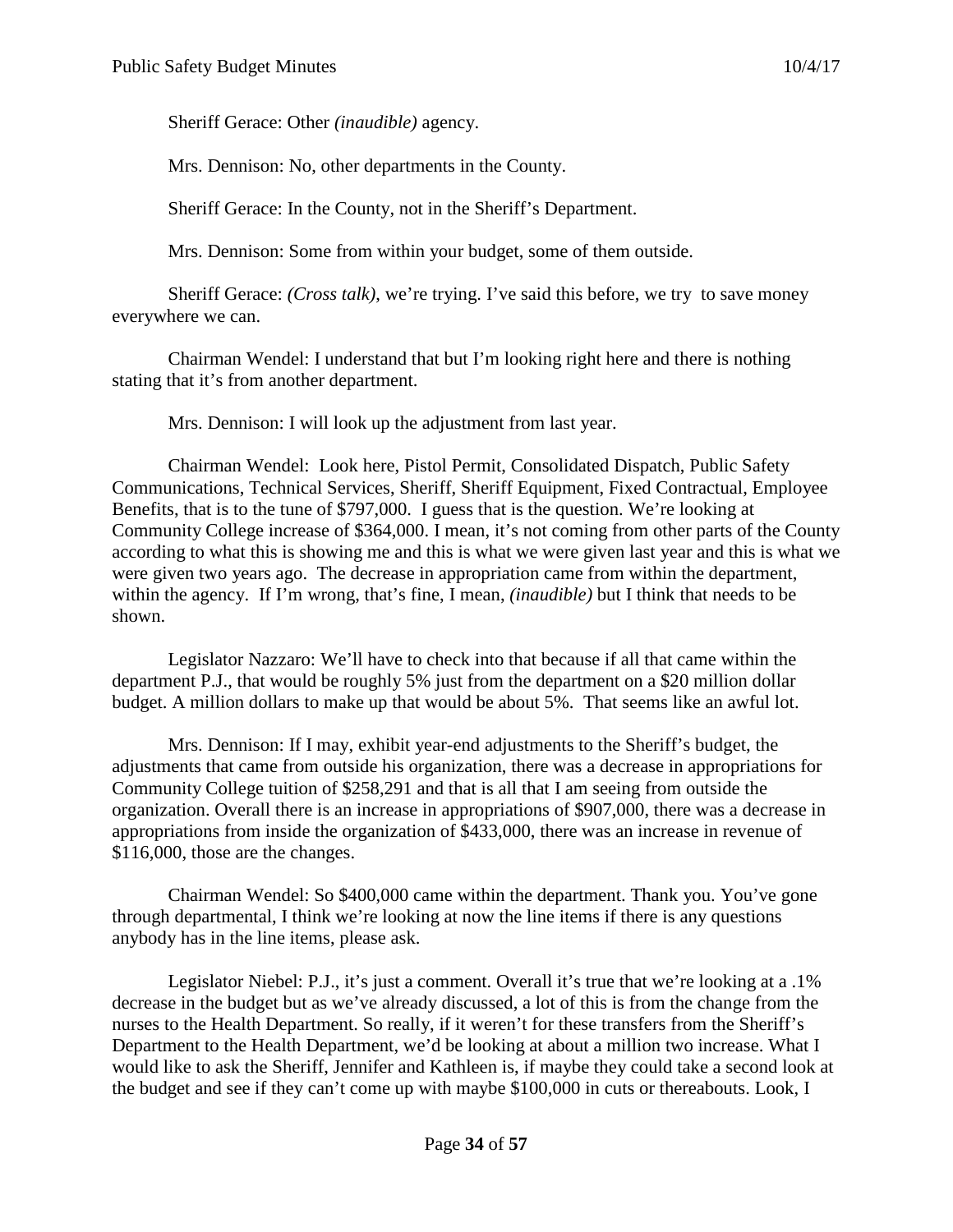know that it might be tough but perhaps we could look at retirements, perhaps we can look at overtime, equipment maintenance, other contracts, just take a look and see what you can do and then discuss it with Audit & Control if you could.

Legislator Nazzaro: Just to piggy back on that, I don't know how the rest of the Audit  $\&$ Control Committee feels on it, but if the projection was for 10 retirees in 2018, I would recommend take 5 because some could go in the first quarter, some could go at the end of the year but we had 12 I think for 2017 and we're at 8 or 9 *(inaudible)* hit maybe 11 by the end of the year, Sheriff?

Sheriff Gerace: We're going to have 12.

Legislator Nazzaro: Just a suggestion so we don't use *(inaudible)*, maybe 5 for 2018 because that would be an average if they are going to retire on July 1st. So go sooner *(inaudible)*, later, if they don't go at all, then we have a problem.

Legislator Niebel: That's reasonable.

Chairman Wendel: I think the other side is, it might make it tough on the County Executive but I think we need to bring those Federal inmates into a realistic number.

Sheriff Gerace: I agree with you wholeheartedly.

Chairman Wendel: It really has to be  $-$  it can't be 30 because realistically you guys on the hot seat for over budgeting almost a million dollars when we're not even coming close to that.

Legislator Niebel: That's not fair to the Sheriff or his department.

Sheriff Gerace: If you look at last year and one of the things that we corrected this year is this staffing because we were being forced to put people on constant watch every shift of every day so we weren't budgeted for that extra manpower. That is five FTE's equivalent. So, we've added that, that housing, because every day we have Correction officers sitting in front of somebody cells making sure they don't hurt themselves and sometimes it's more than one a shift because if you have a female and a male at the same, they have to have two different people watching until they are cleared medically. So there is all these things that you can't control all the time. You have to be able to roll with the punches if you will. So we can do our best quesstimate. Mr. Wendell, I agree with you a thousand percent if there is such a thing. I think holding Federal inmates should be one of these things that we are happy that we're above our projected revenue. We were at 32, we've been at 32. We're boarding out as we're holding Feds.

Legislator Pavlock: Just to jump on what the gentleman are saying also is go back and look through the books to see if there is some areas that could use a little trimming. To jump under his point is, from year to year within the department there is a significant balance transfer to move around but it's done within the agency so there is some money there. Obviously there is some guessing that has to be done but also maybe we could figure that guessing out a little closer but also maybe a solution to that guessing is seeing if staffing full time people or how many part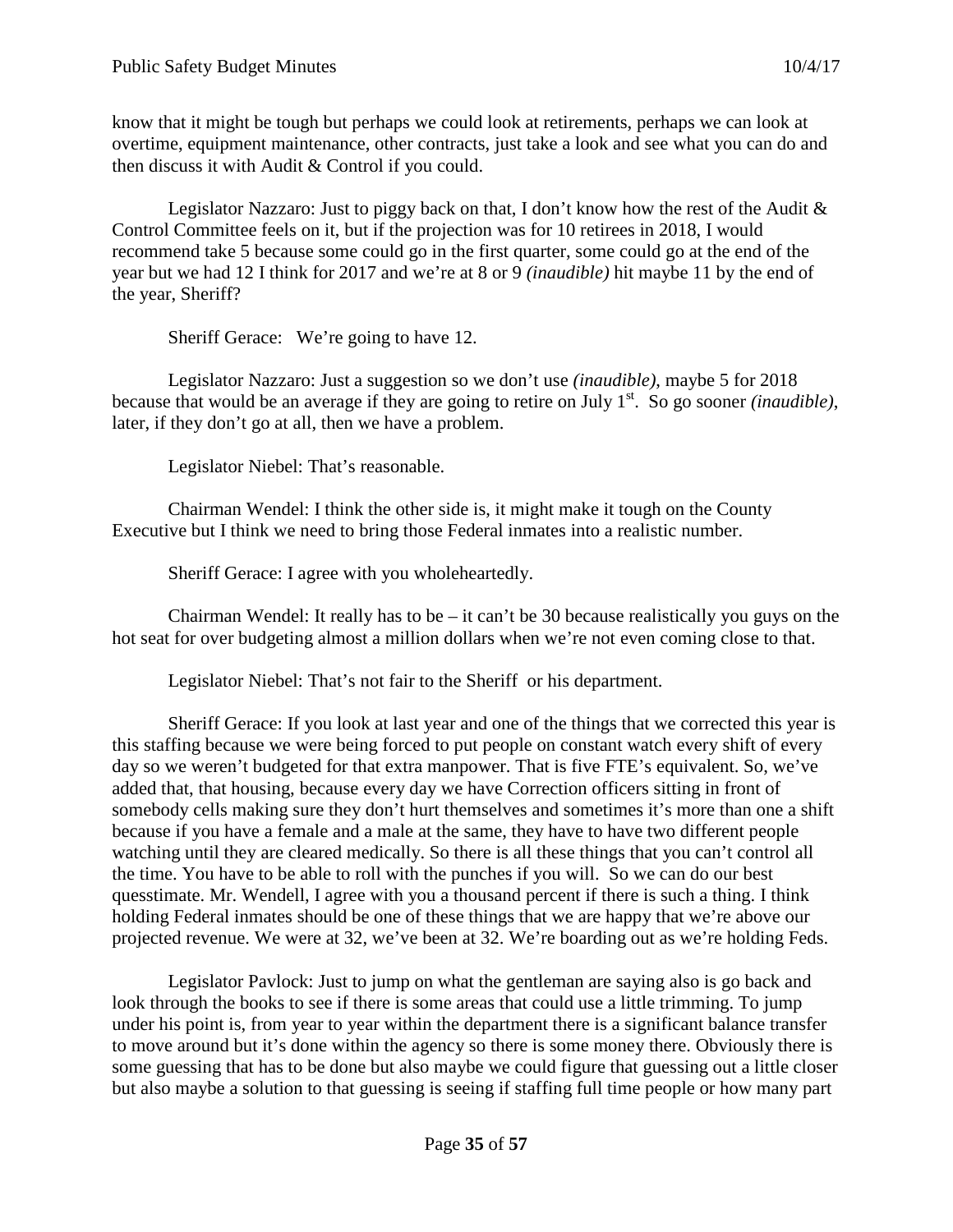time people at the Jail would help. Do the research there and see what can be done relative to the overtime.

Sheriff Gerace: We have done that as far as looking at the breakdown where the full timers versus part timers and the cost. Obviously it's more beneficial from a cost perspective to hire part time people. Retention, training, and quality is a different piece because they do move on and we're back at it again. But, in our research, it's still more profitable, dollar and cents wise, more wise to hire part timers. They are a lot harder to manage because they have other jobs and it's harder to schedule. I totally appreciate what you are saying. We will go back to the drawing board and see if we can find areas that we can reduce.

Chairman Wendel: Why do we have this problem with the road patrol. It seems like the road patrol is – everything else that we do is o.k., but the Jail is the one that hits us the most.

Sheriff Gerace: Minimum staffing is what kills you. And we don't have minimum staffing. If a deputy calls in sick on a shift, we do call in people. We don't let it go below where we feel is dangerous but, in the Jail, it's the unpredicted. Today we have a guy that comes into the Jail, he needs special care, he needs to be transported to Buffalo, he needs to be watched 24/7. Now that some of that cost is going – we're still watching our costs for Health & Human Services. If we get a high cost medical inmate, we're not just going to say, that's Christine's problem. We're still trying to manage the inmate population when we get a high cost inmate. You get an inmate that comes that's a high cost medicine, paying \$3,000 a week for some of his medicine. Some of the things you just can't control until we can control who comes in and who gets out but the Judges do that. They don't care what the Jail population is sometimes. So, that is the difference Mr. Wendel. It's the minimum staffing, it's the minimum requirements of the New York State law, and it's the complexity of the inmate population, the drug abuse issues that we're running into. We have more people on suicide watch than we've ever had before so that is some of the very difficult to predict things.

Legislator Niebel: Male, female –

Sheriff Gerace: A perfect classification is and we're lucky that we have probation with a grant that gives us the four item classification because if we had to classify at 8 or 12 points, we'd be able to house even fewer inmates. We can adjust down to 15 Feds a day or zero and give you the numbers of what it would mean to the budget.

Chairman Wendel: I think realistically if we can  $-1$ 'll say it, I think \$500,000 is a number that we should possibly look for. If it's not doable, the closest we can get to that I think is going to help but in the last two years –

Sheriff Gerace: What hurt us bad is, at the beginning of this year, we couldn't get Feds because we had no space and then when we did get some space, it took them time to get us people. They get tired of us jerking them around, sending them back, bringing them back, sending them back, bring them back, so now we've kept all 32. It was probably June that we got back up in the 30's, I'm guessing. We can't do catch up by putting 40 in.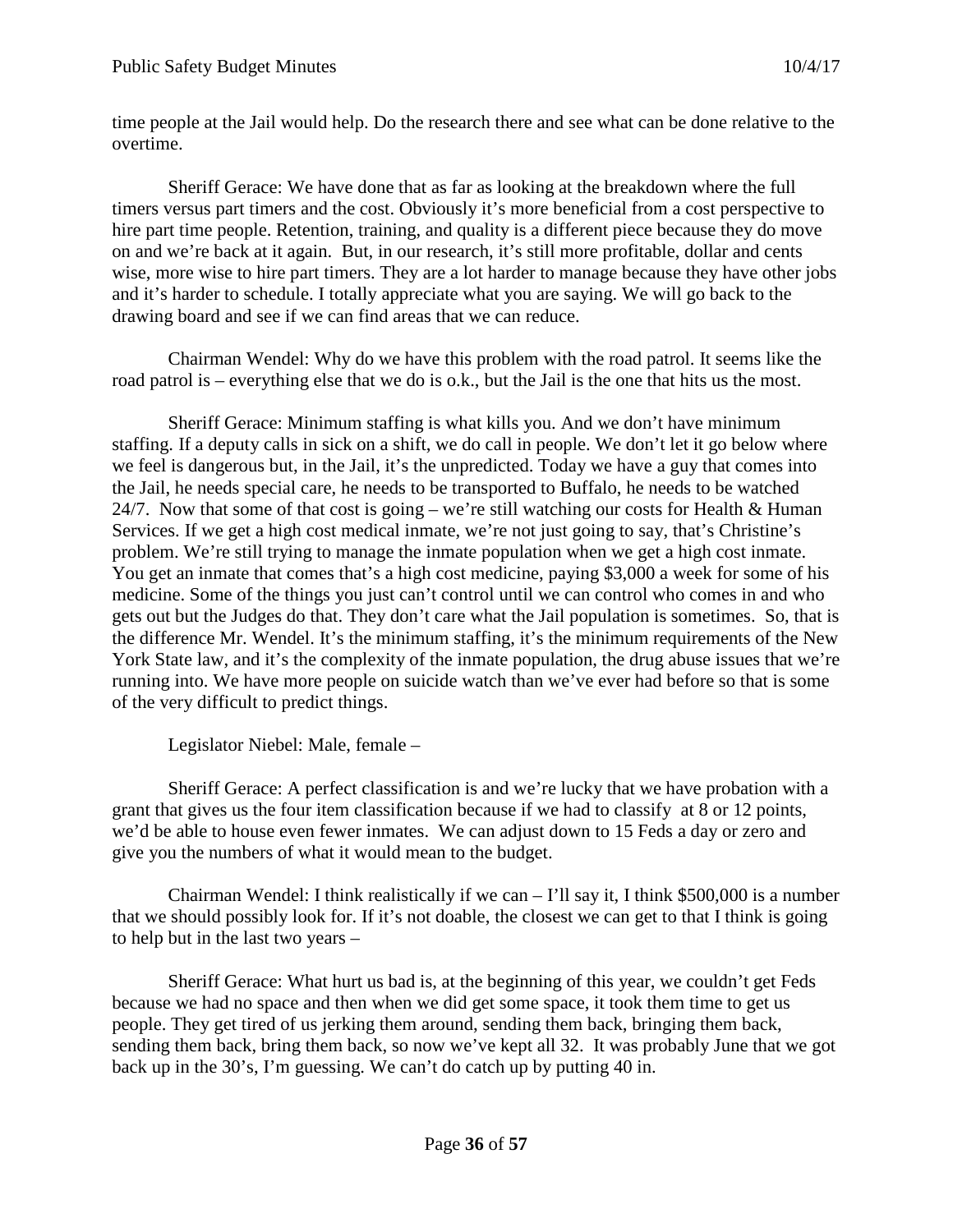Mrs. Dennison: Year to date average is in the high 20's. You know, the year to date average per day is now is 25 or 26.

Sheriff Gerace: Between immigration and Federal Marshall, it doesn't matter. I mean, those are interchangeable. Same rate, so if we're higher in Marshall's and lower in immigration or vice versa, it's a wash because they are the same rate per day.

Legislator Wendel: At the end of the day it's still – we're still going to keep the Feds, you don't have to ship them. If we have to board people out, it's not the best situation but at least we're keeping Feds as opposed to not getting Feds and boarding out that's even *(cross talk).*

Legislator Nazzaro: I may have missed it because I had to step out for a call but, is the number of prisoners/inmates we have to send like to other County Jails, decreased? That used to be a *(inaudible)* cost. I know that we have done other contracts. Do we have that under control?

Sheriff Gerace: It's not under control. We have 23 boarded out.

Legislator Nazzaro: So it's gotten worse?

Sheriff Gerace: This is a very difficult time for the Jail right now. We're overcrowded and I've been making a lot of noise about it. As a Legislature, I ask that you help me with the State law change. I saw an editorial in Sunday's paper, spot on. Twenty two parole violators in our Jail. Technical violators. What does that mean? They were in State prison, Judges here did what I wanted them to do, send them to State prison. State prison let them out on parole, they violated a technicality in their - I'm not saying they didn't belong back to incarceration but under a little known law, Nassau versus Mario Cuomo in 1987, the Court of Appeals ruled that the Sheriff in which county they are apprehended has them. So we have 22 parole violators and 23 or 24 boarded out. Coincidental, we have 22 technical parole violators, I think it's 18 as of today, I misspoke, we're down a few, that are sitting in our Jail that owe time to the State prison system. Why they don't go back to State prison directly, the Court of Appeals says they don't. So the only way to change it is to get the State Legislature to change the law. Just a point of information, as of last week, 1,669 technical parole violators were in Jail throughout New York State. If you do the math at \$70 a day, it's \$42 million dollars a year that the State is saving and making the counties pick up the cost.

Legislator Niebel: We're boarding out prisoners in other counties but those slots are being taken by Federal prisoner so actually we're making \$10 more per day.

Sheriff Gerace: Yes. Not \$10.00 per day *(cross talk)*..

Legislator Niebel: More for the Federal prisoners.

Legislator Nazzaro: How much are we getting for Feds?

Sheriff Gerace: Ninety four and we pay roughly \$84 to house them out.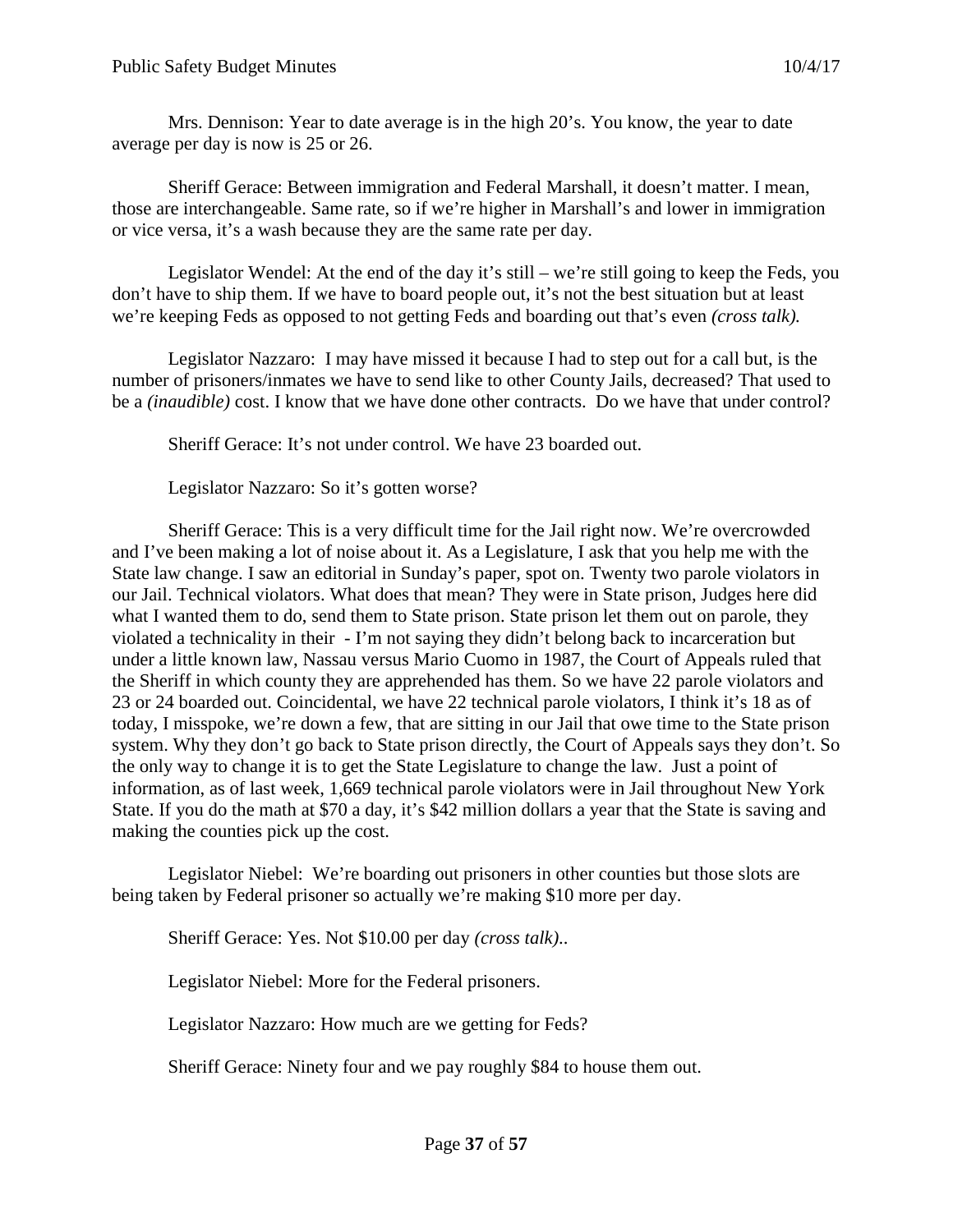Legislator Niebel: So you are making \$10.00 per Federal prisoner.

Sheriff Gerace: The big thing is returning. Once we give them back to the Feds, we don't get them back for a long time. They have to wait until there is one available and they are looking for a bed space.

Legislator Nazzaro: You have transportation costs in there too.

Sheriff Gerace: We're on the positive side of that. As the Fed numbers go down the transportation numbers go down.

Legislator Muldowney: State ready *(inaudible)….?*

Sheriff Gerace: You know, they are pretty good about that because they know at day 10, they have to pay so like day nine and a half, they pick them up. *(Cross talk)*

Legislator Niebel: Because this will come up with the next two departments, could you talk a little bit about arraignments? Say somebody gets stopped for DWI, does your deputy have some discretion as to the arraignments? In other words, could the Deputy just issue an appearance ticket for that person to have them show up at some other time or does he have to be arraigned right away? Because I think that this is going to come up here shortly.

Sheriff Gerace: The answer to your question is, 99% of our and probably more of our DWI arrest are gift. The arrestee is given an appearance ticket to return. Where they aren't given an appearance ticket it's cases where there is either outstanding warrants for them or they are combative with the deputy and then they might be brought before the Judge for the protection of the public. A felony DWI would be different story because we most likely wouldn't but sometimes they are released on appearance tickets. That in some cases is an agency decision. My deputies issue a lot of appearance tickets, even for a penal law arrest. Things like petty larceny, disorderly conduct, etc., etc.. Other police agencies don't give any appearance tickets out and they arraign everybody and they come to Jail. The issue with Attorney's at arraignment is logistics. You have an excess of 50 courts if you count every Judge because the Town could have two Judges in one town and they are technically a separate court. They have different schedule, different calendar so it is a huge concern. Again, common sense, push it right out the door. *(Inaudible)* arraignment would solve the problem but the State is not entertaining that. You can solve the problem. You could have a Public Defender on call that sits at home and does the arraignments, there isn't, last I checked 2017. You've got watches that do more than computers did 10 years ago. That can be done but the State won't allow it.

Legislator Niebel: Because we're not there yet. If somebody is arraigned, the way we're headed, they have to have a Public Defender there to represent them. I think that is where we're headed.

Sheriff Gerace: What happened, real quickly, the ACLU sued five counties in New York State. It was a ruling handed down by the Court of Appeals that said that these five counties, we're not one of them, has to have an attorney at arraignment. OCA is pushing other counties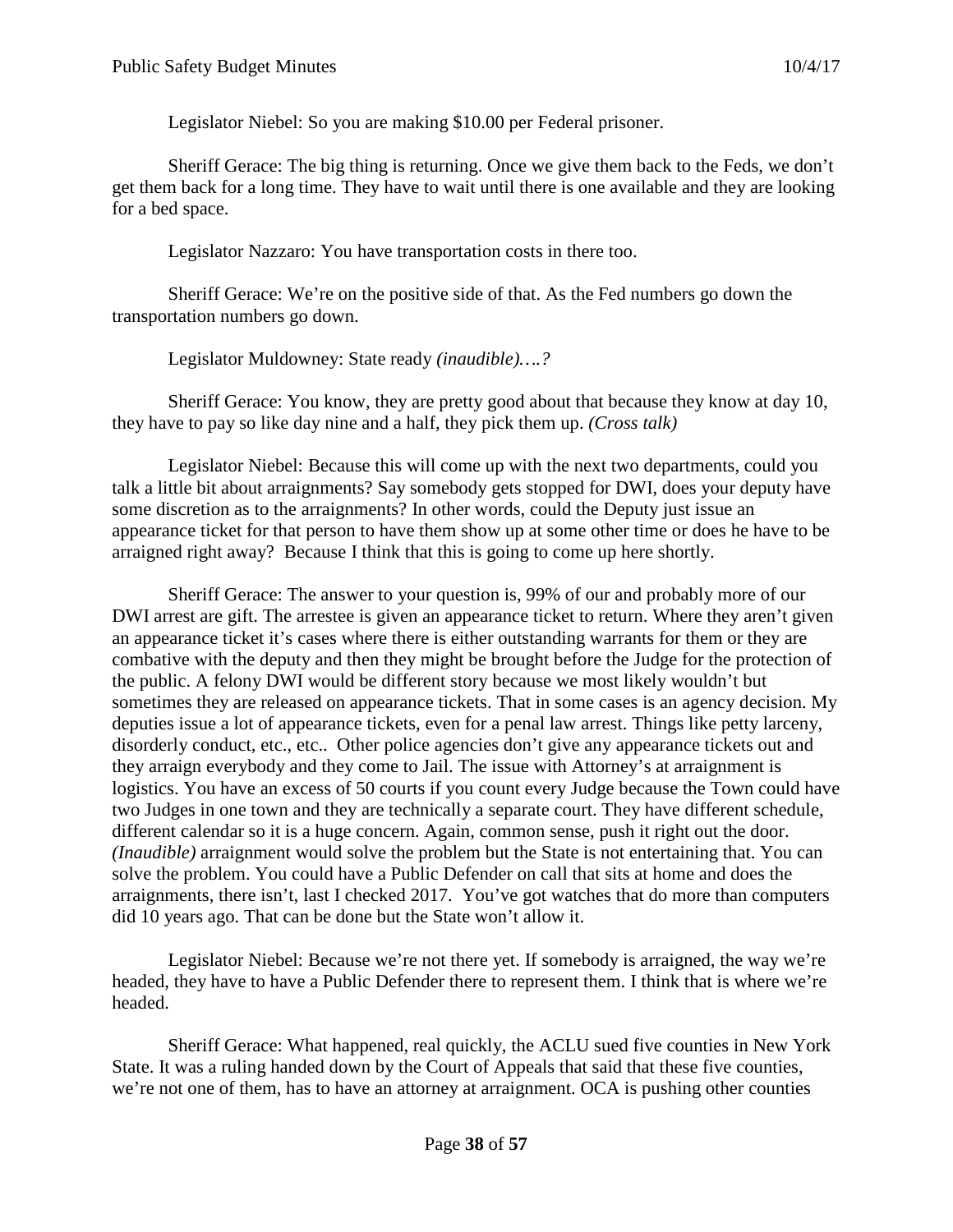toward the same *(inaudible)*. We had one meeting, I think there is another one scheduled to talk about an arraignment plan where we would have Judges - *(inaudible)* on the number of Judges for off hour arraignments and probably there could be a rotating list of Judges that will volunteer to do the off hour arraignments and then you would have a Public Defender and I don't want to speak for Mr. Barone on how he manages it but other counties do it like this. This guy or gal only has to go to one place if there is an arraignment in the middle of the night instead of maybe going to Clymer for one person and then to Cherry Creek for the other.

Chairman Wendel: I don't know about anybody else but I'm going to throw it out that we look at a target of \$500,000 to the budget and come back to Public Safety. I know it's steep, but in the last two years we've seen this *(cross talk).*

Mrs. Dennison: Five hundred thousand reduction to the Sheriff's Department.

Chairman Wendel: Overall.

Sheriff Gerace: If you are going to ask me to reduce the number of Federals, that is another hit of that amount so you're really saying – one reasons – when you say reduce the Feds, this has happened to me for 20 years. Reduce the Feds but cut your budget. Oh, you don't want to cut your budget, add Feds. One year you did it to me against my wishes. It's been several years. Not you as a Legislature, not you individually but I had a County Executive do it to me years ago. He raised the rates and I said that I can't make that revenue, that can't happen but it passed and then we had this plan that was supposed to be pre-arraignment, remember that, and I said, please don't put that in my budget. It's a great idea to have attorney's at arraignments but it shouldn't be put in as Federal housing. The logic was, we're going to reduce the population of the Jail so Sheriff you can bring in more Feds and boom, I got hit with another number, I think it was 40.

Chairman Wendel: I guess the side of it is, if you reduce the number of Feds then the reduction of Feds and total reduction of budget should be \$500,000 as a goal. Because we're reducing the number in revenue and if you are reducing revenue, we understand but obviously that revenue would be understood in the budget to where that *(cross talk).*

Mrs. Dennison: Is there a number of Feds that you would like to propose?

Chairman Wendel: I don't know those numbers. I will trust that to you guys. A number that is realistic. I mean, you could – if we're looking at 20 or  $25$  ...

Legislator Nazzaro: Twenty five would be \$171,000 *(inaudible).* If you knocked it from 30 to 25. Just throwing the number out there.

Chairman Wendel: Why don't we take the average over the last three years. Is everybody o.k. with that? So take a look at the average for the last three years and use that as our number.

Legislator Niebel: Let's take a look at the retirements, let's a take a look at the overtime and see what can be done.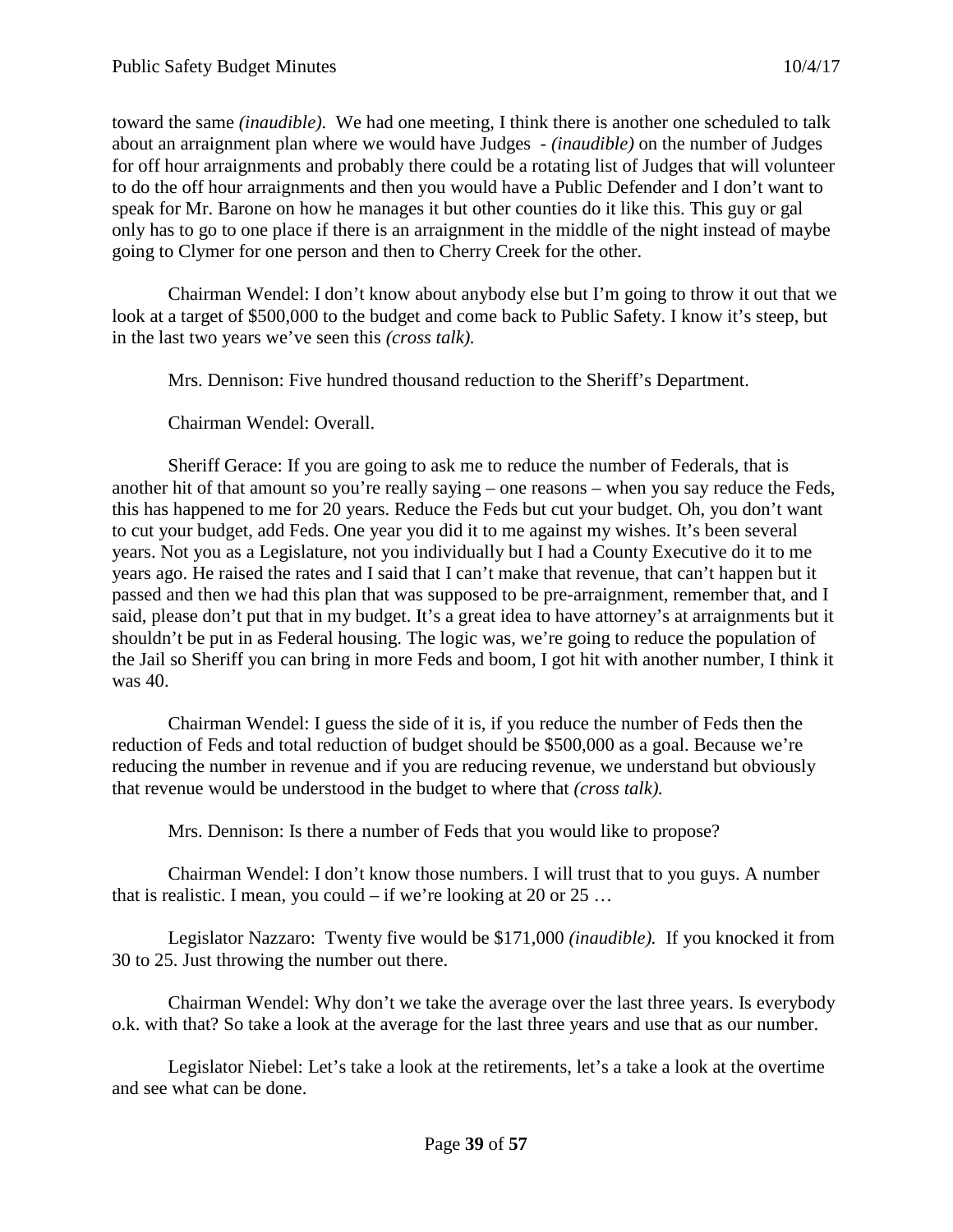Sheriff Gerace: I totally appreciate what you are trying to do but when you say give me a realistic budget, I just cut \$500,000 out of it and when I come in and we're over, this is what happens. You are going to cut it but, stay in budget.

Chairman Wendel: But we'd still *(inaudible)* budget because there is money in here that we found again and that is what we're talking about. There are ways to look at that.

Sheriff Gerace: But then that's reappropriating it, maybe that's what –

Chairman Wendel: I guess we can look at it and say we're not – because here is what I get from people on the outside. They see that number that gets printed as \$900,000 and then we approve a resolution with \$900,000 whether it's JCC funding, County funding, fund balance which nobody wants to see especially the public and we have solved the problem to the \$900,000 overage. That is the concern that we have. I'm not blaming anybody here. In 2015 we were told, o.k., we have it under control, last year, yes, we have it under control, and now this year, Kathleen says, we're faced with another overage. At the end of the year, the budget you are operating on now has to be cut somehow where you have to find those savings in the budget to make up *(cross talk).*

Sheriff Gerace: It's a lot like being at home when you have your home budget, you don't have enough money – you are making this repair to your house, you are going to cut something out so we try and do that internally. So, you can look at that as a criticism but if I know that I can't control that Jail budget because I had to call three people in on overtime, then we're trying to save it in other spots within the organization. That is what I believe is the proper things to do. If you want to reduce all those other budgets so I don't have the liberty to do that, then I don't have that ability. I don't think it should be a criticism if I can keep within my budget regardless if I'm robbing Peter to pay Paul, otherwise, we'll right size the Jail budget and cut down the revenue and put the overtime where it belongs or give me more full time people. I can't keep part timers.

Legislator Niebel: P.J., I do think there has been some progress made in the Sheriff's Department. Nine hundred thousand dollars overage a few years ago, \$800,000, now \$600,000 and possibly maybe only \$400,000 for next year. So, I think they are progressing and I think we're moving in the right direction.

Sheriff Gerace: When you say overage –

Legislator Niebel: As far as the overtime Joe.

Chairman Wendel: This is where I'm getting it from. And all is presented to us, the WHEREAS in our resolution, the department expenses have exceeded initial budgetary estimates while some appropriations have a surplus. That is what we get presented in a resolution.

Sheriff Gerace: Correct. That is us controlling internally the best that we can in other divisions because we can't control some of the expenses in the Jail. I've been pleading with Judges, I've been - we don't have Bobbie Trimmer in here anymore. I poured over the Jail data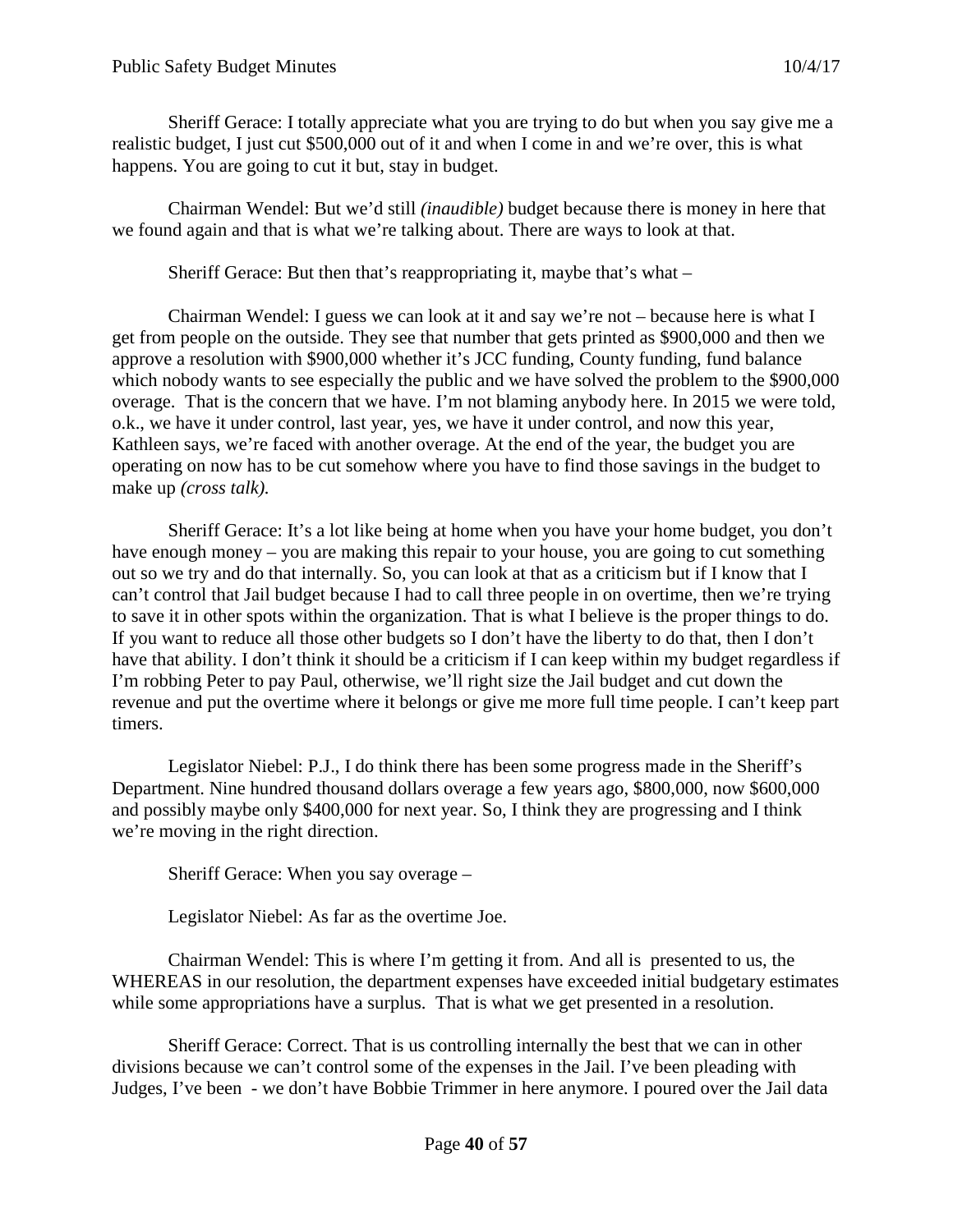and spent two days personally looking over who is in our Jail that shouldn't be there. There is no advocate trying to get those people out. There are bails that are out of line. There is no advocate looking for bail reductions. We have people charged with the same offense and one has a \$500 bail and one has \$10,000 bail for the same charge.

Chairman Wendel: Where is Bobbie's replacement?

### *Answer inaudible*

Chairman Wendel: Yeah there is. We've hired somebody. Bobbie had a replacement, she trained somebody. I think that needs to be brought to the County Executive or whoever controls that. That needs to be brought to the attention because that person has to be doing the job.

Sheriff Gerace: I just know that when Bobbie was seasoning out and maybe that was just her experience level, but she would actually, on occasion, would bring a case to me personally saying, I can't get this Judge to do "x", *(inaudible)*. I don't want to bother you but, I haven't had that happen since she's retired. So those people are still in our Jail.

Legislator Niebel: To high a bail.

Sheriff Gerace: It's inappropriate for them to be there. If someone is in our Jail for \$500.00 bail, are they a threat to society? Really people should be held in Jail for one of two reasons. They are a threat to society or they are a flight risk. It's because some of us, we, me included, cops want people in Jail and it's a little contrary to what our founding fathers thought. If you are found guilty then you go to Jail but *(inaudible)*, 4%. I have a guy that has been in my Jail 673 days pre-sentenced. He's waiting trial. That's over two years. Can someone focus on that? Where is his defense attorney saying what the hell are you doing in Jail for two years?

Chairman Wendel: O.k., thank you very much. I would like to make a motion right now as we convene this budget hearing that we go into executive session as it relates to an employment situation with the District Attorney's office.

Legislator Niebel: I would like to second that.

Chairman Wendel: All those in favor?

*Unanimously Carried (3:59 p.m.)*

Legislator Whitford: Move to come out of executive session.

Legislator Pavlock: Second

*Unanimously Carried (4:15 p.m.)*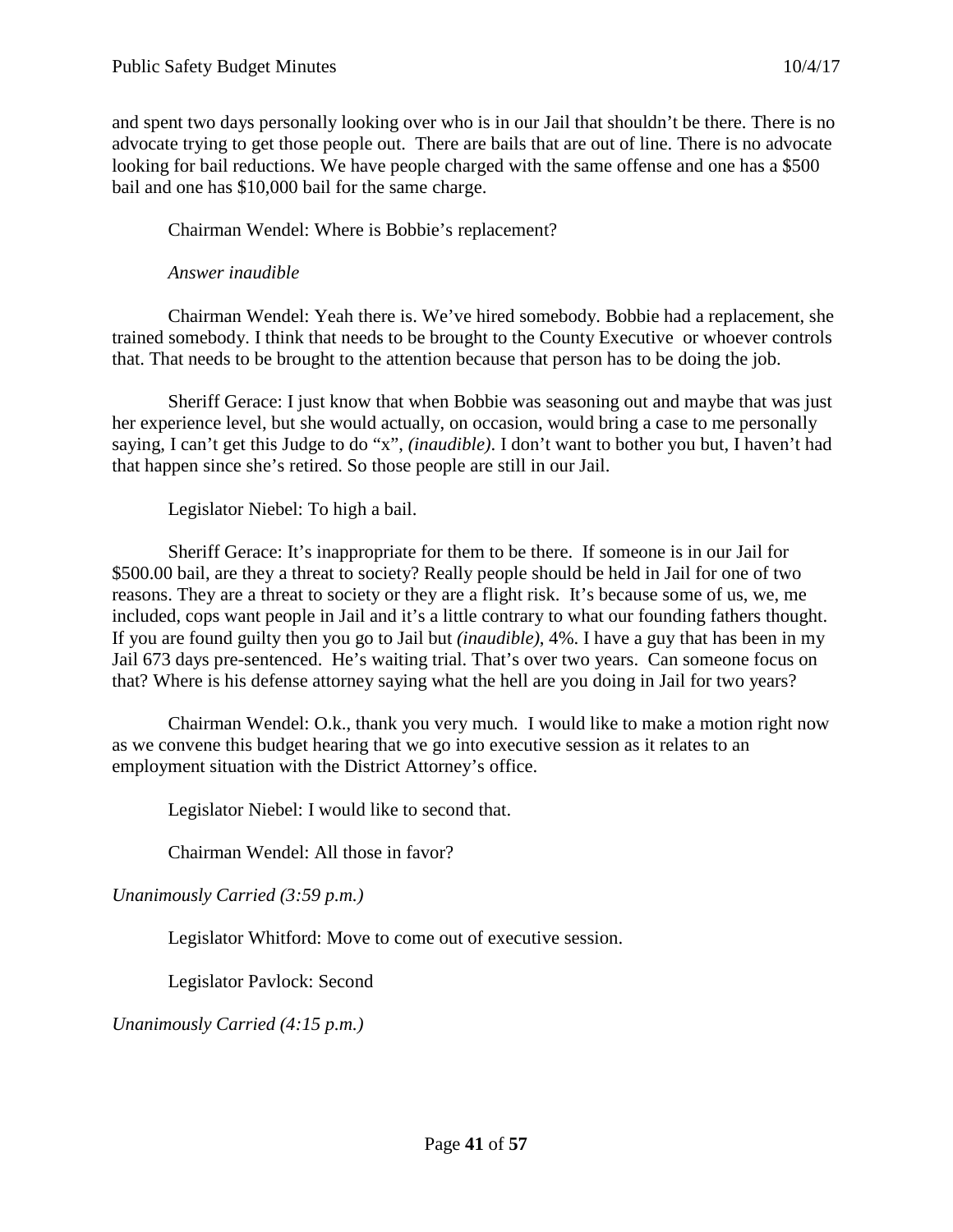### **District Attorney**

Mr. Swanson: As you guys were aware, what I was going to be bringing to the County Executive was a proposal to add some attorneys to staff. I believe what I proposed to you in July in the handout that I gave and those of you on Audit & Control Committee that are here, I hope that you did receive this and got a chance to take a look at it. But what my proposal was to add two prosecutors over the next – five prosecutors over the next three years. I outlined the reasons why and I detailed some of the duties and responsibilities that our office does have. They are extensive. What I polled recently and I have a copy for you if you want it, the crime index rates per 100,000 that came up from last year. It's published yearly by DCJS which is our Department of Criminal Justice Services and what you will see is Chautauqua County in indexed crime ranks  $7<sup>th</sup>$ , violent crime rate; 15<sup>th</sup> and in property crime we ranked  $7<sup>th</sup>$ . That is a rate, per 100,000 and we're right up there with Niagara County, Erie County, Schenectady County, and Rensselaer County and the reason I mention Schenectady and Rensselaer County is because their populations are similar to ours. Rensselaer is about 159, Schenectady is about 153 and their budgets and you can look in the handout that I gave you, their budgets are substantially more than what ours are. Our local share last year was \$1.5 million almost \$1.6 million. You look at Schenectady County, their local share was \$3.4 million and Rensselaer's was over \$2 million. I'm not saying we need that much, but what I am saying is that we need bodies to prosecute the number of felonies that we have every year that are generated by this County. We haven't seen a real increase in our attorney's staff in quite some time and that's why I have made the proposal that I have made. I believe what you are seeing on my FTE's, you see that we want to add one ADA. There is an increase in an ADA for .5 and that is because of the cuts that the Sheriff has given to me in the STOP DWI money that is supposed to be remitted back from the State to our County and then in turn to our office. We've seen that number get cut the last, I believe at least the last three years to a point now where it's only funding one ADA. It used to fund one ADA and a secretary so obviously we've lost that secretary. We're down to a staff of five and then my confidential secretary. The other addition, the FTE is simply and a number on the FTE line, that covers the .24 addition of time of Chris Belling(?) who's an attorney with 42 years of experience who is assisting our office with a variety of things.

We have received funds in our Crime Victims Unit and I believe those funds were approved last year. We're having to give some of that money back, I believe, \$48,000 because we weren't able to utilize it but we have made steps to add a staff member on that line and the reason why that line is only .61 is because last year I think that we budgeted for an increase of a part timer, right?

### *Unknown Speaker:* Yes.

Mr. Swanson: And instead of adding a whole this year, we're asking to add .61. Unfortunately last year that part time position went unfilled and I do believe that we have somebody in line to take that position over and will also help the Sheriff out because it's one of his Senior members of his staff. If we can accomplish that, that's a good thing for both us and good for them because the number of cases that we have with only two Crime Victim Coordinators is staggering and having a third body over in that office will, I think, benefit not only our office but all the victims that we serve.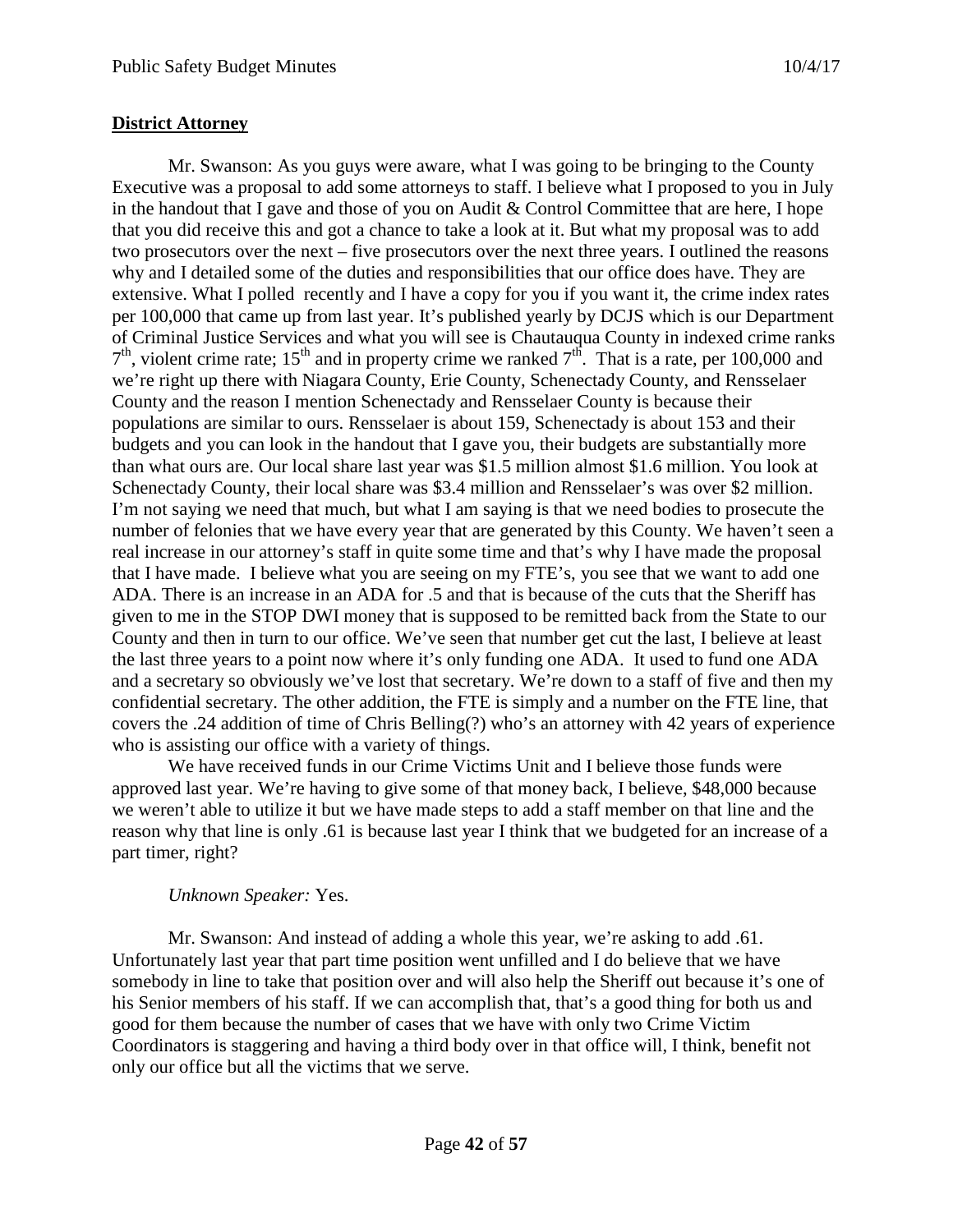Moving down, if you want to go – this is my main page and this is my expense line, EX01. Personal Services. There is a management salary increase, I guess, that is negotiated by the Management Association. There is a DA salary increase this year that ties in line with the Judges salary increase that I believe will take effect April  $1<sup>st</sup>$ . I don't know what that will be yet because it's tied to Federal *(inaudible)* cost of living increases and I don't know what that is yet. You can see we're wanting to add an ADA. I'm asking to change the title of my secretary to an Executive Assistant because quite frankly, she doesn't do much by way of secretarial responsibilities, she's doing things in some – quite frankly, way outside of that job classification. The stenographer fees are going up and that's mostly because we're in Grand Jury, two times every other week and just to contrast that with just five years or so ago, we were only going to Grand Jury, well two years ago we were only going to Grand Jury once a week and 10 years ago we were only going to Grand Jury twice a month. What that equates to is the number of cases that are being indicted and those are felonies and that all ties in with my request for additional attorneys that can handle those felonies that the population is generating.

Our New York State aid is consistent with previous years. I do know that DCJS cut our funding across the board on the Aid to Prosecution grant. They've cut that Statewide, 5%. Our VAW grant which is our Violence Against Women was renewed as well as the CARP grant. I want to talk just briefly about those two things. The VAW grant is federally funded. I don't know what the President's budget is going to entail and whether it's going to include that grant after next year but that fund and that grant pays for a prosecutor and a part time investigator. As well as the CARP grant which is the Financial Crimes Grant, essentially for New York State. That pays for a part time investigator and an ADA. One of my obvious concerns is if one of those grants dry up, we lose a prosecutor which quite frankly, we can't do. We also get funds from the Department of Health & Human Services to prosecute the welfare fraud cases that pays for almost an entire attorney. We also get money from the Sheriff's Department to pay for half, at this point, half of an attorney so we have a lot of outside funding coming in to give us the bear minimum of staff that we have. My concern is that those grants sometimes come and go and my concern is that if we lose one – obviously we're always looking for new grants that we can get but, our amount of grant funding that pays for attorney's is rather high.

You see on personal services, on my Crime Victims portion, goes up because we're adding a member to that staff. I don't believe that there is an increase in *(inaudible)* position, Grade 25, that's not happening, so that can be taken out of there. That's a recent development. But most of that increase is matched. There is a local share. You can see there is an increase in my Victim Services by \$17,000.

Ms. Retig: I was just going to remind everyone that the personal services and the wages are covered 100% by the Office of Victims Services grant which is VOCA(?), federal money, not taxpayers money and part of the fringe is paid by that. But there is a 25% match.

Mr. Swanson: And that is what covers that increase. That being said, the reason we're getting more money from them is because they are recognizing our case numbers and that's obviously something that I've informed you about. The types of cases that we're seeing require more attention by attorneys. Our index crimes, our violent crimes, our property crimes, on a felony level, demand time. When my felony assistance are carrying 150 felonies a year and they are tasked with preparing for three different trials every week, that's borderline on the unmanageable. I talk a lot about that in the packet that I passed out and obviously I would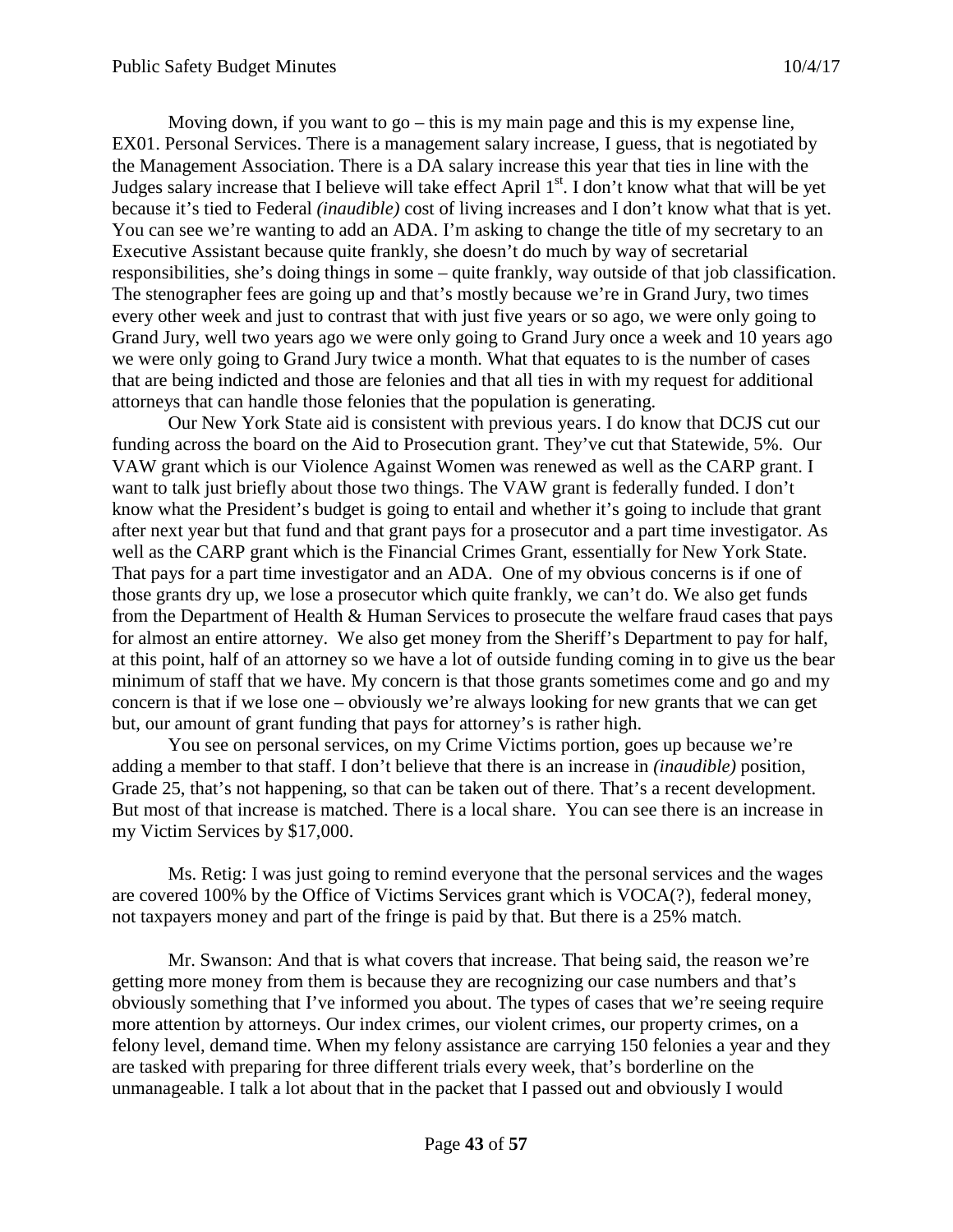entertain any questions that you have about the work that we do. Really, if any of you want to come down and view our operation, I would be more than willing to give you a tour and talk about what we are doing in more detail but I think you all kind of have an idea of what that is. We prosecute all the cases that come from all of our local law enforcement departments. That's a big task and we want to do it right and I'm just asking you, I think I'm asking for an increase of \$230,000 this year, is that accurate? Or, \$254,000 in total and that pays for – the big increase in there is adding a full time attorney. Now what I would be doing and what my proposal was, was to hire someone as an entry level employee and internally designate one of my attorneys that has the experience and the skill to handle narcotic cases. I'm sure you are fully aware of the drug problem we have in this County and my idea is to provide both the Southern Tier Regional Drug Taskforce and the Jamestown Metro Area Taskforce with a prosecutor designated exclusively to them. What this would do is, it allows them to have an attorney on call to consult with them. Search warrants, on what to do with various cases that involve, well, do we charge this person or not because if you are not familiar with how a drug taskforce works, a lot of times they will utilize people that have been pinched on minor offenses as confidential informants. We may have a little more insight as to the character and nature of that particular person, whether or not we want them to use that person as a CI. There is a lot of advice that we could give if we had someone available that was on the ready for those two groups. What I would suspect you would see happen is that you would see a more consistent disposition on these cases where as right now you have a number of prosecutors, all different in their methodology in handling these things and I would suspect you'd see more consistently firm dispositions when we're prosecuting these cases that - and these aren't just somebody gets pulled over in a traffic stop and they have drugs in their car. These are people that the taskforce has spent time and resources developing a suspects because this person is particularly bad actor and they are selling drugs in our community. I think what we see is a more consistent disposition with those cases which I suspect our drug taskforce would be happy to see. Hopefully we can begin to prosecute those people more firmly and more consistently because we have somebody who is knowledgeable, I can send to training on how to prosecute and develop these cases and work with your taskforces to get better dispositions and that's my hope in beginning to designate some positions in my office, specialized prosecutions. In the future, I'll be asking you for additional prosecutors. The three areas of concern that I see are the drug cases, child sex abuse crimes, and violent crimes that include burglary, robbery, anything with a gun. Our office would benefit by being able to designate a Senior Prosecutor to those kinds of cases. Right now, we don't have the personnel to be able to do that because we're basically running a triage unit, handling the cases as they come in, in the volume that they do come in. But that's why I have the number increases that I'm asking for. I hope that you can find a way to accommodate us. The problem out there, you see in the paper every day, it's very real and eventually those cases are getting charged fall on the desks of the people that work for me. I'm just asking for a little assistance. I take up a very small portion of the Countywide budget and we've been under budget for the last two years that I've been doing this job and just asking for a little assistance.

Chairman Wendel: Does anyone have any questions for Mr. Swanson? I know the County Executive was pondering this and I would concur his recommendation. I mean I know the one thing that we have looked at is the local share increase. That going up substantially but with that said, I think the necessity is there. I wish we could give you more, like we all said, I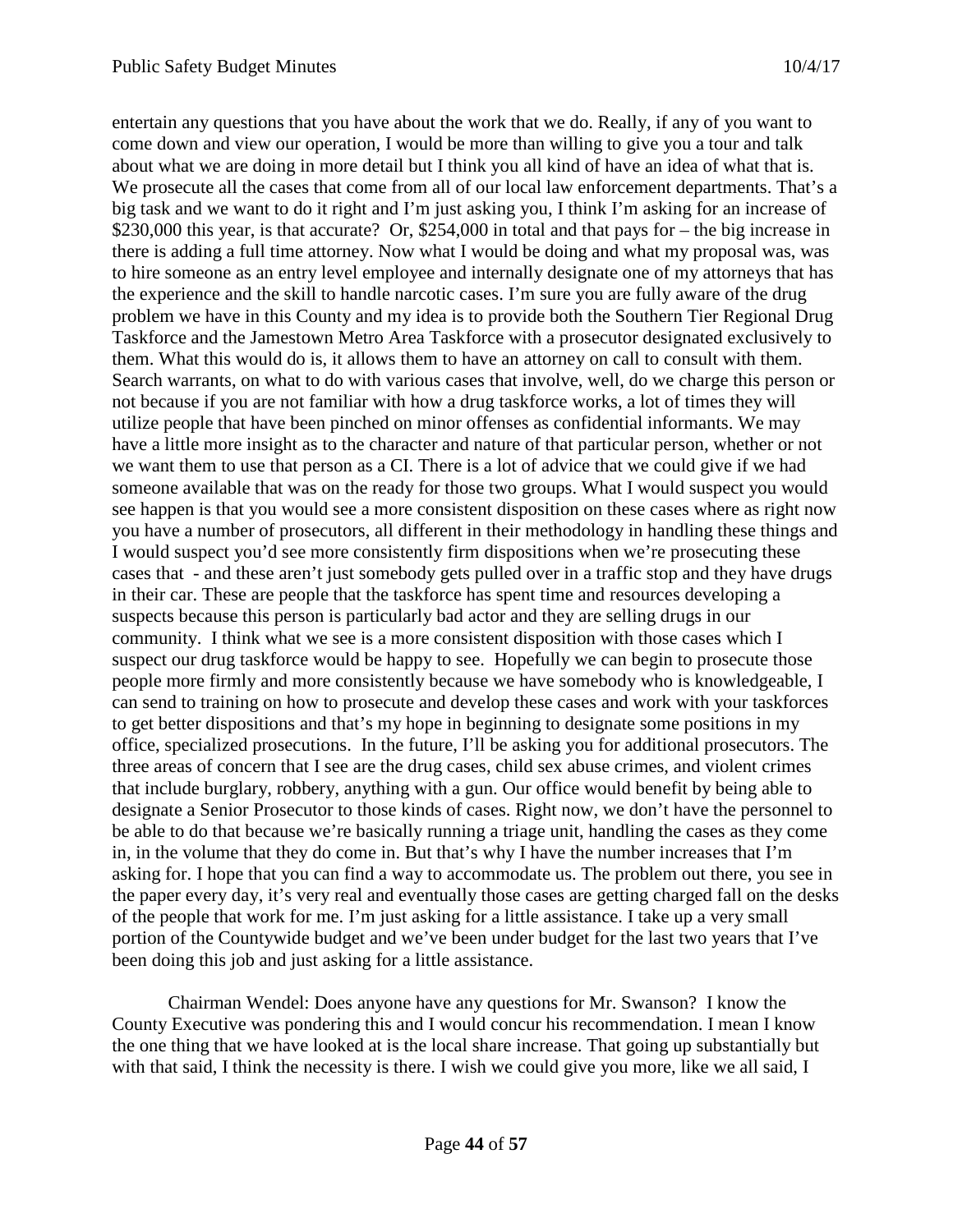don't think that there is anybody that doesn't feel that way. Do you have somebody in house that you feel would be able to transition quickly?

Mr. Swanson: I do, I really do. We have a great young staff and we've got some Senior level people that are able to advise and steer them. Just to be frank, I would love to be here asking you for more money so I could pay my attorney's better. They all know that. Our average salary in our office for attorneys is about \$83,000. If you factor out the number of hours the typical attorney bills during the year, it's about 2,000. They are making about \$40.00 an hour. Just contrast that for a moment for what Assigned Counsel gets paid to take a criminal case and handle it because there is a conflict in the Public Defender's office. They make \$75.00 an hour. I'd love to be here asking for that but we have a more pressing need and it's the need for additional prosecutors and that is what I am asking you for. I don't anticipate any time in the near future coming and asking you for more money for raises because quite frankly, we need more attorneys.

Legislator Chagnon: I don't mean to belabor this but you made a comment about the Sheriff no longer giving you funds for the STOP DWI program. Could you explain that a little bit?

Mr. Swanson: Well, the STOP DWI program – funds come back to us from the State when they are paid in full.

Legislator Chagnon: But *(inaudible)* change to that.

Mr. Swanson: I don't know –

Legislator Chagnon: It was signed by the Governor.

Mr. Swanson: It was?

Legislator Chagnon: Yes it was.

Mr. Swanson: So now they don't have to wait for the surcharges to be paid.

Legislator Chagnon: That is correct.

Mr. Swanson: That should help. We should start to see money coming back more frequently, I guess, or more rapidly. That being said, I know Joe and I have been talking about this particular issue for the last two years, how we can remedy it. It starts with our local judges, holding the people who have been convicted, feet to the fire in making them pay their fines and surcharges. Because until the State is paid those monies and if it did change, that's fantastic because I know that Senator Young is the one that proposed that. Now it just requires that the fines be paid and then it starts to come back and we don't have to wait on the surcharge, that's fantastic development. But at the end of the day, the fines have to be paid in full and then we should start to see monies coming back and hopefully that fund balance starts to go up again and we can bring that money back into our budget to pay for that DWI prosecutor full. Because back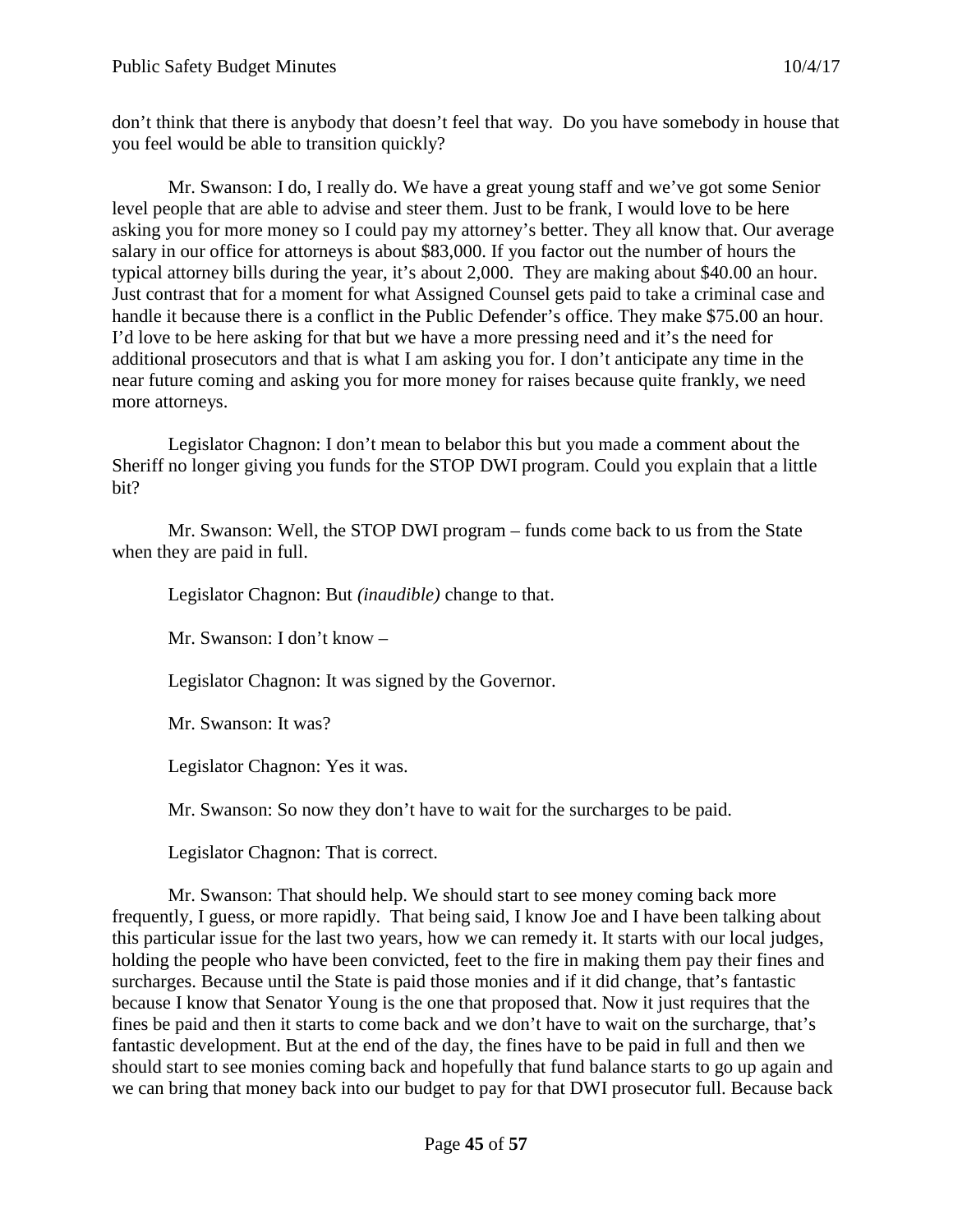in the day when that fund was flush, like I said, it paid for a secretary and a full time ADA which is great but we don't have that money coming back at this point and maybe we'll see a reversal of that.

Legislator Chagnon: How long has it been since you lost those funds?

Mr. Swanson: Last year it was cut down to 75% and this year, we're down to just a half an ADA. I don't know what it was before that but I know that that progression started a couple of years before that.

Legislator Chagnon: Thank you.

Chairman Wendel: Any other questions?

Legislator Niebel: Just a comment. Pat look, I'm not going to support any increases in personnel at this time. I don't think the District Attorney's office and look, this is my own personal opinion, but I don't think that your office is as effective as it should be. I think that it affects the safety and well-being of County residents. To me, given you more money at this point and time is just throwing good money after bad. I think there has to be positive changes made to the District Attorney's office and if there are, I don't have a problem revisiting the personnel question in the future. But, I think there needs to be some changes to your office.

Mr. Swanson: What is the metric that you use to make that determination Terry?

Legislator Niebel: Patrick, I'm looking at a second degree murder charge last year where the person walked. They were acquitted. I'm looking at mistrials, I'm looking at a hung jury. These are some of the dynamics that I'm looking at that quite frankly don't look real good for the District Attorney's office, don't look real good for the County.

Mr. Swanson: Well Terry, what I will tell you is that when you go to trial in difficult cases and you are having to prove that someone did not act in self-defense, you are facing a challenge and when you go to trial in hard cases, you don't win every time. We have a 98% conviction rate. That's pretty good. That's on line with just about everywhere else in the State. A mistrial caused by a witness talking to a juror isn't a function of our office doing anything wrong. A hung jury, is something that happens. You know, we had the more recent one with Justin Haffa and quite frankly, I took responsibility for that. We're going to try that case again in November but to just say that – you make a blanket statement that we're not being effective without giving me a real metric, I don't know how to change in the future Terry to say  $-$ 

Legislator Niebel: O.k., you just mentioned the person that talked to the jury, *(inaudible)*, is that who you are talking about?

Mr. Swanson: He's the defendant, he didn't talk to the jury.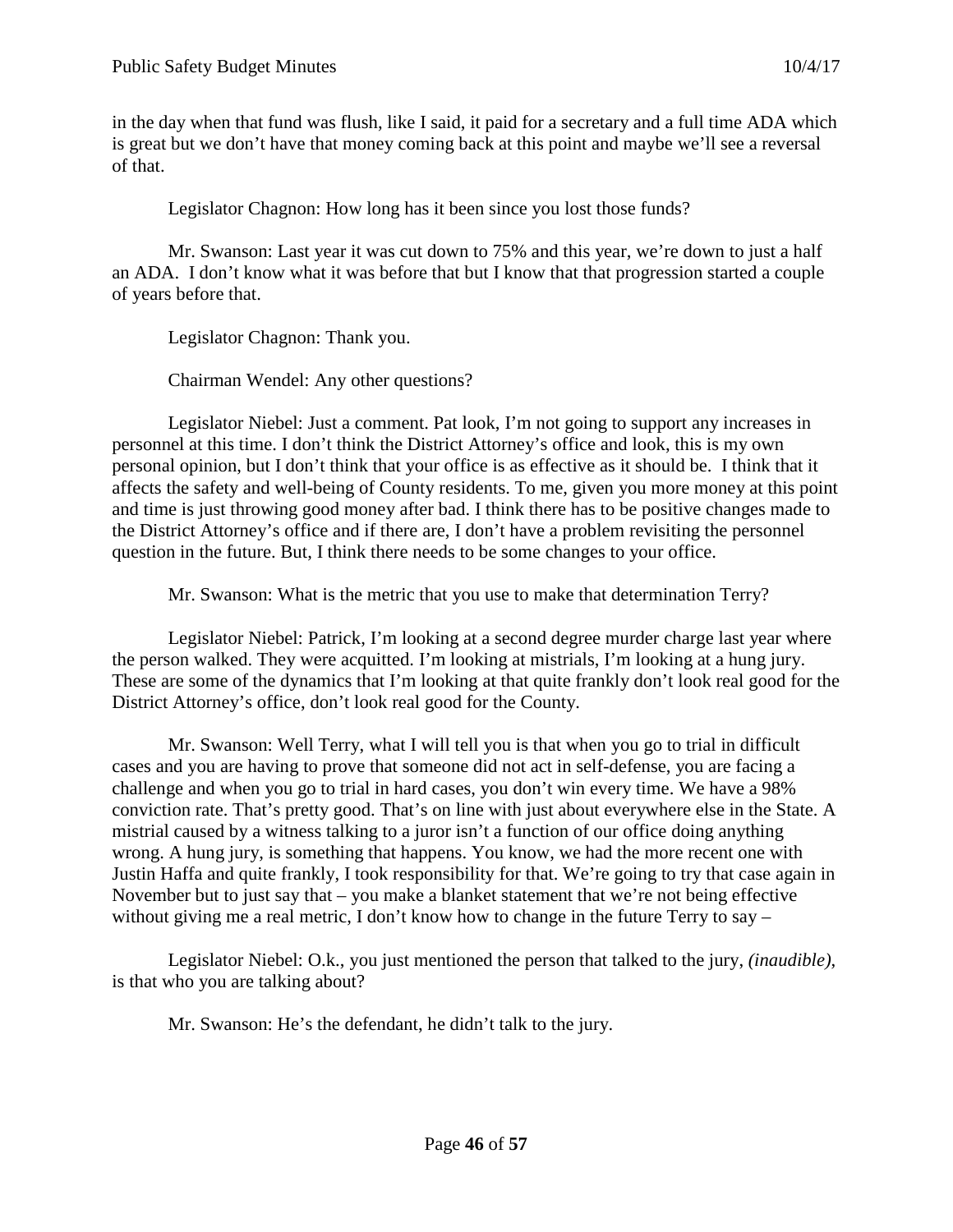Legislator Niebel: O.k., but the person that was shot, the person you were prepping o.k., walks out to have a cigarette, ends up talking to jury members, taints the jury. Results in a mistrial, o.k., that shouldn't happen, Patrick. That shouldn't happen.

Mr. Swanson: I don't know Terry how you expect us to control people when they are outside in their everyday lives.

Legislator Niebel: You had the person there, you are prepping them, aren't you?

Mr. Swanson: O.k.

Legislator Niebel: He goes out and has a cigarette, talks, that is a mistake on the part of the District Attorney's office.

Mr. Swanson: How so Terry?

Legislator Niebel: How should he be talking to the jury?

Mr. Swanson: We don't lock our witnesses up. We can't make them stay in our office. That issue is not our issue Terry.

Legislator Niebel: Well, the *(cross talk)..*

Mr. Swanson: I suspect that you know a lot about that case because they are represented by Jason Schmidt who you helped intimately in his campaign.

Legislator Niebel: No, no, I haven't talked to him about that. But, the fact remains that you had mistrials, we've had hung jury's and this is all a reflection on the District Attorney's office Patrick so at this point and time, I cannot support any increase in personnel period.

Chairman Wendel: Anything else, any other statements, any other questions? If not, thank you very much.

### **Public Defender**

Mr. Barone: Well, I will keep it very simple. I will try to anyway at least initially. I may just quickly preface any questions and discussion about the actual budget proposals. I'd like you to be aware of a few different numbers that we put together for today and unfortunately, I am by myself other than with Kathleen here to help so I'll do the best I can.

I just ran some numbers down that I thought would be interesting and of course, I have complained in the past or whined a little bit about our caseloads increasing each year. That's really for a number of different reasons. There is really no one particular factor that goes behind those case increases but needless to say, last year for 2016, my office opened and represented a total of 5,268 criminal cases. In our Family Court division, we handled 1,936 cases. The criminal cases that we represented, those were misdemeanors as well as felonies and in additional to the felonies and misdemeanors, there is also violations of probation , parole hearings as well that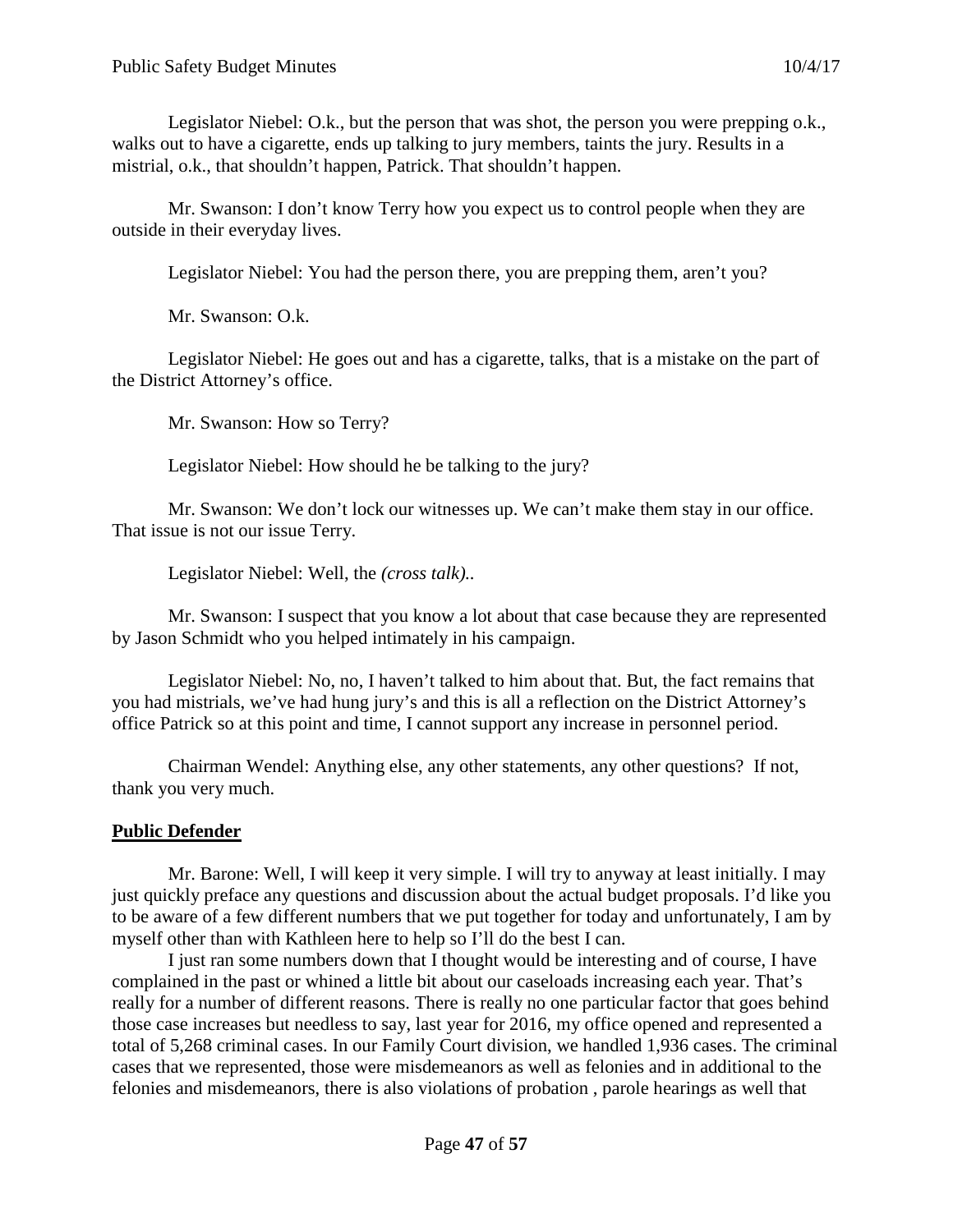we're assigned to through the State. In Family Court those cases usually are neglect, custody, and unfortunately now, we assigned or we're required to represent people on visitation matters. Where in the past we never used to have to but that's a new mandate by Office of Court Administration. So that's added some additional cases for us.

Now, in 2017, up through today, our criminal caseload, the cases that we have opened are 4,338. The projected total for this year based on what we've opened and what we average each month would be approximately 5,800 cases, an increase of maybe 5 to 600 cases. In Family Court, the total number of cases we've opened this year is, 1,479 and again – actually the projected total number of cases in Family Court would be about the same as last year which is good news. Anytime that we can keep our caseloads right around the same amount, that is real good news. Now, that doesn't take into consideration however the number of assigned cases that may have been assigned out in Family Court but that number from what I'm told , I don't have the, excuse me, I may have it. We were trying to get an update for today and I guess we're still working on that so I don't have that number. So that is where our caseloads are going. Last year when we spoke, we talked about an increase in caseloads because of the guidelines, the eligibility guidelines being expanded or loosened up a little bit taking into consideration a number of different factors. We actually projected at least 20 to 30% increase in caseloads and I think we're a little bit underneath so that is good news. I mean, our caseloads are still killing us but that being said, I just want to because this hooks in with that we're really looking for in this year's budget. We have currently and for those of you what were around when I first got appointed , one of the things that we really wanted to do in our office and it's a changeover where that office initially began years and years ago, but, because of the caseloads increasing the way they have, because of the complexity of cases, how we have to handle cases today, because of the different types of clients that we're encountering, it's just a whole new ballgame. I've always believed that the best way, the best bang for the buck in this County for our Indigent Defense is to have the entire Public Defender office full time. Rather than having a mixture or all part time attorney's. When I first got appointed, I believe that there was one full time Assistant Public Defender in that office. Right now we've got a total of 5 full time attorney's in the Criminal Division and I have one full time attorney in the Family Court Division. So we have made quite a bit of, what I believe to be headway. Of course, it makes sense. When you have full time attorneys, their caseloads, they can handle, number one, more cases and we're' more in compliance with the standards New York State is setting for our attorney's and how many cases they can handle. Right now, Indigent Legal Services who is going to be taking over complete responsibility of all indigent costs within five years, they say, their caseload is 250 cases per attorney for misdemeanors, 399 for felonies. Or excuse me, 250 for felonies and 399 for misdemeanors. Well, if you just do the math based on the number of attorneys I gave you, we're way over and we always have been. But, the idea of having full time attorneys is they can address those caseloads more effectively and they are in a better position to do it. Right now, we have 6 attorneys in the Criminal Division that are part time, and part time could be anywhere from 49% to 93% and they are considered part time. Those all with the exception of one part time attorney in the Criminal Division have benefits. In the Family Court Division, we have two part time attorney's. Both part time attorneys have benefits. I have one Assistant PD, I just hired her a few months ago, Christie Woodfield, who by the way is working out tremendously, a young lady that is from Lakewood and she's just done a great job. But she's part time and she does not have benefits. So, that's our attorney breakdown.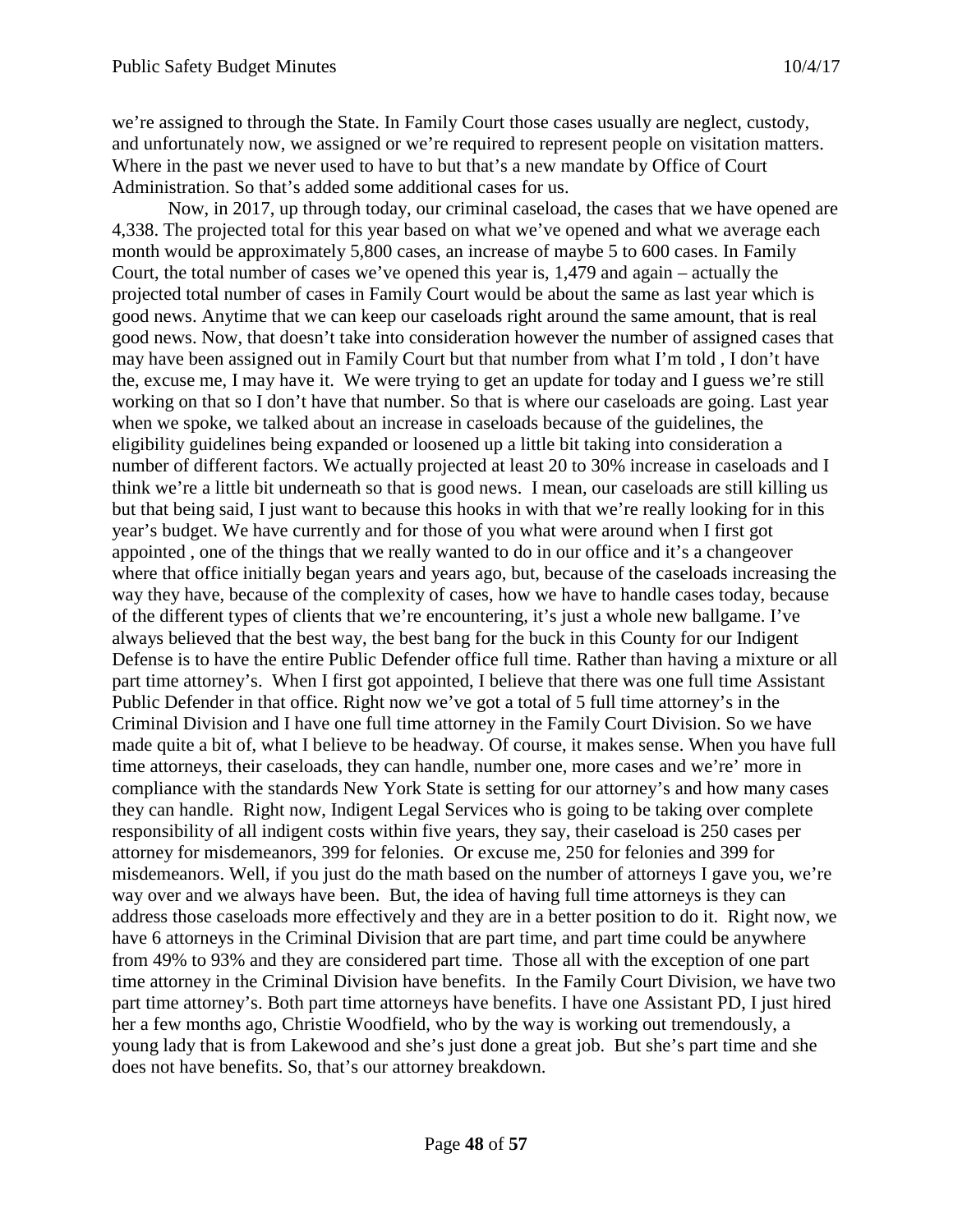I hope you don't mind but I want to just kind of cut to the chase here. We are asking for more money this year. That is mostly dictated by the number of cases we have and that is going to go up every year but the reality is, I could use another 5, 6, 7 full time attorneys in additional to the attorneys I have right now to bring us within compliance with the number of cases that we handle. I just want to stress this and I have stressed this before, PJ has listened to it a ton of times over the years. These are constitutional rights. I know that people don't want to see defendants getting money or the defense getting money. They would rather give money to prosecution than they would defense. The reality is, this is a constitutional right. We've got no choice, we have to do it. But more importantly, it's to be done affectively. If you don't do it affectively, it's a violation of a person's constitutional rights but beyond that, it costs the taxpayers of this County more money. Is something isn't prosecuted for represented effectively, it ultimately comes back to bite the County in the butt and cost the taxpayers more money. So, in order to do this more effectively, I suggested and I've talked to Vince Horrigan about and I've made the proposal in our budget is that we need more attorneys. Now, I understand the reality of things, I'm not going to get more attorneys. I'd love to get an additional 5 full time attorneys, 6 full time attorneys, put one up in Family Court, keep the rest in the Criminal Division. That is not going to happen, o.k., I get it. I understand that however, that being said, what I do think would work is really not asking too much is to take the part time attorneys and by the way, excuse, I'm sorry, I just put in an application a month ago with Indigent Legal Services for a grant of approximately \$100,000 to cover a full time Assistant Public Defender at no cost to the County. That would cover benefits and salary. They are going to give it to me and I'm just waiting for the authorization and they understand and that's for, quite frankly, for the counsel at first appearance that we're mandated to do and we're working on that. We have a system in place for Jamestown City Court which is the busiest court in the County. We've got something in place right now. We're sending attorneys there for every appearance, during the week and on weekends. Myself and four of the other attorneys, we're going in on weekends, Saturdays and Sundays, we're meeting with the Judges and we're appearing at every arraignment. Contrary and I do take exception to this, look it, the Sheriff wants to point fingers at us for Bobbie Trimmer not being around, listen, don't think for a second it's that simple. That is not what's causing that Jail overcrowding and if you believe that, you are wrong, because that is not what it is. It goes way beyond that and I take exception to that or that someone in my office or I'm not doing our job, that is not it. I'll deal with that a different way and at a different time. But you know what, we're trying to make this work with limited bodies, with limited personnel. The best way to do that really, to get what we need is to take our part time attorneys which are already at 80%, 85%, 92%, who are receiving benefits already and kick them up to full time. I think we did the figures Kathleen, was it a hundred – what was the additional cost in salaries?

Mrs. Dennison: We didn't specifically quantify that. But the budget does include, as Ned is saying, to increase all of those part timers to full timers just because it's a more efficient use of funds because they are getting the benefits anyway.

Mr. Barone: Right and I believe that it really - I don't want to say it was not much, it's a significant amount. I believe it was approximately \$120,000.

Legislator Whitford: It was \$119,000 *(inaudible).*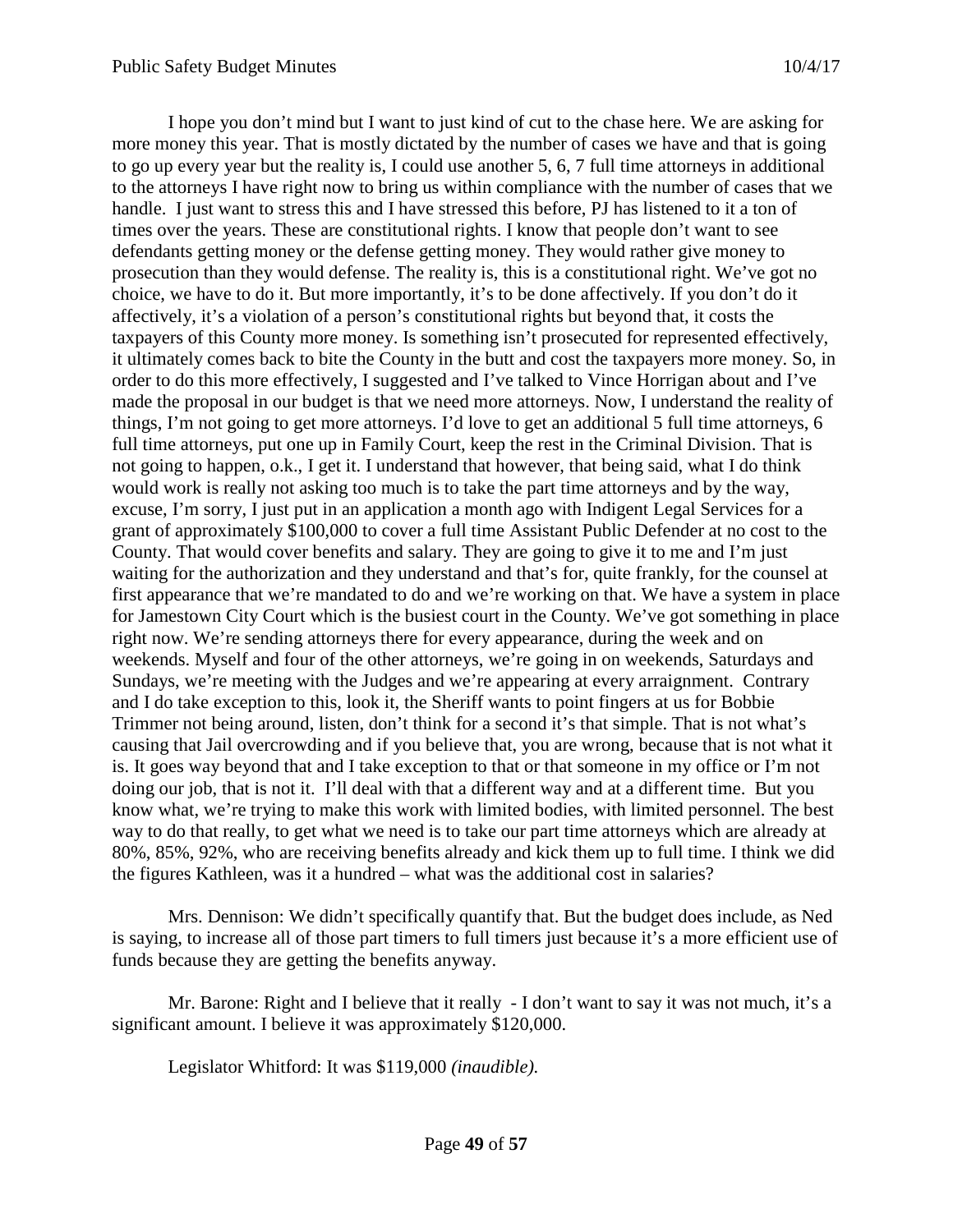Mr. Barone: Exactly. What that would do is, it would take 8 attorneys in my office who are now part time and put them at full time. That would solve my problem with coming into compliance with Indigent Legal Services and OCA mandates as to caseloads per attorney. It would provide me with the ability to send attorneys at every court in the County or to set up centralized arraignments or whatever we had to do and cover the caseloads we need with the additional attorney that I get. Look it, the way I look at it is, and this system over the years worked great, years ago, but things have changed. The reality is you can't do it anymore and the reality is, look it, if someone is working at an 85% clip and please, this is no knock against anyone of our attorneys, they all do a real good job, they work hard, they are overloaded, they are underpaid, but yet, the reality is, if this County wants to really  $-$  if we need to get to where we need to, this is the best way to do it. You have attorneys let's say are at 85%, to kick them up to full time, it could only \$5,000 in salary or at 90% or at 92%, it's next to nothing compared to what it would cost to hire a full time attorneys. So that's our big push quite frankly. I understand and that's one of the options that I gave when I sat down and told Vince, look it, if we're not going to get several full time attorneys on top of what I have, then consider giving me the monies to make the part time attorneys full time. Now, of course, that does add some additional costs. I'm not naïve to say that it doesn't. We're going to need an additional secretary or staff member that we talked about. It will increase some additional expenses for example, mileage reimbursements or additional costs. Those are associated with of course any increase in our staffing. Keep in mind, this is not - I realize is not a simple fix. I mean, we have issues right now with our space. I've been going at it for the last couple of years on our space. We've run out of space. I know that Vince Horrigan came over and saw us a couple of months ago and I showed him what we have and it's not a pretty sight. I've got four attorneys in a room that's like about a  $10<sup>th</sup>$  of the size of this, all crammed in. I don't enough office space. I have attorneys that are working for us full time right now that had just gone full time, closed up their private practices, but still work out of their private office because I have no place to put them. That's the reality but that's another issue that I'm trying to deal with right now. I understand that everyone else's concern about the space that they have and things become I find, very territorial up here in Mayville about where they are. We can't be off campus is the reality because we're going back and forth to the court room every day. Two or three times during the day so it's not practical for us to be off campus. In any regard, that's really the long and short of my budget. I mean, that's where we're really looking to and it did increase our proposed budget.

The only other thing that I do want to mention is that, I want you to keep in mind a couple of things. Of course, what we do today effects what will happen with our department two years from now, five years from now, ten years from now and what affects the County. Indigent Legal Services, I've met with several times since the State has authorized the reimbursement of all indigent costs to each county. Which, and again, I've said this before, that in and of itself is transformational. That's a huge step in indigent defense from where you have all come over the years. So this is something that no other State in the Union, by the way, has done. New York State is the first state. Now this year we're getting some additional increases in our funding and what we do this year for our budget in 2018, will determine to a great extent what Indigent Legal Services continues to fund over the next couple of years. When I met with them, I told them exactly what I needed, what I've got, what our caseloads are and what we need. They told us in no uncertain terms, we will try to implement what we can but you have to set yourself up for success and not failure over the next couple of years. So we're really looking at what we need. By making our part time attorneys full time, that gives us the staffing we need right now. That's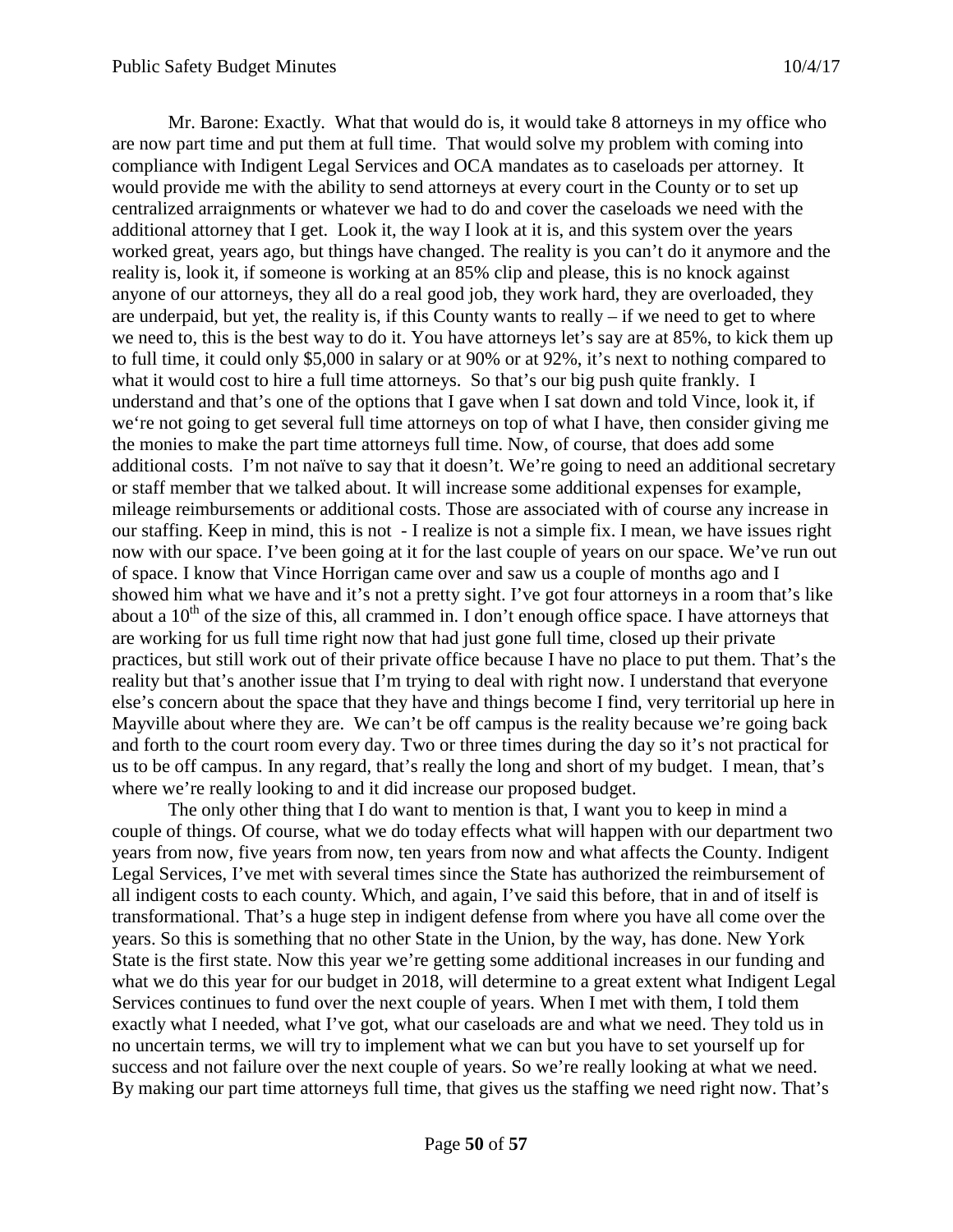going to possibly increase and just keep in mind and I hear about what – I don't really care what other departments make, the District Attorney's office, or what they don't. I can tell you, you all know what the average salary is for an Assistant Public Defender. You know what my salary is, my base salary. It's not a \$185,000 or \$180,000. I make less than the average Assistant District Attorney and I'm the Public Defender and I'll show you my trial calendar plus the cases I handle, not only administer but handled. So, I'm not even going there and my Assistant PD's are making – as a matter of fact, the guys that have worked for 30 years as attorneys, not 5 years, or 4 years or 6 years, or 10 years, guys that are making \$45-\$50,000, they are way below. My second Assistant, Pat Rice, second Assistant, Pat's worked what, 35-40 years, he's handled 999 cases this year alone, felonies and misdemeanors, 999 cases and he sat in on two big murder trials with me this year as my second chair, in addition to handling those. He's not even clearing \$65,000.

Legislator Niebel: Does he have a private practice on the side?

Mr. Barone: No. He's 100% full time. Now, he's still probably handling some cases and closings but he's 100% full time. As a matter of fact, his office was right across the street, that is completely closed up and he's at our offices here in Mayville. So, I've got attorneys that are really and that's one of the things – look it, that's not the County's fault. That's something that the State really needs to look at and that's what they are supposed to be doing. We're trying to do what we need to do. Again, it all comes down and I realize it's a cost but we have to not only consider our cost but we have to consider doing our job the right way. Again, if we don't and I'm proud to say since I've been Public Defender, since I represented the cases that we've handled, the trials that we've done, nothing has come back on appeal. Not one case on ineffective assistance of counsel. Not one. This County has not had to retry a case because of a failure on my office's part. Not one case. Now, if any case has come back, it's going to be because of something the court did wrong or the District Attorney's office did wrong. Not something that our office did. That's what we have to balance. It's not only doing our job, but we have to do it effectively and that's what that whole settlement was, the Herual(?) Settlement, the five county. That's what they were really stressing was look it, you can't just represent people, that doesn't cut it. That is not what this is about. It's about doing the job that you are supposed to do, doing it effectively. That's why they sued, those five counties. That is why you need counsel at first appearance. It's not good enough to pick up a phone or sit on some Skype and do your arraignment. That is not good enough. Other people can think that but that's not what effective representation is. It's being there with your client, that individual, and I beg to differ, I've got the numbers to show and I've said this at our other meetings. I can't tell you and you can contact Jamestown City Court, on weekends when we have appeared with our clients for arraignments, we have had at least an 80% success rate of getting people released on recognizance, released under supervision of probation or on felony cases, when Judge LaMancuso never used to set bail on felonies at arraignments, he is now doing it because I argued what ILS told us. If the DA doesn't want to show up and they don't show up, they don't show up at first appearances. They don't even bother to call and say, look it guys, he dangerous, you should set bail at a high amount because he is a danger to the community or he's going – they don't bother to even do that and we argued with that. It's was only through our efforts that now bails are being set. Now the reality is that some of these people can't make it but it's still gives them some options.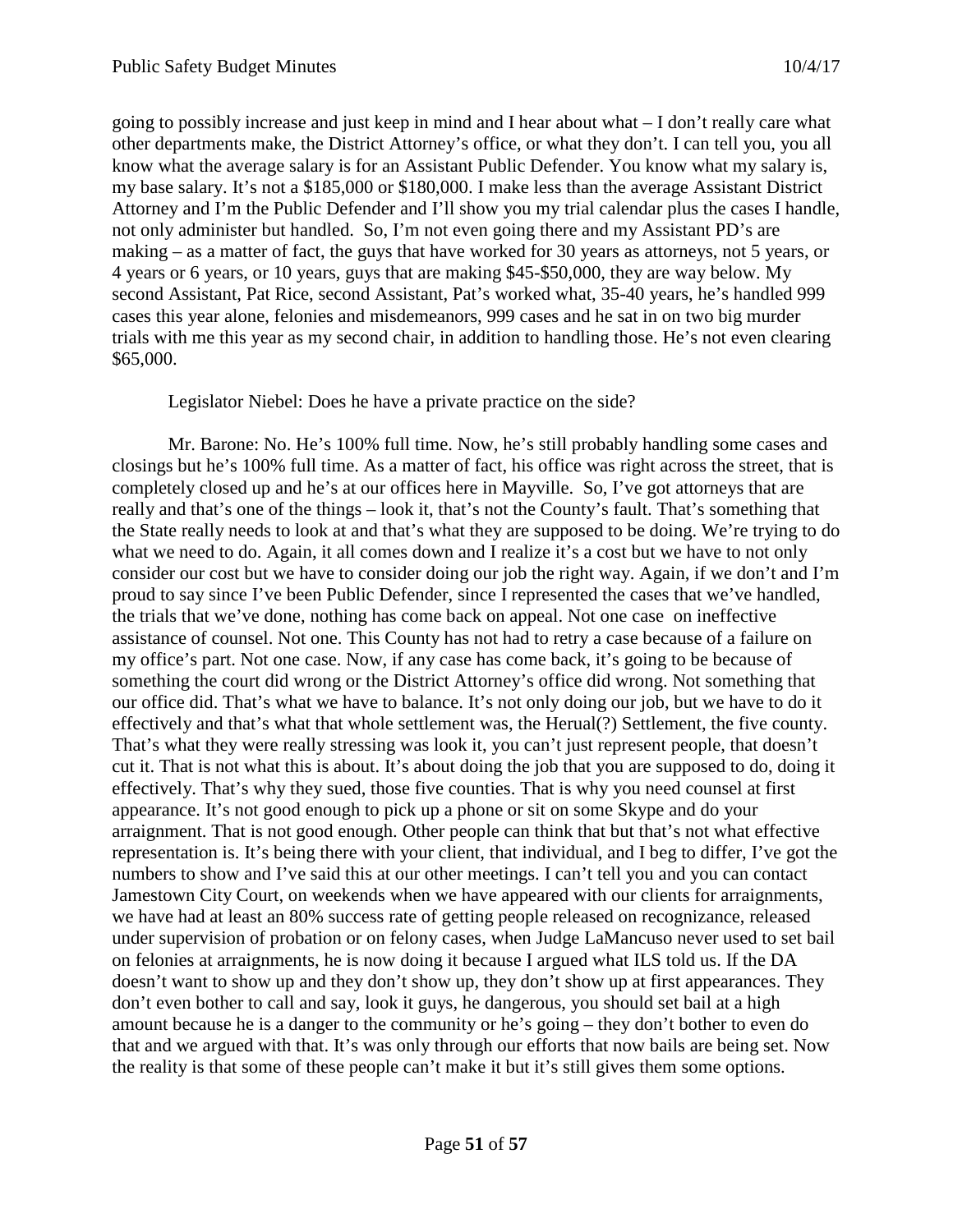Legislator Niebel: *(Inaudible)* on our jail population.

Mr. Barone: Exactly. There are certain things that are beyond our control. Can we do a better job, my office? Sure we can, we always can. There are certain things that we could better and that is what we need to do. We need to have – I have gone to the County on reclassifying our eligibility examiners and investigators to what we call, Urban Investigators, pursuant to Monroe County's investigators. They're indigent defense. We've run into some road block, we've run into some problems, again, I'm not making excuses and we can certainly but we're interviewing 250 people a week right now for eligibility and doing and that's with two. I had Shaleen Taylor, how took over Bobbie Trimmer's spot. Shaleen, the Jail told me, the Jail told me, the Warden, was the best job they've had done in the last several years. And for you who have kept in touch or seen things, you know that is true. Now, she took a job with New York State because of the security. She was not civil service – that was a whole issue with civil service so she went to New York State and we're now trying to fill that. Hopefully when we fill that very soon we can address those issues. I apologize, I went off on a tangent on that but I heard that  $-I$  couldn't help, I'm sitting here and I'm hearing about – and by the way, the gentleman that – some of these people that are sitting in the Jail, again, we can only argue, we can only try to do, we have made bail motions, we have gone to the Jail on – to the Judges asking for bail reduction. We do that continuously and they don't do anything. We don't set the bails. All we can do is argue and do everything legally that we're entitled to do. Then it's ultimately up to the Judge and the District Attorney. The District Attorney's office are the ones that recommend bail. When they recommend \$500 bail on a guy that walked out of the Dollar Store with a two dollar item, you have to ask the District Attorney why they are recommending bail in that amount. And Town Judges, don't think for a second they listen to us, they listen to the District Attorney.

Chairman Wendel: That a whole another ball of wax there.

Mr. Barone: So, your recommendations are covered in your presentation, budget, correct?

Mr. Barone: Yes.

Chairman Wendel: Two point seven seven will bring you to what you requested for your people going part time to full time?

Mr. Barone: Yes.

Legislator Whitford: One full time, six going to full time from part time and then the clerk, right?

Mr. Barone: No, excuse me. It would be 8 part time –

Legislator Whitford: Eight to part time *(cross talk)* and one other one to full time?

Mr. Barone: One new person to full time.

Legislator Whitford: So the part time added up to .77.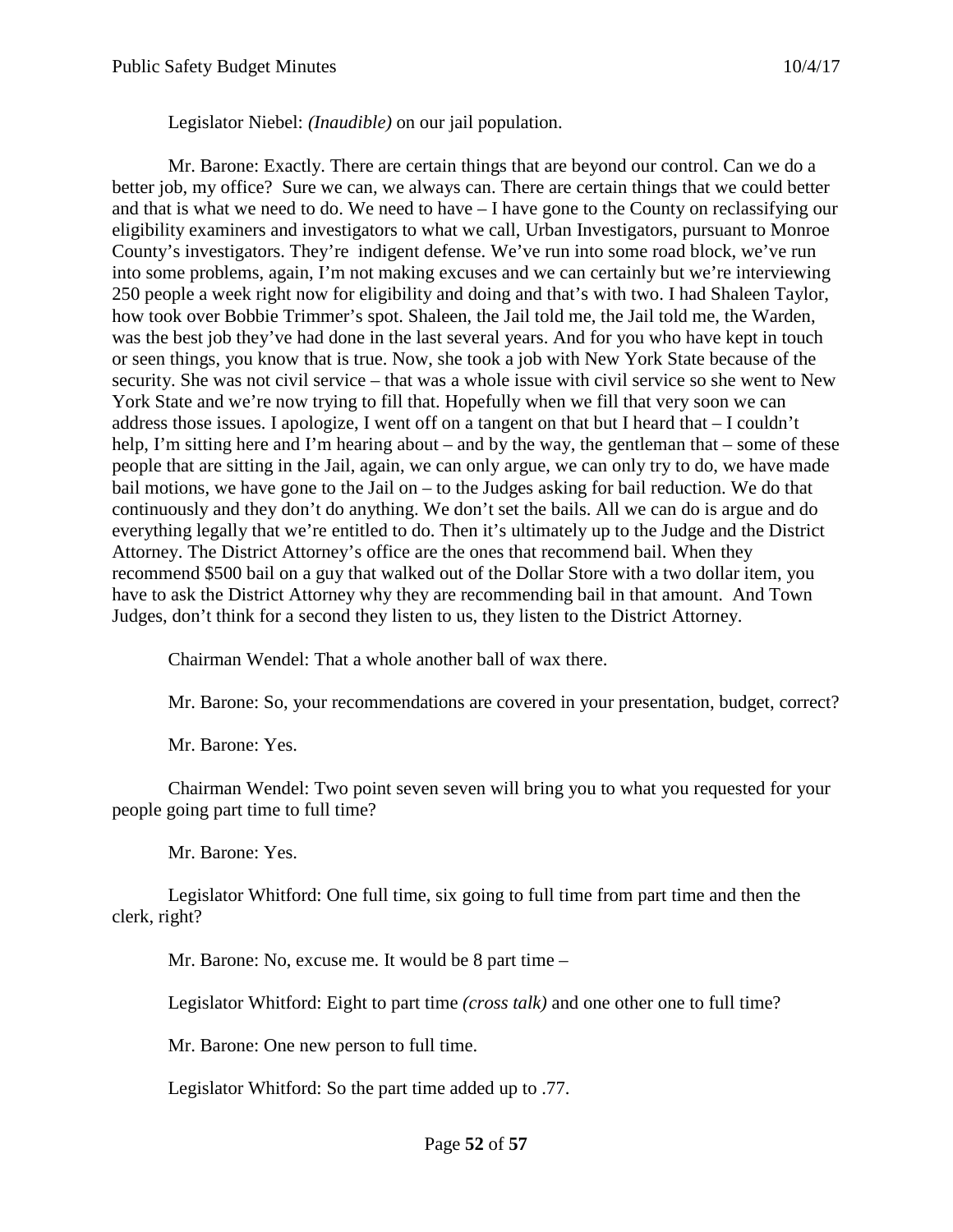Mr. Barone: Yes, that is correct.

Legislator Whitford: So they are all actually close to 90%.

Mr. Barone: And the one full time would be based on a grant from ILS, Indigent Legal Services that we've already submitted and they are going to give us because of the counsel of first appearance.

Legislator Niebel: O.k., so one from the grant is included in the 2.77?

Mr. Barone: No, I didn't include that. That's above and beyond. That is not included.

Legislator Niebel: Because it's not a definite?

Mr. Barone: Yes and not only that to be honest Terry, when we submitted this, I hadn't talked with ILS. I reached out to them when I saw how I was falling short with some things and it was after we submitted our budget proposal that I talked with JoAnn McCrea(?) and JoAnne is the attorney responsible for implementing this settlement, New York State settlement and she told me, she couldn't believe our caseloads. I have to tell you, I do want to just say this. Our indigent defense department, our Public Defender's office and you can talk to other indigent providers throughout New York State and ILS, we are extremely well thought of throughout the State. Not just my department but our County, our Legislators, because when I talk with everyone at ILS, and I've told them, I said, they've noticed that - I said that our Legislature really, when it comes to my office, I've always preached, we shouldn't be political. This is not a political office. It's about constitutional rights, it's about doing what's right and I've been fortunate to have a Legislature that's sees it the same way but ILS sees that and they understand and we're well thought of. The horror stories that I have been told by other PD's throughout the State is amazing. I mean it truly is. It's not right what happens so JoAnn told me, look it, why don't we give you a grant, apply for another grant, let's try and get you another full time attorney, at least to try and get you over to next year to help with the counsel of first appearance so that is why that came up Terry.

Legislator Chagnon: I was just reading an article yesterday that said that, the State Office of Indigent Legal Services has asked the counties to submit their plans for addressing the demand for legal services by December 1<sup>st</sup>.

Mr. Barone: Yes.

Legislator Chagnon: Starting next April, if the State budget is hammered out, counties will be eligible for State reimbursements of the cost of expanding access to Public Defenders. Is that what you reflected in your budget?

Mr. Barone: Yes. Based on what we've had an I know exactly what you're talking about because I'm required to give to JoAnn, it's JoAnn McCrea that is doing this, and JoAnn wants to know where we need to be, staff size basically, to take care of the counsel of first appearance, some of the new mandates is what it's about.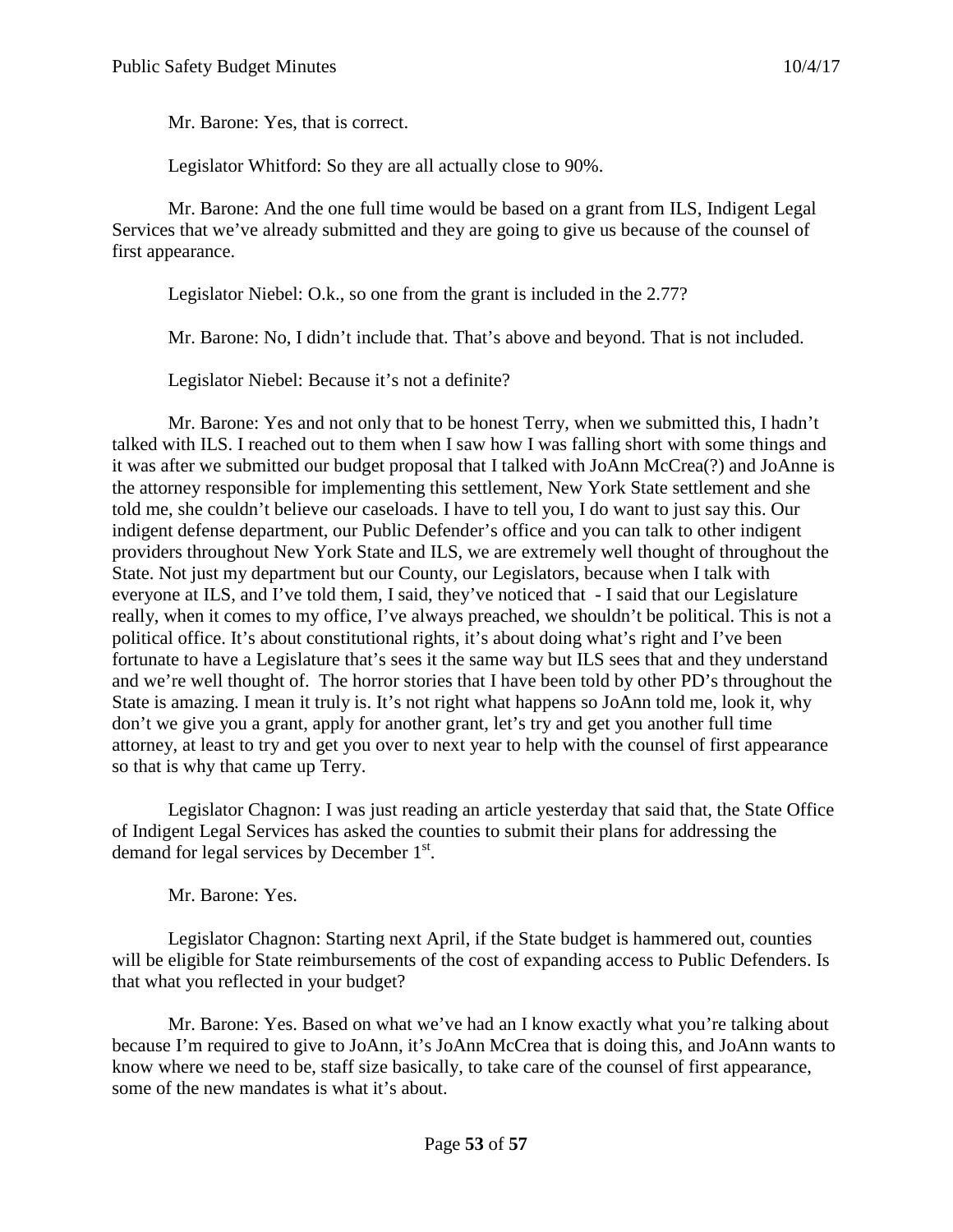Legislator Chagnon: So is any of this reflected in this budget?

Mr. Barone: Yes it is. The increase in the staff, the part time to full time would take care of that.

Legislator Chagnon: O.k., how about the funding from New York State?

Mr. Barone: Oh no, well yes, we've included, no, because we don't know what those are, if anything. What we have included in here is the funding that we're *(inaudible)* next year at this point.

Legislator Chagnon: So there could be additional funding.

Mr. Barone: Yes, absolutely.

Legislator Chagnon: And it goes onto say, expanding access to Public Defenders and other assigned lawyers to handle misdemeanors and *(inaudible)* criminal cases so that would be, Assigned Counsel could be eligible for additional funds as well.

Mr. Barone: Yes, absolutely. Now here is the key and what you are talking about is a great point because what you mentioned was the fact that, look it, right now we're trying to become compliant. One of the things that ILS is concerned about and maybe this might answer it for you, when they talk about other assigned counsel, is that, when a private attorney is assigned to represent someone, what they are concerned about is, number one; that they are able and capable of representing whoever they are assigned to do. Secondly, that they have the resources available to them. Investigators, research, anything that they need and sometimes what we will do, we're conflicted out. But, what they want to do, ILS, is to provide training in the future for private attorneys. That they are going to be required to maintain certain levels of confidence in handling assigned criminal cases as well as Family Court cases. They want to make sure that if assigned counsel, private, are handling cases, that they can effectively do it. But yeah and again, we could end up once they see what our *(inaudible)* is a huge hit on our office, counsel of first appearance. Huge hit and when you are trying to get 36 different town courts to agree and we've got the two city courts, ILS is going to wait and see. Are we going to be centralized arraignments like Broome County just did, Oneida County, they did centralized arraignments and we're going to have to change certain charters but they are going to wait and see how we're going to handle countywide.

Legislator Chagnon: *(Cross talk)*, to the trial counties, the counties that they have tired in first.

Mr. Barone: Yes.

Mrs. Dennison: Mr. Barone if I could ask a question. In conversations with your staff, we talked about the increase in staff requirements for trial appearances and arraignment. We did increase the revenues \$100,000, so is the grant that you are talking about and the additional PD is an addition to that \$100,000?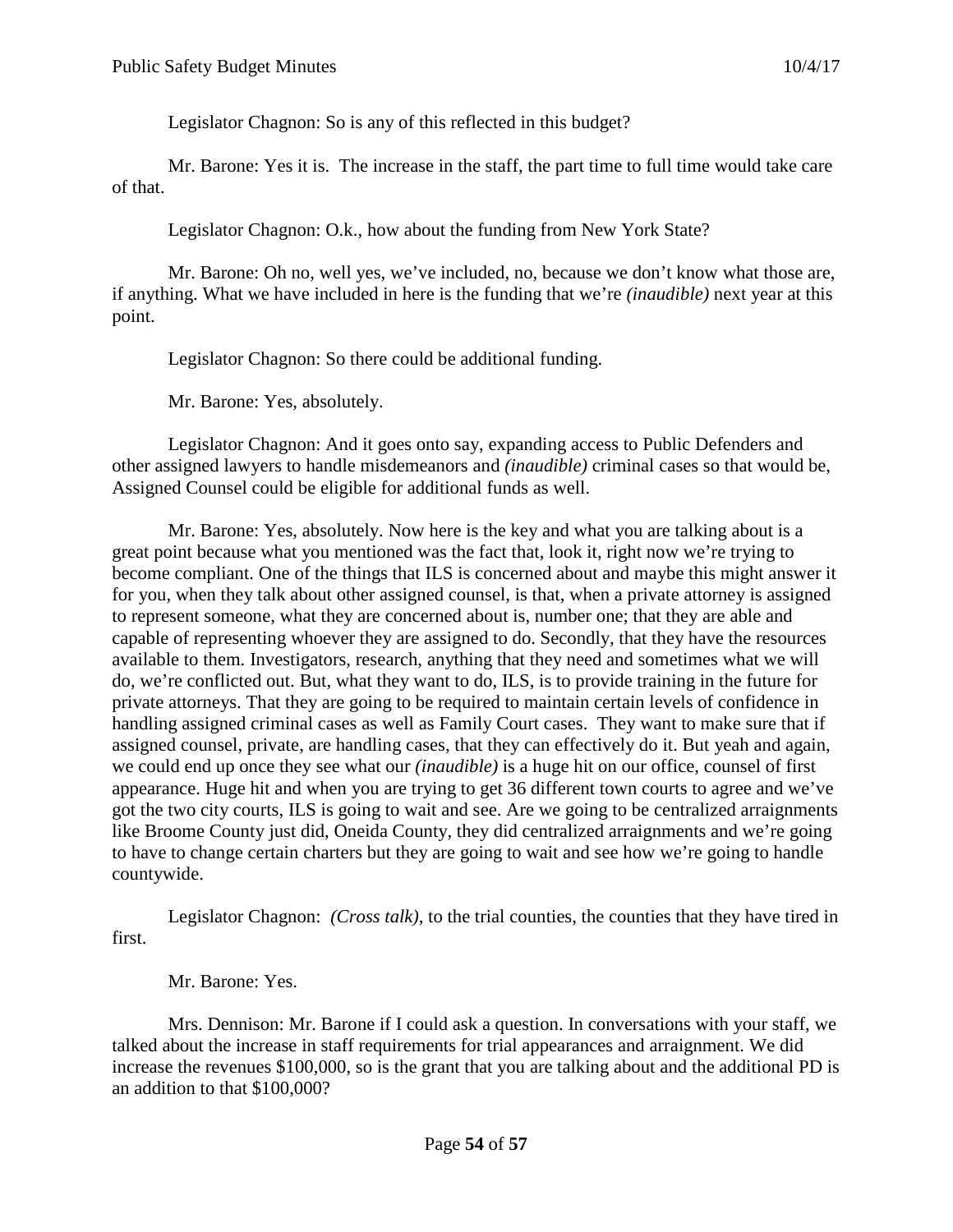Mr. Barone: Yes.

Chairman Wendel: I think that it is intuitive that we or imperative that we centralize arraignments to take place because the number of County justices and courts around here is ridiculous. Between your office and you said *(inaudible)* attorney doesn't even attend it, it's way too many. I know that there are arguments and the Criminal Justice or Criminal Coordinating Council, whatever it's called, something needs to happen because you can't have that many hands in the basket. I don't want to get into it now but if somebody is coming in and that's their job and they are not listening - they are not Judges, they are not attorneys. Thank you, I appreciate –

Legislator Niebel: Ned, on page 2 of 6, just a couple of quick questions on the line items. A1170.4000, mileage reimbursement, management, it looks like you have an increase of \$15,500. Is that for the additional arraignments and what have you? That's a significant increase.

Mr. Barone: In part it is but in addition to that, that would be in anticipation in the hopes of getting the part time attorneys going to full time. There would be an expected increase in mileage reimbursement only because of this. Right now we have part time attorneys that are situated up in the north end of the County and what I have tried to do is assign them to courts in the north end of the County. Of course if we go full time, Mayville is the central office but from that point, they are going to be required to go to the north end or south, whatever it may be. That is one of the reasons.

Legislator Niebel: As far as building maintenance and this might be a question for Kathleen. We didn't have anything budgeted for 2017 yet we have \$10,000 for 2018. That is A.1170.4350, building maintenance. Could somebody address that?

Mrs. Dennison: It's for the proposed expansion of your office.

Mr. Barone: Right. We're hoping - I've got to find someplace to put everybody. It's the expected cost.

Legislator Niebel: That's reasonable Kathleen? O.K.. Last one. Legal Services. A couple of items down from there, A.1170.4530, is that more assigned counsel?

Mr. Barone: No, what that is is, that's expert witness fees and the expert witness fees for example, just to give you some idea. I try to anticipate as much as I can the next year's – we have certain experts that we use. For example, Dr. Ewing, Charles Ewing, he's a forensic psychiatrist and attorney. He's my expert I use in psychiatric cases. The Keith Robbins murder trial which starts in two weeks, that's going. Dr. Ewing is my forensic psychiatrist. If I use what's called an extreme emotional defense as a possible defense I need Dr. Ewing to come in to court and testify. He's already examined Keith Robbins, we had that taken care of immediately. There are certain procedural requirements that have to be done through the criminal procedure law, he's all set to go. But he charges a fee for doing that. Now one of the other things is though, for example with him, if we get certain cases and what's good about Dr. Ewing is that, if we get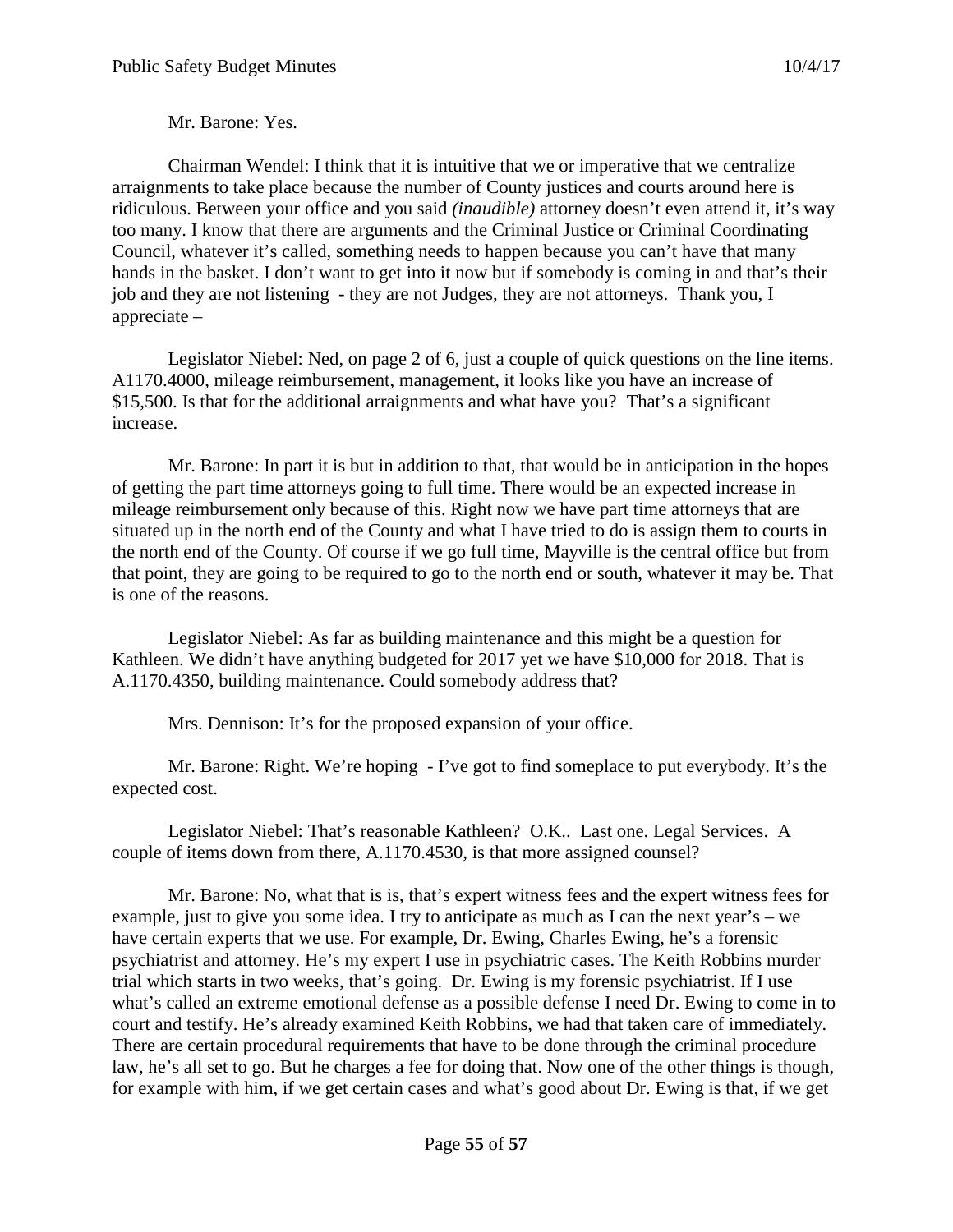certain cases that we may not anticipate using him per say, we'll send him stuff and say, hey look, Dr. Ewing, take a look for example at what we have. Tell me if I have anything or this is what I am thinking, what do you think? Quite frankly, I have to tell you, minimal costs.

Legislator Niebel: He doesn't charge you for that?

Mr. Barone: No. A lot of times he won't. I've known Chuck Ewing for years and he's actually been used by prosecutors. So, for example him, pharmacologist in certain cases we use in the Redeye murder trial. I used a pharmacologist to determine the toxicology and how that affected an individual and how they acted towards someone else. So those are all experts. DNA on the Haffa mistrial. The whole stink was, I didn't get the DNA report. Well, I have Dr. Yeshin(?) out of Cannon University. He's a criminal forensic and he's a DNA expert. So these are all people that we use time and time again and that is the anticipated cost for that.

Legislator Niebel: Barb Redeye was a second degree murder charge and you got an acquittal.

Mr. Barone: Yes, it worked out really well. We were fortunate, things fell into place pretty good and yeah, it was a good case.

Legislator Niebel: Ned, back to Legal Services. For the first 6 months of this year, only \$9,000, I know that this is for all expert witnesses but we've got \$25,000 budgeted for next year. Could you get along with \$20,000?

Mr. Barone: I can try. That is a possibility. I'll do what I have to do. I'm trying to think, right now, we have Robbins and Haffa they want to retry. I can tell you Haffa, if they really want to retry it, it goes into next year so there is additional cost there.

Legislator Niebel: *(Cross talk)*

Mr. Barone: Yeah, if I don't end up with any new murders or anything that go to trial, we probably be o.k.

Legislator Niebel: Just one last comment. Mr. Barone, I think you are doing an excellent job. I think your staff does too. I understand some of your part time staff actually uses their private office to help, they use their clerical staff to actually work on Public Defender things so really I think that is above and beyond what they need to do. I am a little concerned, it is a 7.6% increase in your budget, you are asking for an additional 2.77 people and that's in addition to the one extra person from the grant that we *(inaudible)* yet. What I would like to see is, I would like to see you reduce the personnel by a little bit. I don't care how it's done, whether you do it as a combination of reducing the full time people to part time or part time to full time, clerical, or whatever, but I would like to see a slight reduction because I think an increase of 3.77 if we get the grant, almost 4 people, I think that is an awful lot for one year. Just my opinion.

Mr. Barone: I understand that and that's certainly something – ya know look, we try to do whatever we can. I guess you learn to adjust as best you can. If I don't get what I'm asking for,